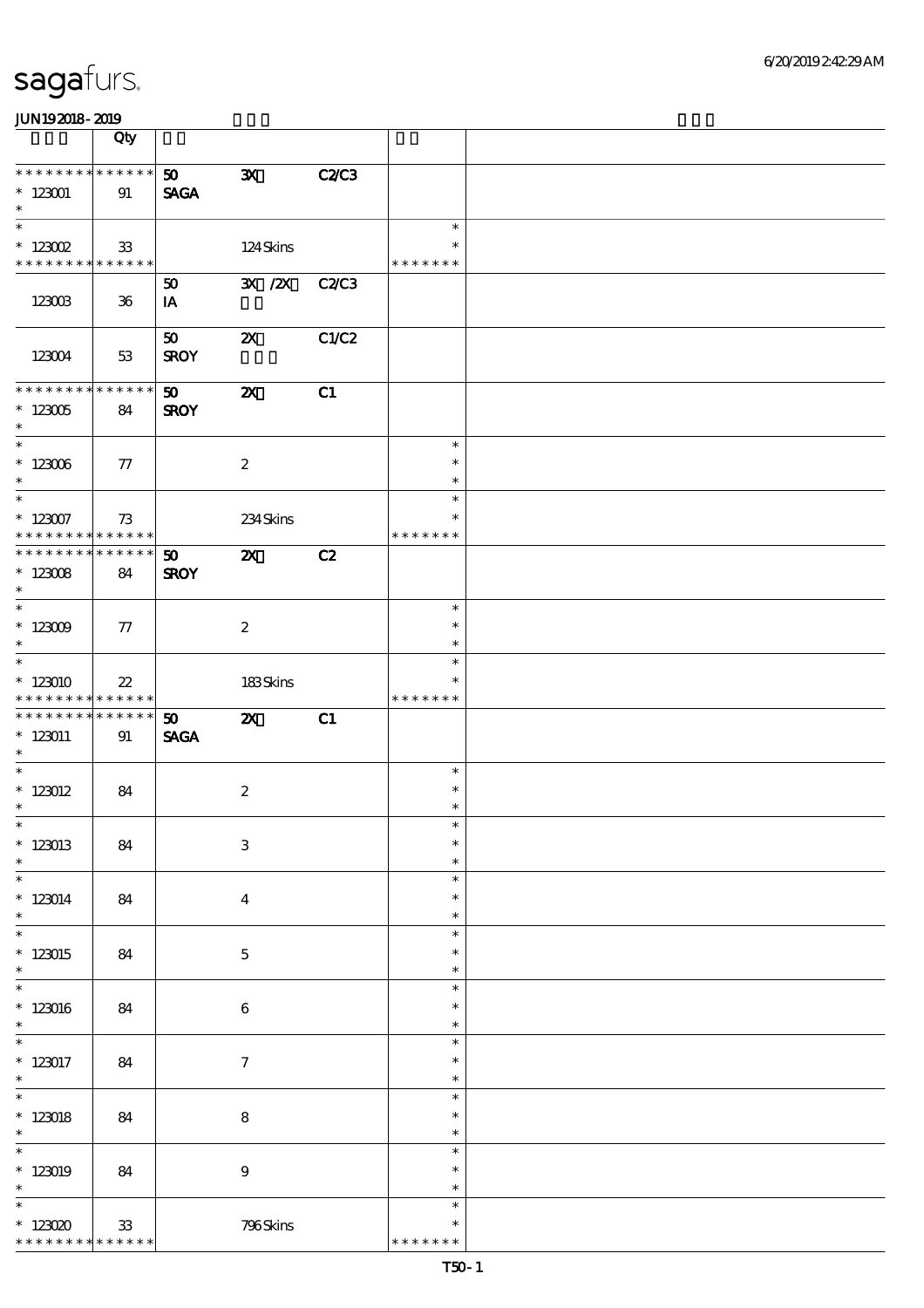|                                                                       | Qty                   |                                            |                           |              |                                   |  |
|-----------------------------------------------------------------------|-----------------------|--------------------------------------------|---------------------------|--------------|-----------------------------------|--|
| * * * * * * * *<br>$* 123021$<br>$\ast$                               | $******$<br>91        | 50 <sub>2</sub><br><b>SAGA</b>             | $\boldsymbol{\mathsf{z}}$ | C2           |                                   |  |
| $\overline{\ast}$<br>$* 123022$<br>$\ast$                             | 84                    |                                            | $\boldsymbol{2}$          |              | $\ast$<br>$\ast$<br>$\ast$        |  |
| $\overline{\phantom{0}}$<br>$* 123023$<br>$\ast$                      | 84                    |                                            | $\,3$                     |              | $\ast$<br>$\ast$<br>$\ast$        |  |
| $\overline{\phantom{a}^*}$<br>$* 123024$<br>$\ast$                    | 84                    |                                            | $\boldsymbol{4}$          |              | $\ast$<br>$\ast$<br>$\ast$        |  |
| $\overline{\ast}$<br>$*123025$<br>$\ast$                              | 84                    |                                            | $\mathbf{5}$              |              | $\ast$<br>$\ast$<br>$\ast$        |  |
| $\overline{\phantom{0}}$<br>$* 123026$<br>$\ast$                      | 84                    |                                            | $\bf 6$                   |              | $\ast$<br>$\ast$<br>$\ast$        |  |
| $\ast$<br>$* 123027$<br>* * * * * * * *                               | 83<br>* * * * * *     |                                            | 594Skins                  |              | $\ast$<br>$\ast$<br>* * * * * * * |  |
| 123028                                                                | 67                    | 50<br><b>SAGA</b>                          | $\boldsymbol{\mathsf{X}}$ | C3           |                                   |  |
| * * * * * * * * * * * * * *<br>$*123029$<br>$\ast$                    | 98                    | 50 <sub>2</sub><br><b>SAGA</b>             | $\boldsymbol{\mathsf{z}}$ | <b>C1/C2</b> |                                   |  |
| $\overline{\phantom{0}}$<br>$*123030$<br>$\ast$                       | 91                    |                                            | $\boldsymbol{2}$          |              | $\ast$<br>$\ast$<br>$\ast$        |  |
| $\overline{\phantom{0}}$<br>$*$ 123031<br>$\ast$                      | 91                    |                                            | 3                         |              | $\ast$<br>$\ast$<br>$\ast$        |  |
| $\overline{\phantom{0}}$<br>$* 123032$<br>* * * * * * * * * * * * * * | $\boldsymbol{\omega}$ |                                            | 349Skins                  |              | $\ast$<br>$\ast$<br>* * * * * * * |  |
| 123033                                                                | 56                    | 50<br><b>SAGA</b>                          | $\boldsymbol{\alpha}$     | C3C4         |                                   |  |
| 123034                                                                | 51                    | 50<br>IA                                   | $\boldsymbol{\mathsf{X}}$ | C2C3         |                                   |  |
| * * * * * * * * * * * * * *<br>$*123035$<br>$\ast$                    | 91                    | 50<br>IA                                   | $\boldsymbol{\alpha}$     | <b>C2/C3</b> |                                   |  |
| $\ast$<br>$*123036$<br>* * * * * * * * * * * * * *                    | $35\,$                |                                            | 126Skins                  |              | $\ast$<br>$\ast$<br>* * * * * * * |  |
| 123037                                                                | 62                    | 50<br>${\bf s}$                            | $\boldsymbol{\mathsf{Z}}$ | C2C3         |                                   |  |
| * * * * * * * * * * * * * *<br>$* 12308$<br>$\ast$                    | 77                    | 50<br><b>SROY</b>                          | $\mathbf X$               | C1           |                                   |  |
| $\ast$<br>$* 123039$<br>* * * * * * * * <mark>* * * * * * *</mark>    | 57                    |                                            | 134Skins                  |              | $\ast$<br>$\ast$<br>* * * * * * * |  |
| * * * * * * * * * * * * * *<br>$*123040$<br>$\ast$                    | 77                    | $\boldsymbol{\mathfrak{D}}$<br><b>SROY</b> | $\mathbf{x}$              | C2           |                                   |  |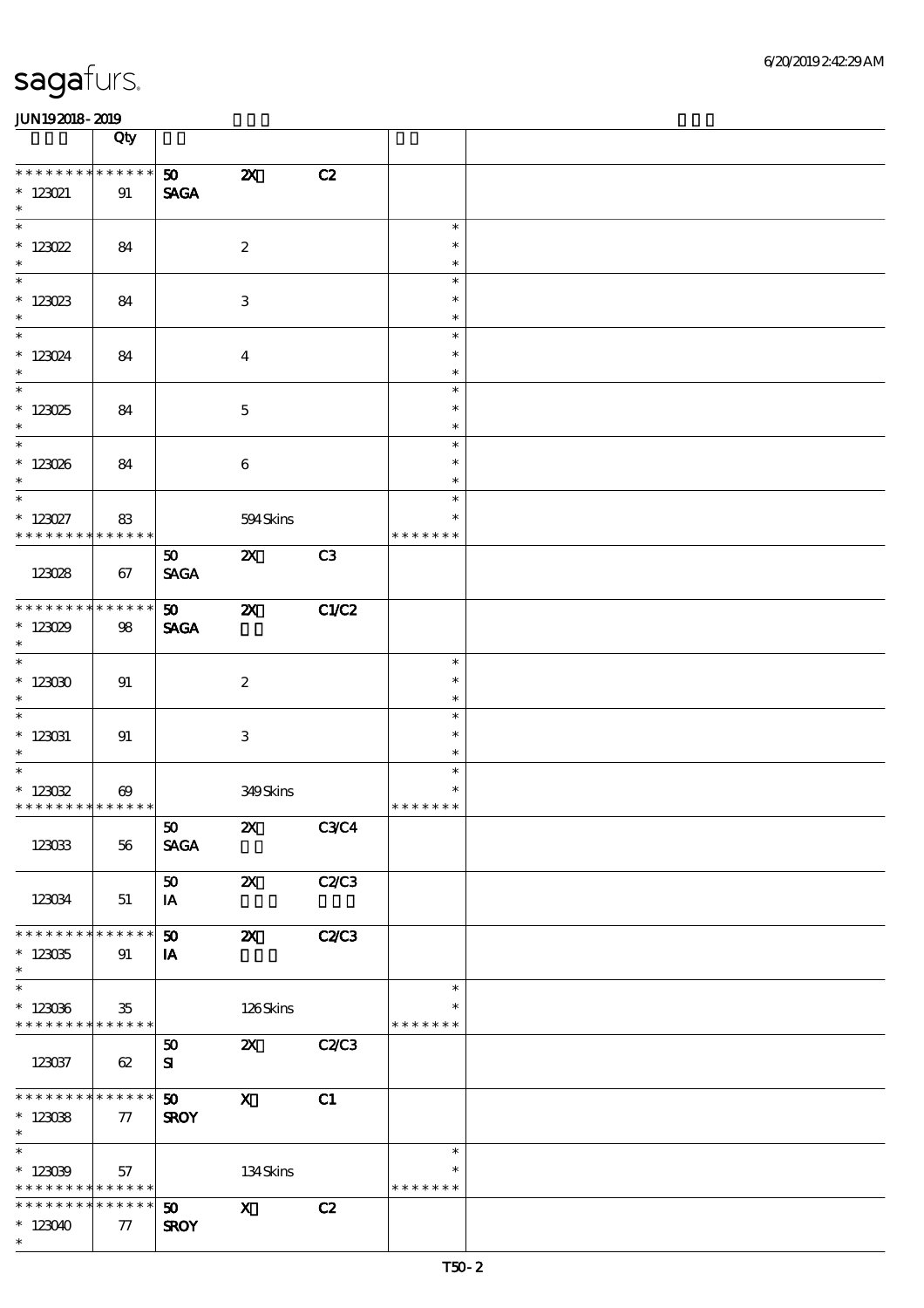|                                          | Qty                        |                             |                           |              |                         |  |
|------------------------------------------|----------------------------|-----------------------------|---------------------------|--------------|-------------------------|--|
| $\overline{\ast}$                        |                            | 50                          | $\mathbf x$               | C2           | $\ast$                  |  |
| $* 123041$                               | 56                         | <b>SROY</b>                 |                           |              | $\ast$                  |  |
| $\ast$                                   |                            |                             |                           |              | $\ast$                  |  |
| $\overline{\ }$                          |                            |                             |                           |              | $\ast$                  |  |
| $*123042$<br>* * * * * * * * * * * * * * | 19                         |                             | 152Skins                  |              | $\ast$<br>* * * * * * * |  |
| * * * * * * * *                          | $* * * * * * *$            | 50                          | $\mathbf{x}$              | C1           |                         |  |
| $* 123043$                               | 84                         | <b>SAGA</b>                 |                           |              |                         |  |
| $\ast$                                   |                            |                             |                           |              |                         |  |
| $\overline{\ast}$                        |                            |                             |                           |              | $\ast$<br>$\ast$        |  |
| $* 123044$<br>$\ast$                     | 77                         |                             | $\boldsymbol{2}$          |              | $\ast$                  |  |
| $\overline{\phantom{0}}$                 |                            |                             |                           |              | $\ast$                  |  |
| $*123045$                                | 77                         |                             | $\,3$                     |              | $\ast$                  |  |
| $\ast$<br>$\overline{\ast}$              |                            |                             |                           |              | $\ast$                  |  |
| $*123046$                                | $\boldsymbol{\omega}$      |                             | 298Skins                  |              | $\ast$<br>$\ast$        |  |
| * * * * * * * *                          | * * * * * *                |                             |                           |              | * * * * * * *           |  |
| ********                                 | $\ast\ast\ast\ast\ast\ast$ | 50                          | $\mathbf{x}$              | C2           |                         |  |
| $* 123047$                               | 84                         | <b>SAGA</b>                 |                           |              |                         |  |
| $\ast$<br>$\overline{\ }$                |                            |                             |                           |              | $\ast$                  |  |
| $*123048$                                | 77                         |                             | $\boldsymbol{2}$          |              | $\ast$                  |  |
| $\ast$                                   |                            |                             |                           |              | $\ast$                  |  |
| $\ast$                                   |                            |                             |                           |              | $\ast$                  |  |
| $*123049$<br>$\ast$                      | 77                         |                             | $\ensuremath{\mathbf{3}}$ |              | $\ast$<br>$\ast$        |  |
| $\overline{\phantom{0}}$                 |                            |                             |                           |              | $\ast$                  |  |
| $*123050$                                | 51                         |                             | 289Skins                  |              |                         |  |
| * * * * * * * *                          | * * * * * *                |                             |                           |              | * * * * * * *           |  |
| * * * * * * * *                          | $* * * * * * *$            | $\boldsymbol{\mathfrak{D}}$ | $\mathbf{x}$              | C1/C2        |                         |  |
| $* 123051$<br>$\ast$                     | 91                         | <b>SAGA</b>                 |                           |              |                         |  |
| $\ast$                                   |                            |                             |                           |              | $\ast$                  |  |
| $* 123052$                               | $\boldsymbol{\omega}$      |                             | 160Skins                  |              | ∗                       |  |
| * * * * * * * * * * * * * * *            |                            |                             |                           |              | * * * * * * *           |  |
| 123053                                   | 68                         | $\boxed{50}$<br><b>SAGA</b> | $\mathbf{X}$              | C3C4         |                         |  |
|                                          |                            |                             |                           |              |                         |  |
|                                          |                            | 50                          | $\boldsymbol{\mathsf{X}}$ | C1/C2        |                         |  |
| 123054                                   | 34                         | IA                          |                           |              |                         |  |
| * * * * * * * *                          | * * * * * *                | 50                          | $\mathbf{X}$              | <b>C2/C3</b> |                         |  |
| $^\ast$ 123055                           | 77                         | IA                          |                           |              |                         |  |
| $\ast$                                   |                            |                             |                           |              |                         |  |
| $\overline{\ast}$                        |                            |                             |                           |              | $\ast$                  |  |
| $*123056$<br>* * * * * * * *             | 27<br>* * * * * *          |                             | 104Skins                  |              | $\ast$<br>* * * * * * * |  |
|                                          | * * * * * *                | $\boldsymbol{\mathfrak{D}}$ | $\mathbf{x}$              | <b>C2/C3</b> |                         |  |
| $*123057$                                | 77                         | ${\bf s}$                   |                           |              |                         |  |
| $\ast$                                   |                            |                             |                           |              |                         |  |
| $\ast$<br>$*123058$                      | 24                         |                             | 101 Skins                 |              | $\ast$                  |  |
| * * * * * * * *                          | * * * * * *                |                             |                           |              | * * * * * * *           |  |
|                                          |                            | 50                          | X /                       | <b>C2/C3</b> |                         |  |
| 123059                                   | 47                         | $\mathbf{B}$                |                           |              |                         |  |
| * * * * * * * *                          | * * * * * *                | 50                          |                           | C1/C2        |                         |  |
| $*123000$                                | $77\,$                     | <b>SROY</b>                 |                           |              |                         |  |
| $\ast$                                   |                            |                             |                           |              |                         |  |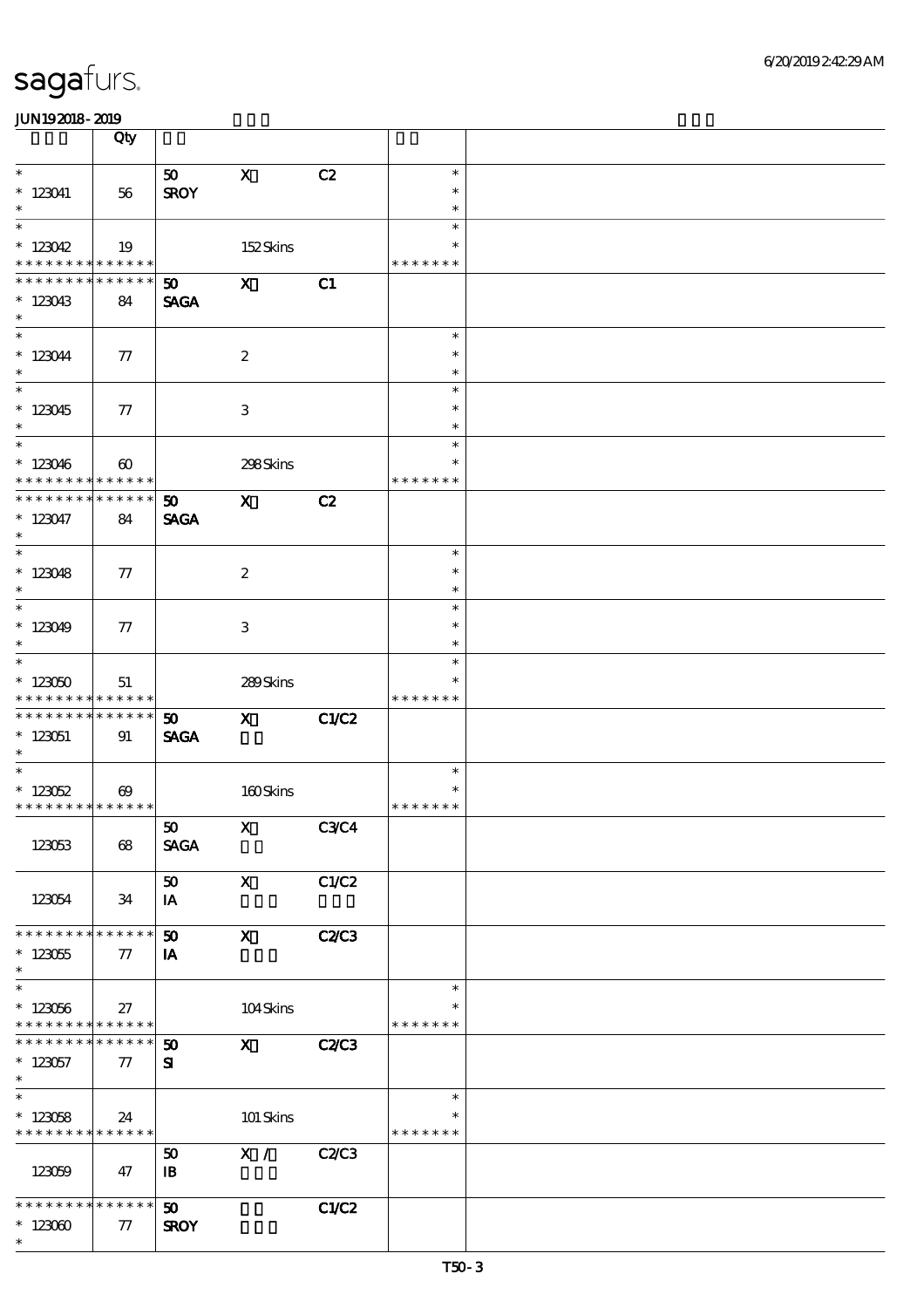|                                           | Qty                   |                                   |                         |  |
|-------------------------------------------|-----------------------|-----------------------------------|-------------------------|--|
| $\ast$                                    |                       | C1/C2<br>50                       | $\ast$                  |  |
| $*$ 123061<br>* * * * * * * * * * * * * * | 48                    | <b>SROY</b>                       | $\ast$<br>* * * * * * * |  |
| * * * * * * * *                           | $* * * * * * *$       | C1<br>$\boldsymbol{\mathfrak{D}}$ |                         |  |
| $* 12302$<br>$\ast$                       | 84                    | <b>SROY</b>                       |                         |  |
|                                           |                       |                                   | $\ast$                  |  |
| $* 123033$<br>$\ast$                      | 77                    | $\boldsymbol{2}$                  | $\ast$<br>$\ast$        |  |
| $\overline{\ast}$                         |                       |                                   | $\ast$                  |  |
| $^\ast$ 123064<br>$\ast$                  | 77                    | $\,3$                             | $\ast$<br>$\ast$        |  |
| $\overline{\ast}$                         |                       |                                   | $\ast$                  |  |
| $^\ast$ 123065<br>$\ast$                  | $77\,$                | $\boldsymbol{4}$                  | $\ast$<br>$\ast$        |  |
| $\overline{\ast}$                         |                       |                                   | $\ast$                  |  |
| $^\ast$ 123066<br>* * * * * * * *         | 23<br>$* * * * * * *$ | 338Skins                          | $\ast$<br>* * * * * * * |  |
| * * * * * * * *                           | * * * * * *           | C2<br>50                          |                         |  |
| $* 123067$<br>$\ast$                      | 84                    | <b>SROY</b>                       |                         |  |
| $\overline{\ast}$                         |                       |                                   | $\ast$                  |  |
| $* 12308$<br>$\ast$                       | 77                    | $\boldsymbol{2}$                  | $\ast$<br>$\ast$        |  |
| $\overline{\ast}$                         |                       |                                   | $\ast$                  |  |
| $*123009$<br>$\ast$                       | 77                    | $\,3$                             | $\ast$<br>$\ast$        |  |
| $\overline{\ast}$                         |                       |                                   | $\ast$                  |  |
| $*123070$<br>$\ast$                       | 63                    | $\boldsymbol{4}$                  | $\ast$<br>$\ast$        |  |
| $\overline{\phantom{0}}$                  |                       |                                   | $\ast$                  |  |
| $* 123071$<br>* * * * * * * *             | 25<br>* * * * * *     | 326Skins                          | $\ast$<br>* * * * * * * |  |
| * * * * * * * *                           | $* * * * * * *$       | C1<br>50                          |                         |  |
| $* 123072$<br>$\ast$                      | 91                    | <b>SAGA</b>                       |                         |  |
| $*$                                       |                       |                                   | $\ast$                  |  |
| $* 123073$<br>$\ast$                      | ${\bf 77}$            | $\boldsymbol{2}$                  | $\ast$<br>$\ast$        |  |
| $\ast$                                    |                       |                                   | $\ast$                  |  |
| $* 123074$<br>$\ast$                      | 77                    | $\,3$                             | $\ast$<br>$\ast$        |  |
| $\ast$                                    |                       |                                   | $\ast$                  |  |
| $* 123075$<br>$\ast$                      | $77\,$                | $\bf{4}$                          | $\ast$<br>$\ast$        |  |
| $\ast$                                    |                       |                                   | $\ast$                  |  |
| $* 123076$<br>$\ast$                      | $77\,$                | $\mathbf 5$                       | $\ast$<br>$\ast$        |  |
| $\ast$                                    |                       |                                   | $\ast$                  |  |
| $* 123077$<br>$\ast$                      | 77                    | $\,6\,$                           | $\ast$<br>$\ast$        |  |
| $\overline{\ast}$                         |                       |                                   | $\ast$                  |  |
| $* 123078$<br>* * * * * * * *             | $52\,$<br>$******$    | 528Skins                          | $\ast$<br>* * * * * * * |  |
| * * * * * * *                             | * * * * * *           | C2<br>$\boldsymbol{\mathfrak{D}}$ |                         |  |
| $*123079$<br>$\ast$                       | 91                    | <b>SAGA</b>                       |                         |  |
| $\ast$                                    |                       |                                   | $\ast$                  |  |
| $*123080$<br>$\ast$                       | 84                    | $\boldsymbol{2}$                  | $\ast$<br>$\ast$        |  |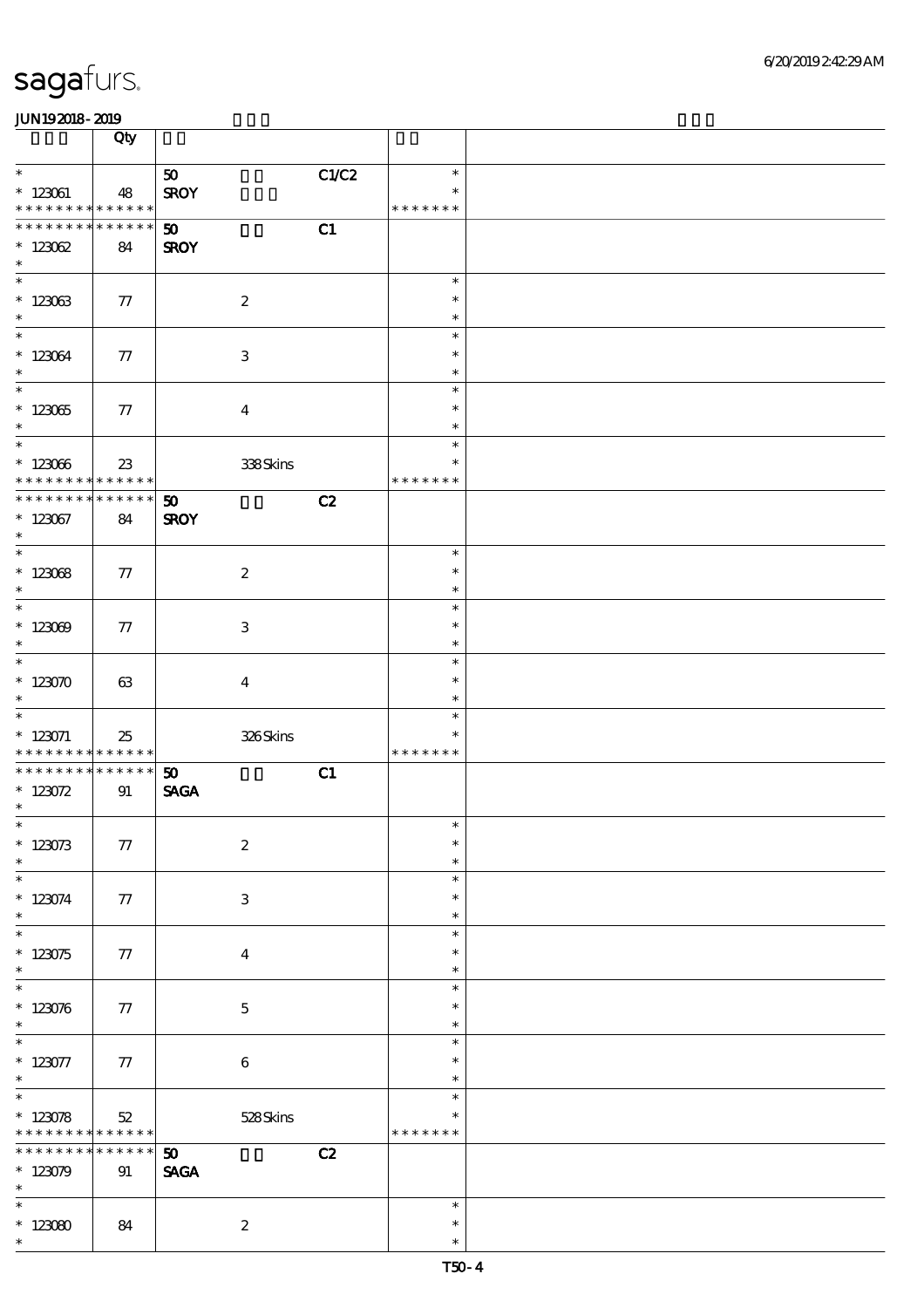|                                                                       | Qty                   |                                                               |                                 |                                   |  |
|-----------------------------------------------------------------------|-----------------------|---------------------------------------------------------------|---------------------------------|-----------------------------------|--|
| $\ast$<br>$* 123081$<br>$\ast$                                        | 84                    | $\boldsymbol{\mathfrak{D}}$<br>$\operatorname{\mathsf{SAGA}}$ | C2                              | $\ast$<br>$\ast$<br>$\ast$        |  |
| $\overline{\phantom{0}}$<br>$* 123082$<br>$\ast$                      | 84                    | $\boldsymbol{4}$                                              |                                 | $\ast$<br>$\ast$<br>$\ast$        |  |
| $\overline{\phantom{0}}$<br>$*123083$<br>$\ast$                       | 84                    | $\mathbf 5$                                                   |                                 | $\ast$<br>$\ast$<br>$\ast$        |  |
| $\overline{\phantom{0}}$<br>$* 123084$<br>* * * * * * * * * * * * * * | $52\,$                |                                                               | 479Skins                        | $\ast$<br>$\ast$<br>* * * * * * * |  |
| 123085                                                                | $\mathfrak{B}$        | 50<br><b>SAGA</b>                                             | $\overline{\mathbf{x}}$ /<br>C3 |                                   |  |
| * * * * * * * * * * * * * *<br>$*$ 123086<br>$\ast$                   | 98                    | 50<br><b>SAGA</b>                                             | C1/C2                           |                                   |  |
| $\overline{\ast}$<br>$*$ 123087<br>$\ast$                             | $\boldsymbol{\pi}$    | $\boldsymbol{2}$                                              |                                 | $\ast$<br>$\ast$<br>$\ast$        |  |
| $\overline{\phantom{0}}$<br>$* 123088$<br>* * * * * * * *             | 27<br>******          |                                                               | $195$ Skins                     | $\ast$<br>$\ast$<br>* * * * * * * |  |
| * * * * * * * *<br>$*123089$<br>$\ast$                                | $******$<br>91        | 50 <sub>o</sub><br><b>SAGA</b>                                | C1/C2                           |                                   |  |
| $\overline{\ast}$<br>$*123000$<br>$\ast$                              | 91                    | $\boldsymbol{z}$                                              |                                 | $\ast$<br>$\ast$<br>$\ast$        |  |
| $\overline{\phantom{0}}$<br>$*$ 123091<br>$\ast$                      | 91                    | 3                                                             |                                 | $\ast$<br>$\ast$<br>$\ast$        |  |
| $\overline{\ast}$<br>$* 123092$<br>$\ast$                             | 91                    | $\bf{4}$                                                      |                                 | $\ast$<br>$\ast$<br>$\ast$        |  |
| $*$<br>$* 12300B$<br>* * * * * * * *                                  | $55\,$<br>* * * * * * |                                                               | 419Skins                        | $\ast$<br>$\ast$<br>* * * * * * * |  |
| 123094                                                                | 43                    | 50<br>$\operatorname{\mathsf{SAGA}}$                          | C3C4                            |                                   |  |
| 123095                                                                | 43                    | 50<br>IA                                                      | C1/C2                           |                                   |  |
| 123096                                                                | 81                    | 50<br>IA                                                      | C1/C2                           |                                   |  |
| 123097                                                                | $52\,$                | 50<br>${\bf s}$                                               | C1/C2                           |                                   |  |
| 123098                                                                | 42                    | 50<br><b>SROY</b>                                             | C1/C2                           |                                   |  |
| * * * * * * *<br>$* 123099$<br>$\ast$                                 | * * * * * *<br>84     | $\boldsymbol{\mathfrak{D}}$<br><b>SROY</b>                    | C1                              |                                   |  |
| $\overline{\phantom{0}}$<br>$^*$ 123100 $\,$<br>$\ast$                | $\boldsymbol{\pi}$    | $\boldsymbol{2}$                                              |                                 | $\ast$<br>$\ast$<br>$\ast$        |  |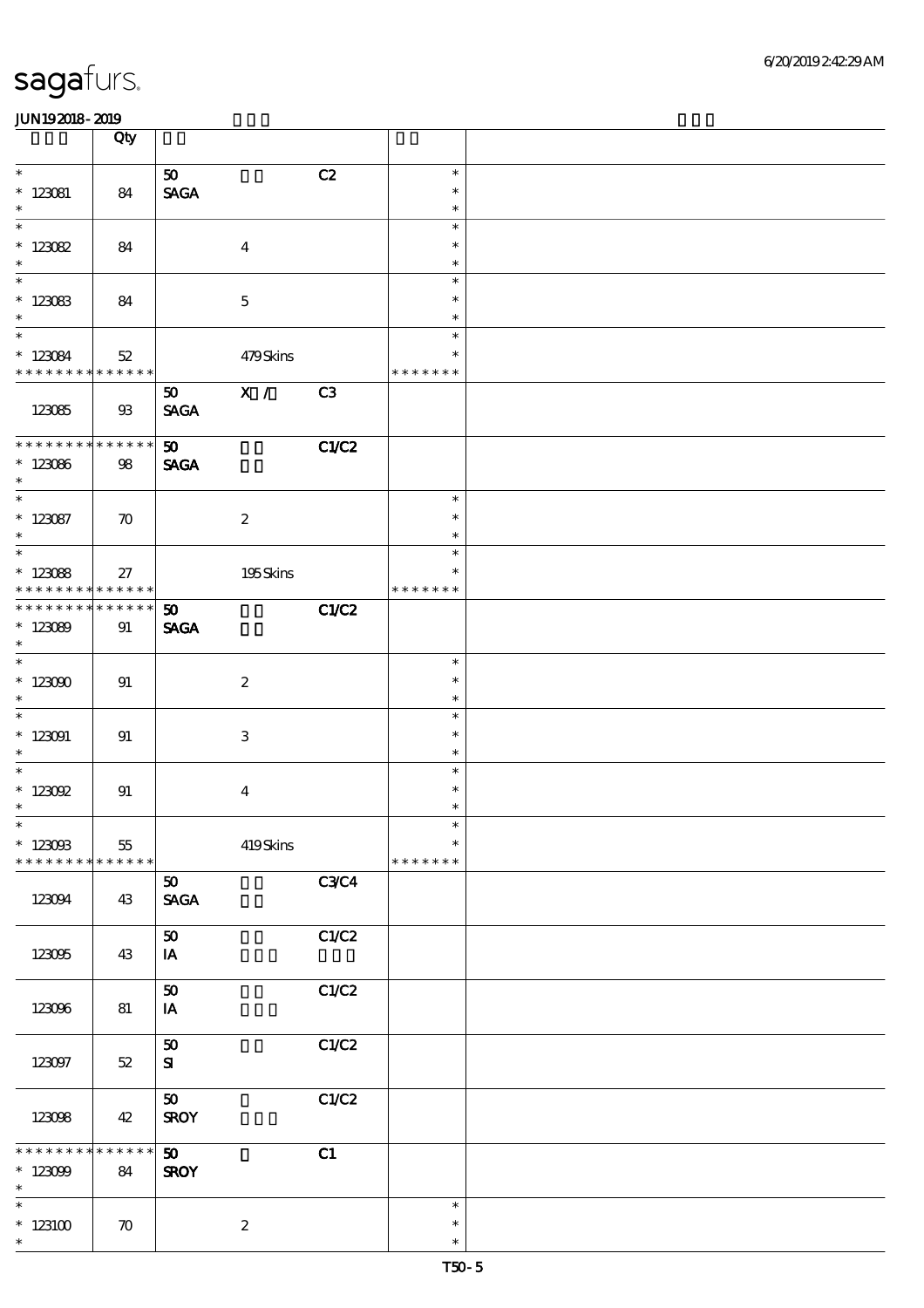|                                                         | Qty                   |                                   |               |  |
|---------------------------------------------------------|-----------------------|-----------------------------------|---------------|--|
| $\ast$                                                  |                       |                                   | $\ast$        |  |
|                                                         |                       | 50<br>C1                          |               |  |
| $*123101$                                               | $\boldsymbol{\pi}$    | <b>SROY</b>                       | $\ast$        |  |
| $\ast$                                                  |                       |                                   | $\ast$        |  |
| $\ast$                                                  |                       |                                   | $\ast$        |  |
| $*$ 123102                                              | 45                    | 269Skins                          |               |  |
| * * * * * * * * * * * * * *                             |                       |                                   | * * * * * * * |  |
| * * * * * * *<br>$\ast$                                 | $* * * * * * *$       | C2<br>$\boldsymbol{\mathfrak{D}}$ |               |  |
| $^*$ 123103                                             | 77                    | <b>SROY</b>                       |               |  |
| $*$                                                     |                       |                                   |               |  |
| $*$                                                     |                       |                                   | $\ast$        |  |
|                                                         |                       |                                   |               |  |
| $*123104$                                               | $\boldsymbol{\pi}$    | $\boldsymbol{2}$                  | $\ast$        |  |
| $\ast$                                                  |                       |                                   | $\ast$        |  |
| $\ast$                                                  |                       |                                   | $\ast$        |  |
| $*123105$                                               | $\boldsymbol{\pi}$    | $\ensuremath{\mathbf{3}}$         | $\ast$        |  |
| $\ast$                                                  |                       |                                   | $\ast$        |  |
| $\ast$                                                  |                       |                                   | $\ast$        |  |
| $* 123106$                                              | 42                    | 259Skins                          | $\ast$        |  |
| * * * * * * * *                                         | $* * * * * * *$       |                                   | * * * * * * * |  |
| * * * * * * *                                           | $* * * * * * *$       | C1<br>50 <sub>2</sub>             |               |  |
| $*123107$                                               | 84                    | <b>SAGA</b>                       |               |  |
| $\ast$                                                  |                       |                                   |               |  |
| $\overline{\phantom{0}}$                                |                       |                                   | $\ast$        |  |
|                                                         |                       |                                   |               |  |
| $* 123108$                                              | 77                    | $\boldsymbol{2}$                  | $\ast$        |  |
| $\ast$                                                  |                       |                                   | $\ast$        |  |
| $\overline{\phantom{0}}$                                |                       |                                   | $\ast$        |  |
| $*123109$                                               | 77                    | $\ensuremath{\mathbf{3}}$         | $\ast$        |  |
| $\ast$                                                  |                       |                                   | $\ast$        |  |
| $\overline{\ast}$                                       |                       |                                   | $\ast$        |  |
| $*123110$                                               | 77                    | $\bf{4}$                          | $\ast$        |  |
| $\ast$                                                  |                       |                                   | $\ast$        |  |
| $\ast$                                                  |                       |                                   | $\ast$        |  |
| $*$ 123111                                              | 77                    | $\mathbf 5$                       | $\ast$        |  |
| $\ast$                                                  |                       |                                   | $\ast$        |  |
| $\ast$                                                  |                       |                                   | $\ast$        |  |
| $*$ 123112                                              | $\boldsymbol{\omega}$ | 461 Skins                         | $\ast$        |  |
| * * * * * * * * * * * * * *                             |                       |                                   | * * * * * * * |  |
| * * * * * * * * <mark>* * * * * *</mark> *              |                       | $\boldsymbol{\mathfrak{D}}$<br>C2 |               |  |
| $* 123113$                                              | 84                    | <b>SAGA</b>                       |               |  |
| $\ast$                                                  |                       |                                   |               |  |
| $\ast$                                                  |                       |                                   | $\ast$        |  |
|                                                         |                       |                                   |               |  |
| $* 123114$<br>$\ast$                                    | 77                    | $\boldsymbol{z}$                  | $\ast$        |  |
|                                                         |                       |                                   | $\ast$        |  |
| $\ast$                                                  |                       |                                   | $\ast$        |  |
| $*$ 123115                                              | 77                    | $\ensuremath{\mathbf{3}}$         | $\ast$        |  |
| $\ast$                                                  |                       |                                   | $\ast$        |  |
| $\ast$                                                  |                       |                                   | $\ast$        |  |
| $*123116$                                               | 77                    | $\boldsymbol{4}$                  | $\ast$        |  |
| $\ast$                                                  |                       |                                   | $\ast$        |  |
| $\ast$                                                  |                       |                                   | $\ast$        |  |
| $*$ 123117                                              | 30                    | 345Skins                          | $\ast$        |  |
| * * * * * * * *                                         | $* * * * * * *$       |                                   | * * * * * * * |  |
| * * * * * * *                                           | * * * * * *           | C1/C2<br>50 <sub>o</sub>          |               |  |
| $* 123118$                                              | 91                    | <b>SAGA</b>                       |               |  |
| $\ast$                                                  |                       |                                   |               |  |
| $\ast$                                                  |                       |                                   | $\ast$        |  |
| $* 123119$                                              | 77                    | $\boldsymbol{2}$                  | $\ast$        |  |
| $\ast$                                                  |                       |                                   | $\ast$        |  |
| $\ast$                                                  |                       |                                   | $\ast$        |  |
|                                                         |                       |                                   | $\ast$        |  |
| $*123120$<br>* * * * * * * * <mark>* * * * * * *</mark> | $23\,$                | 191 Skins                         | * * * * * * * |  |
|                                                         |                       |                                   |               |  |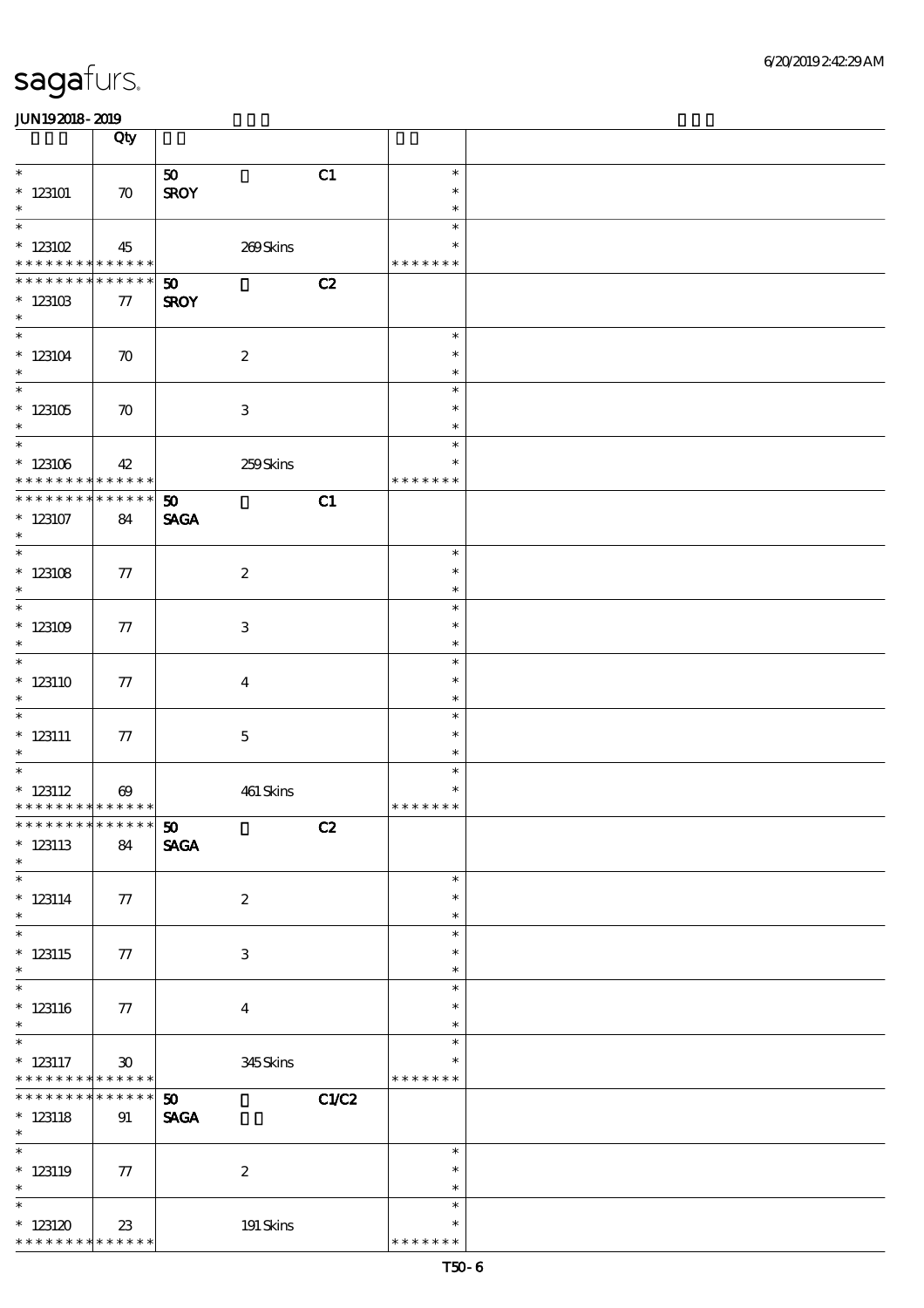|                                                               | Qty                                  |                                     |             |                                   |  |
|---------------------------------------------------------------|--------------------------------------|-------------------------------------|-------------|-----------------------------------|--|
| 123121                                                        | 45                                   | 50 <sub>o</sub><br><b>SAGA</b>      | <b>C3C4</b> |                                   |  |
| * * * * * * * * * * * * * *<br>$* 123122$<br>$\ast$           | 91                                   | $\boldsymbol{\mathfrak{D}}$<br>IA   | <b>C2C3</b> |                                   |  |
| $\ast$<br>$*$ 123123<br>$\ast$                                | 77                                   | $\boldsymbol{2}$                    |             | $\ast$<br>$\ast$<br>$\ast$        |  |
| $\overline{\ast}$<br>$*123124$<br>* * * * * * * * * * * * * * | 41                                   | 209Skins                            |             | $\ast$<br>$\ast$<br>* * * * * * * |  |
| * * * * * * * * * * * * * *<br>$*123125$<br>$\ast$            | 84                                   | 50<br>IA                            | <b>C3C4</b> |                                   |  |
| $\ast$<br>$*123126$<br>* * * * * * * * * * * * * *            | 23                                   | 107Skins                            |             | $\ast$<br>$\ast$<br>* * * * * * * |  |
| 123127                                                        | $\mathfrak{B}$                       | 50<br>${\bf S}$                     | C2C3        |                                   |  |
| 123128                                                        | 29                                   | $\mathcal{L}$<br>50<br>$\mathbf{B}$ | C2C3        |                                   |  |
| * * * * * * * * * * * * * *<br>$*123129$<br>$\ast$            | 77                                   | 50<br><b>SROY</b>                   | C1          |                                   |  |
| $\ast$<br>$*123130$<br>* * * * * * * * * * * * * *            | 24                                   | 101 Skins                           |             | $\ast$<br>$\ast$<br>* * * * * * * |  |
| * * * * * * * *<br>$*123131$<br>$\ast$                        | $\ast\ast\ast\ast\ast\ast$<br>$\tau$ | 50<br><b>SROY</b>                   | C2          |                                   |  |
| $\ast$<br>$* 123132$<br>* * * * * * * * * * * * * *           | 45                                   | 122Skins                            |             | $\ast$<br>$\ast$<br>* * * * * * * |  |
| ************** 50<br>$*$ 123133<br>$\ast$                     | 84                                   | <b>SAGA</b>                         | C1          |                                   |  |
| $\ast$<br>$*123134$<br>$\ast$                                 | 77                                   | $\boldsymbol{2}$                    |             | $\ast$<br>$\ast$<br>$\ast$        |  |
| $\ast$<br>$^\ast$ 123135<br>* * * * * * * * * * * * * *       | ${\bf 38}$                           | 199Skins                            |             | $\ast$<br>$\ast$<br>* * * * * * * |  |
| * * * * * * *<br>$*123136$<br>$\ast$                          | * * * * * *<br>84                    | 50<br><b>SAGA</b>                   | C2          |                                   |  |
| $\overline{\phantom{0}}$<br>$*$ 123137<br>$\ast$              | 77                                   | $\boldsymbol{z}$                    |             | $\ast$<br>$\ast$<br>$\ast$        |  |
| $\overline{\ast}$<br>$*123138$<br>* * * * * * * * * * * * * * | 23                                   | 184Skins                            |             | $\ast$<br>$\ast$<br>* * * * * * * |  |
| 123139                                                        | 73                                   | 50<br><b>SAGA</b>                   | C1/C2       |                                   |  |
| 123140                                                        | 45                                   | 50 <sub>o</sub><br><b>SAGA</b>      | C3C4        |                                   |  |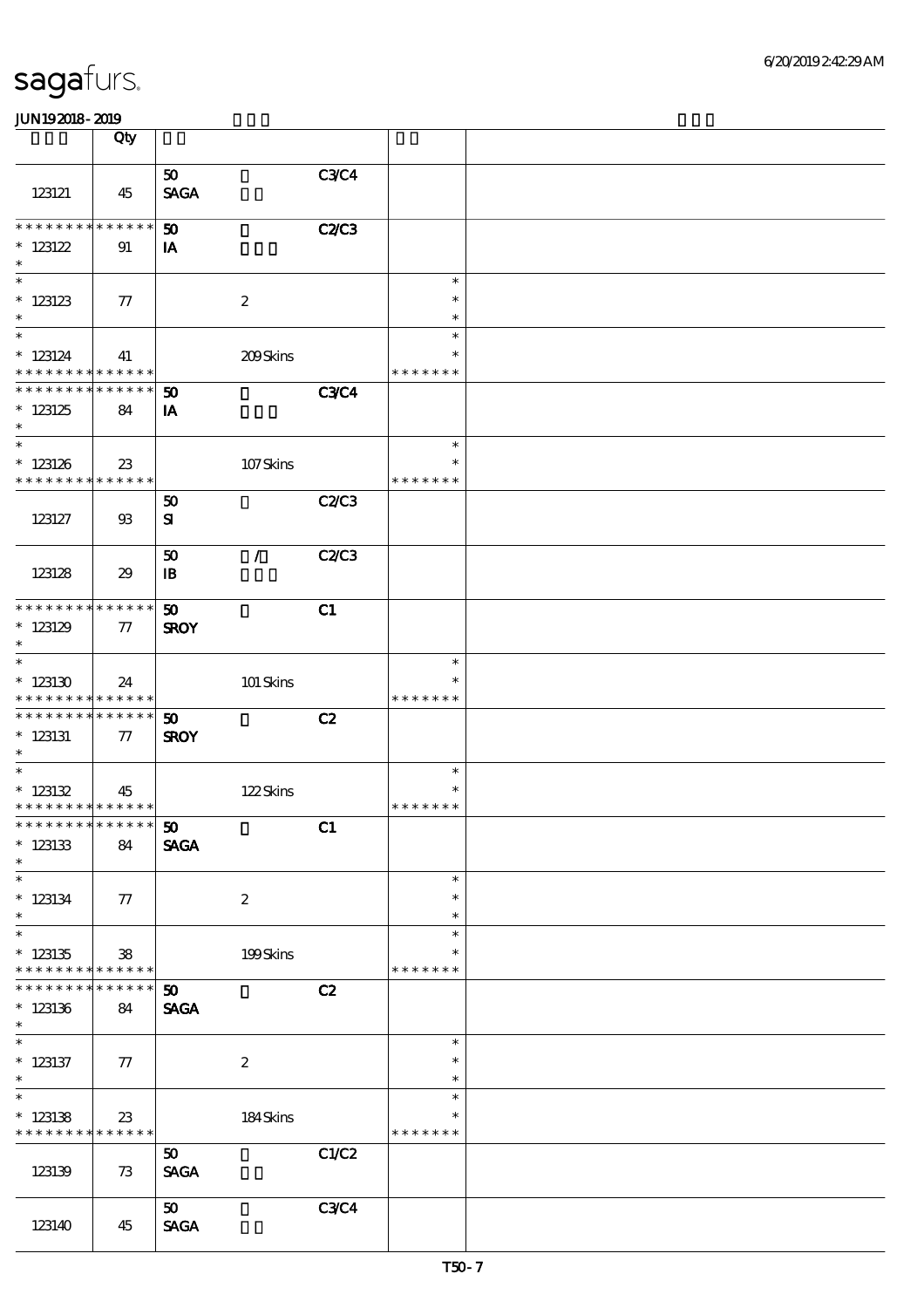|                                                                       | Qty                         |                                |                           |       |                                   |  |
|-----------------------------------------------------------------------|-----------------------------|--------------------------------|---------------------------|-------|-----------------------------------|--|
| 123141                                                                | 64                          | 50<br>${\bf s}$                |                           | C2/C3 |                                   |  |
| **************<br>$* 123142$<br>$\ast$                                | 84                          | 50 <sub>2</sub><br><b>SROY</b> | $\mathbf X$               | C1    |                                   |  |
| $*123143$<br>$\ast$                                                   | $\boldsymbol{\pi}$          |                                | $\boldsymbol{2}$          |       | $\ast$<br>$\ast$<br>$\ast$        |  |
| $* 123144$<br>$\ast$                                                  | $\boldsymbol{\omega}$       |                                | 3                         |       | $\ast$<br>$\ast$<br>$\ast$        |  |
| $\overline{\phantom{0}}$<br>$*123145$<br>* * * * * * * * * * * * * *  | $\boldsymbol{\mathfrak{D}}$ |                                | $234$ Skins               |       | $\ast$<br>$\ast$<br>* * * * * * * |  |
| **************<br>$*123146$<br>$\ast$                                 | 84                          | 50<br><b>SROY</b>              | $\mathbf{x}$              | C2    |                                   |  |
| $\overline{\ast}$<br>$*$ 123147<br>$\ast$<br>$\overline{\phantom{0}}$ | 62                          |                                | $\boldsymbol{z}$          |       | $\ast$<br>$\ast$<br>$\ast$        |  |
| $*123148$<br>* * * * * * * * * * * * * *                              | 21                          |                                | $167$ Skins               |       | $\ast$<br>$\ast$<br>* * * * * * * |  |
| * * * * * * * *<br>$*123149$<br>$\ast$                                | $******$<br>84              | 50 <sub>o</sub><br><b>SAGA</b> | $\mathbf{X}$              | C1    |                                   |  |
| $*123150$<br>$\ast$                                                   | 77                          |                                | $\boldsymbol{2}$          |       | $\ast$<br>$\ast$<br>$\ast$        |  |
| $\overline{\phantom{0}}$<br>$*$ 123151<br>$\ast$                      | 77                          |                                | $\ensuremath{\mathbf{3}}$ |       | $\ast$<br>$\ast$<br>$\ast$        |  |
| * $123152$<br>$\ast$                                                  | 77                          |                                | $\boldsymbol{4}$          |       | $\ast$<br>$\ast$<br>$\ast$        |  |
| $*$<br>$*$ 123153<br>$\ast$                                           | ${\bf 77}$                  |                                | $\bf 5$                   |       | $\ast$<br>$\ast$<br>$\ast$        |  |
| $\ast$<br>$* 123154$<br>$\ast$<br>$\ast$                              | $77\,$                      |                                | $\boldsymbol{6}$          |       | $\ast$<br>$\ast$<br>$\ast$        |  |
| $*$ 123155<br>$\ast$                                                  | 77                          |                                | $\boldsymbol{\tau}$       |       | $\ast$<br>$\ast$<br>$\ast$        |  |
| $\ast$<br>$*$ 123156<br>$\ast$<br>$\overline{\phantom{a}^*}$          | $77\,$                      |                                | $\bf 8$                   |       | $\ast$<br>$\ast$<br>$\ast$        |  |
| $*$ 123157<br>$\ast$<br>$\overline{\ast}$                             | $77\,$                      |                                | $\boldsymbol{9}$          |       | $\ast$<br>$\ast$<br>$\ast$        |  |
| $*$ 123158<br>$\ast$                                                  | $77\,$                      |                                | $10\,$                    |       | $\ast$<br>$\ast$<br>$\ast$        |  |
| $\ast$<br>$*$ 123159<br>$\ast$                                        | $77\,$                      |                                | $11\,$                    |       | $\ast$<br>$\ast$<br>$\ast$        |  |
| $\ast$<br>$^\ast$ 123160<br>* * * * * * * *                           | $23\,$<br>* * * * * *       |                                | 877Skins                  |       | $\ast$<br>$\ast$<br>* * * * * * * |  |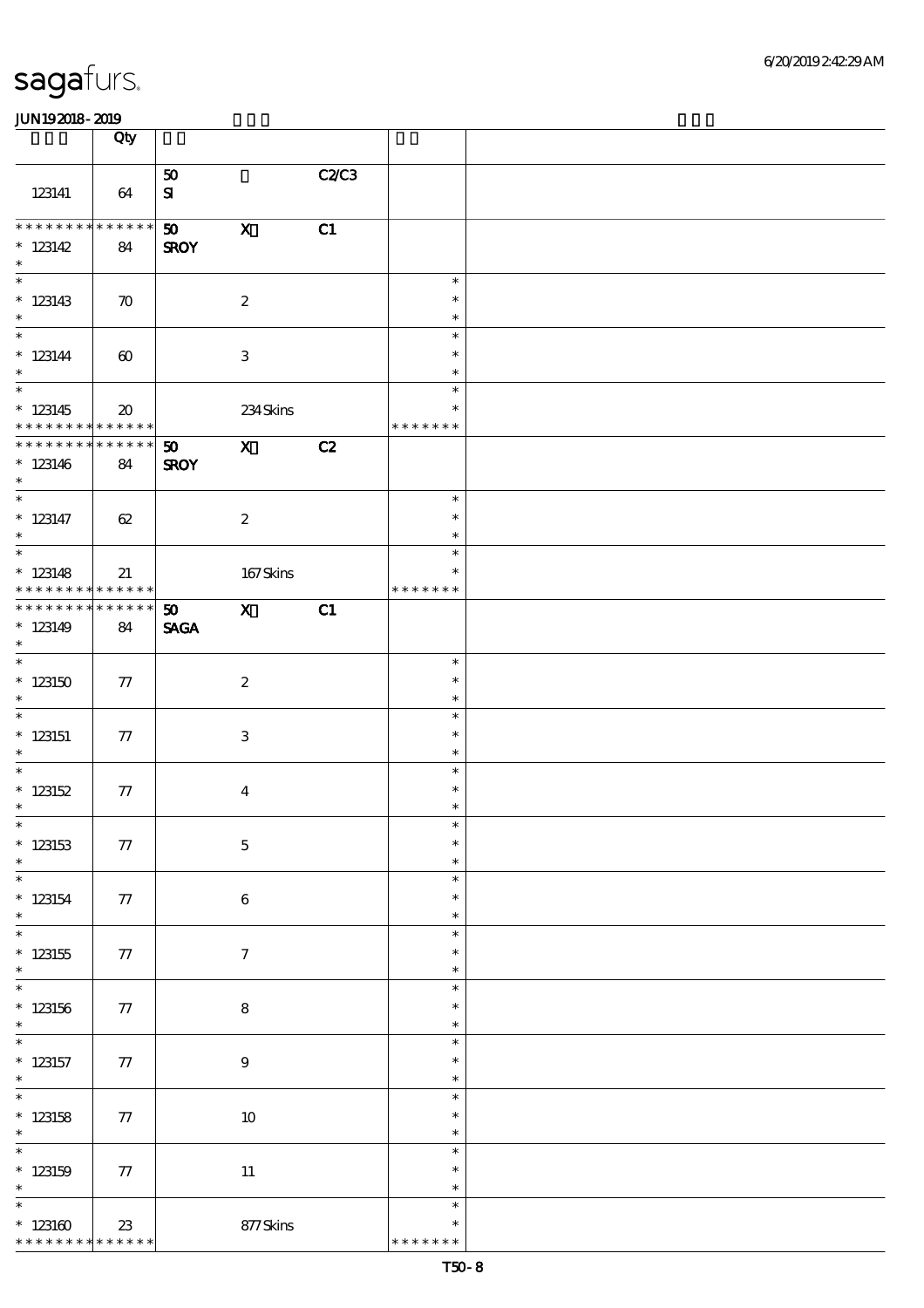|                                                                      | Qty                                       |                                |                           |              |                                   |  |
|----------------------------------------------------------------------|-------------------------------------------|--------------------------------|---------------------------|--------------|-----------------------------------|--|
| * * * * * * * * * * * * * *<br>$*123161$<br>$\ast$                   | 84                                        | 50<br><b>SAGA</b>              | $\mathbf{x}$              | C2           |                                   |  |
| $\overline{\ast}$<br>$* 123162$<br>$\ast$                            | 77                                        |                                | $\boldsymbol{2}$          |              | $\ast$<br>$\ast$<br>$\ast$        |  |
| $\overline{\phantom{0}}$<br>$^\ast$ 123163<br>$\ast$                 | 77                                        |                                | $\ensuremath{\mathbf{3}}$ |              | $\ast$<br>$\ast$<br>$\ast$        |  |
| $\overline{\ast}$<br>$^\ast$ 123164<br>$\ast$                        | 77                                        |                                | $\bf{4}$                  |              | $\ast$<br>$\ast$<br>$\ast$        |  |
| $\overline{\phantom{0}}$<br>$^*$ 123165<br>$\ast$                    | 77                                        |                                | $\mathbf 5$               |              | $\ast$<br>$\ast$<br>$\ast$        |  |
| $\overline{\phantom{0}}$<br>$^\ast$ 123166<br>$\ast$                 | 77                                        |                                | $\boldsymbol{6}$          |              | $\ast$<br>$\ast$<br>$\ast$        |  |
| $\overline{\ast}$<br>$*$ 123167<br>$\ast$                            | 77                                        |                                | $\tau$                    |              | $\ast$<br>$\ast$<br>$\ast$        |  |
| $\overline{\phantom{0}}$<br>$*$ 123168<br>$\ast$                     | 77                                        |                                | 8                         |              | $\ast$<br>$\ast$<br>$\ast$        |  |
| $\overline{\phantom{0}}$<br>$*123169$<br>* * * * * * * * * * * * * * | $\boldsymbol{\omega}$                     |                                | 692Skins                  |              | $\ast$<br>$\ast$<br>* * * * * * * |  |
| 123170                                                               | 47                                        | 50 <sub>1</sub><br><b>SAGA</b> | $\mathbf{x}$              | C3           |                                   |  |
| * * * * * * * * * * * * * *<br>$*$ 123171<br>$\ast$                  | 98                                        | 50 <sub>2</sub><br><b>SAGA</b> | $\mathbf{X}$              | C1/C2        |                                   |  |
| $\ast$<br>$* 123172$<br>$\ast$                                       | 91                                        |                                | $\boldsymbol{2}$          |              | $\ast$<br>$\ast$<br>$\ast$        |  |
| $*$<br>$* 123173$<br>$\ast$                                          | 91                                        |                                | $\ensuremath{\mathbf{3}}$ |              | $\ast$<br>$\ast$<br>$\ast$        |  |
| $\ast$<br>$* 123174$<br>$\ast$                                       | 91                                        |                                | $\bf{4}$                  |              | $\ast$<br>$\ast$<br>$\ast$        |  |
| $\ast$<br>$* 123175$<br>* * * * * * * * * * * * * *                  | 43                                        |                                | 414Skins                  |              | $\ast$<br>$\ast$<br>* * * * * * * |  |
| 123176                                                               | 85                                        | 50 <sub>o</sub><br><b>SAGA</b> | $\mathbf x$               | <b>C3C4</b>  |                                   |  |
| 123177                                                               | 59                                        | 50<br>IA                       | $\boldsymbol{\mathrm{X}}$ | C2C3         |                                   |  |
| * * * * * * * *<br>$* 123178$<br>$\ast$                              | * * * * * *<br>91                         | ${\bf 50}$<br>${\bf s}$        | $\boldsymbol{\mathrm{X}}$ | <b>C2/C3</b> |                                   |  |
| $\ast$<br>$* 123179$<br>$\ast$                                       | 84                                        |                                | $\boldsymbol{2}$          |              | $\ast$<br>$\ast$<br>$\ast$        |  |
| $\ast$<br>$^\ast$ 123180<br>* * * * * * * *                          | $\boldsymbol{\mathcal{Z}}$<br>* * * * * * |                                | 197Skins                  |              | $\ast$<br>$\ast$<br>* * * * * * * |  |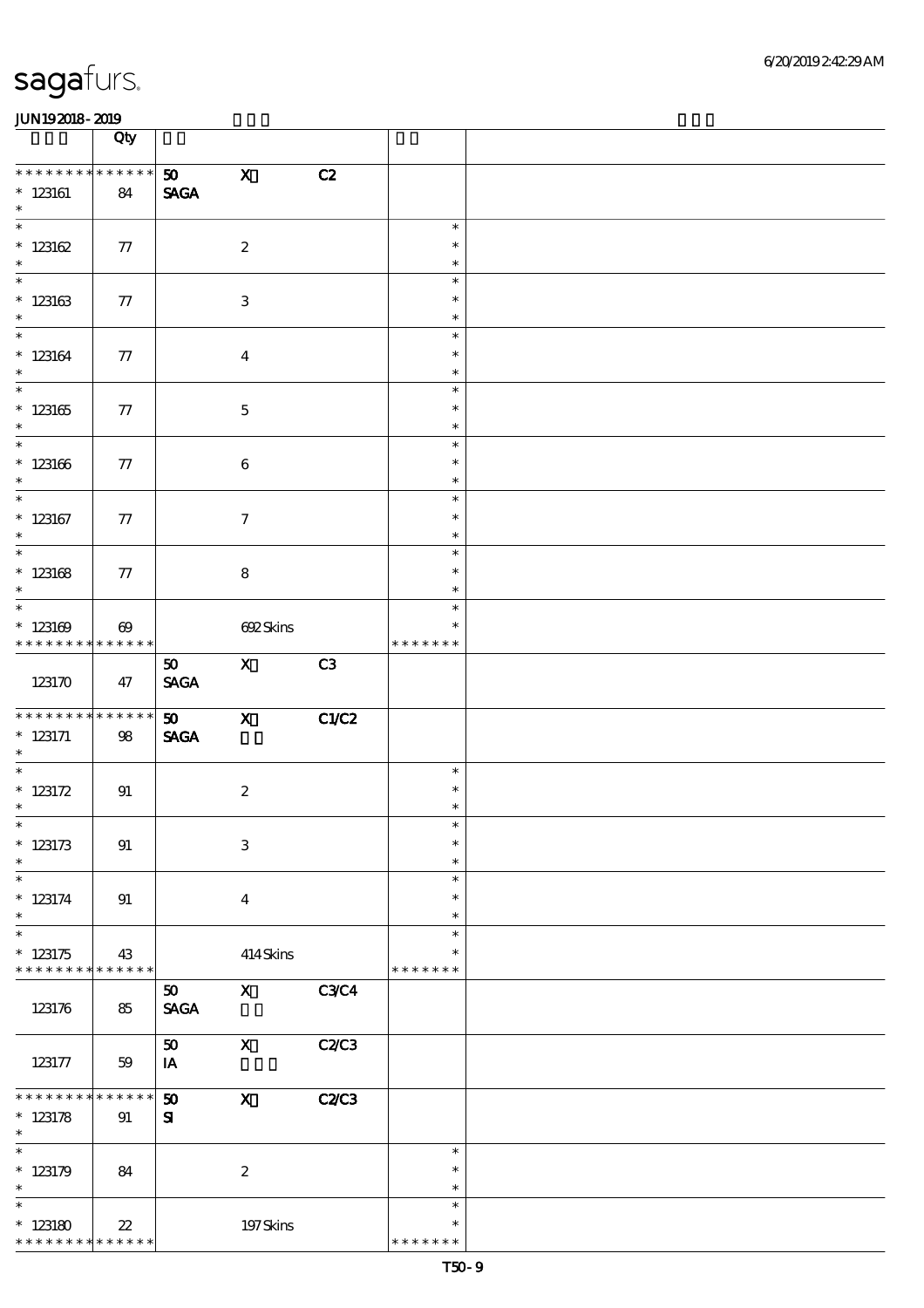|        | Qty |                   |                           |       |  |
|--------|-----|-------------------|---------------------------|-------|--|
| 123181 | 42  | 50<br><b>SROY</b> | $\boldsymbol{\mathsf{z}}$ | C1/C2 |  |
| 123182 | 89  | 50<br><b>SAGA</b> | $\boldsymbol{\mathsf{z}}$ | C1/C2 |  |
| 123183 | 44  | 50<br><b>SAGA</b> | $\boldsymbol{\mathsf{z}}$ | C2C3  |  |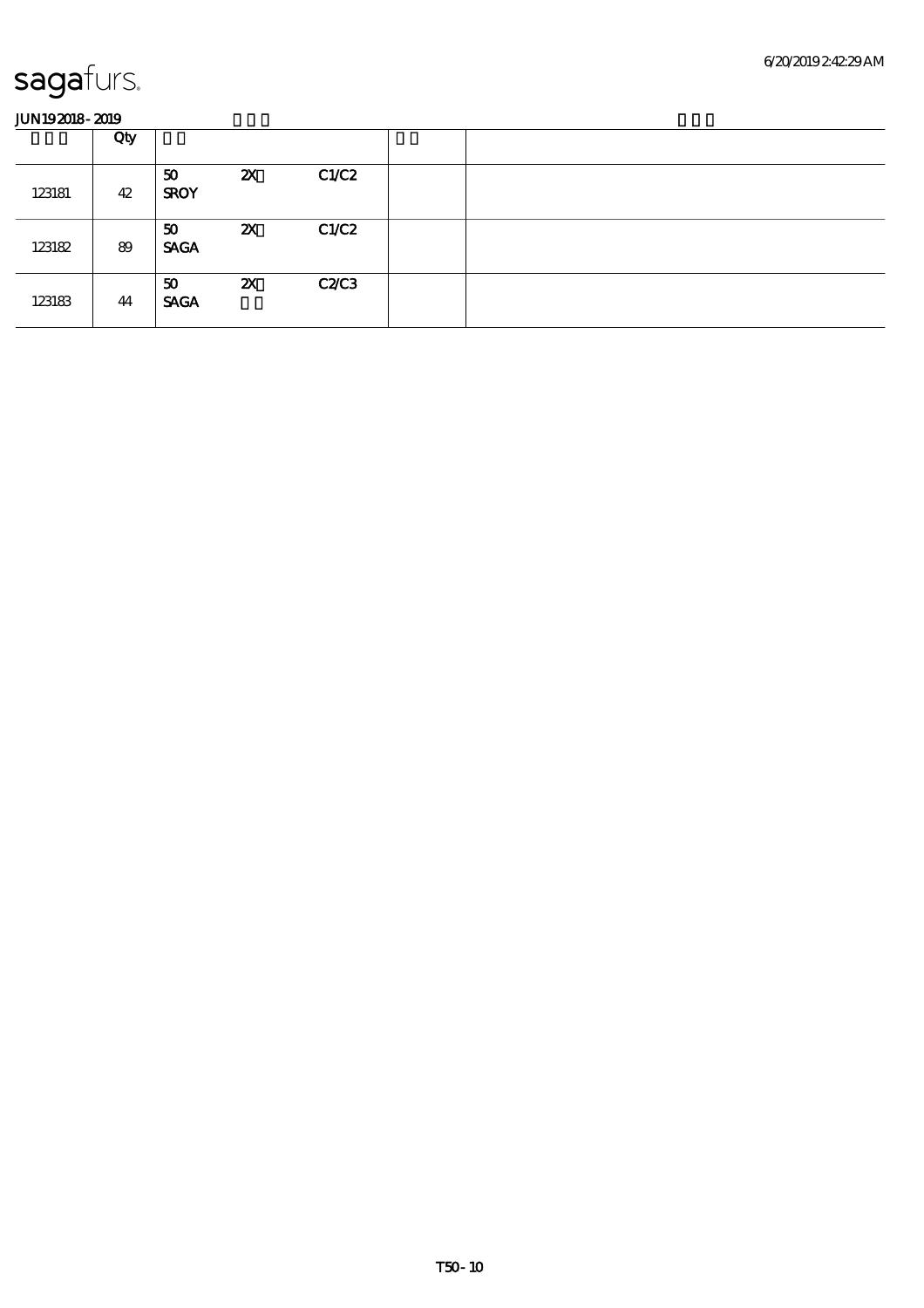|        | Qty |                          |                 |  |
|--------|-----|--------------------------|-----------------|--|
| 123201 | 6   | $\boldsymbol{50}$<br>LUM | u<br><b>TOP</b> |  |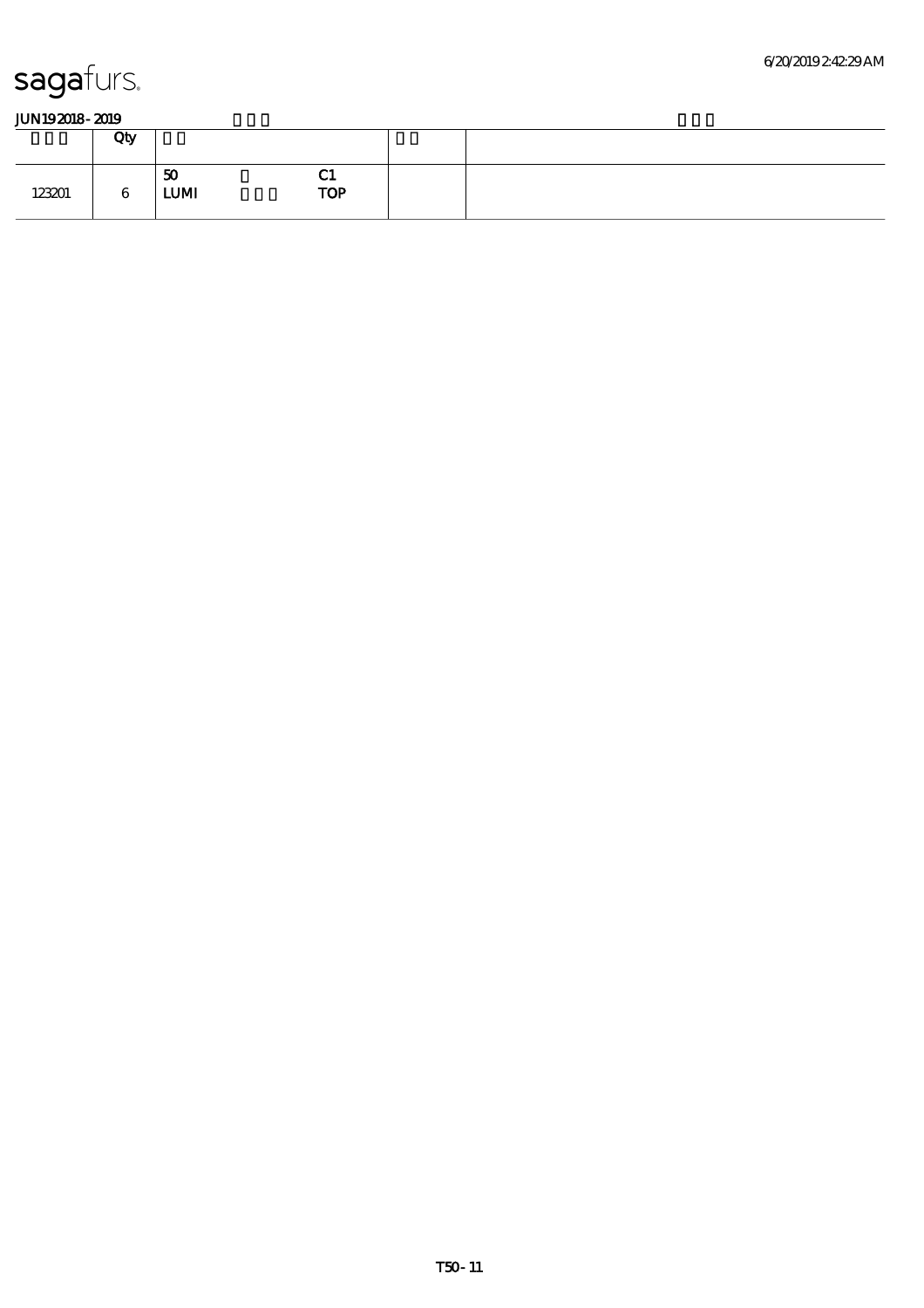|                                                   | Qty                       |                                      |                           |              |                                      |  |
|---------------------------------------------------|---------------------------|--------------------------------------|---------------------------|--------------|--------------------------------------|--|
| 123261                                            | 49                        | $\boldsymbol{40}$<br><b>SAGA</b>     | $\mathbf{x}$              | C2/C3        |                                      |  |
| 123262                                            | 55                        | $\boldsymbol{\omega}$<br><b>SAGA</b> | ${\bf x}$                 | <b>C2/C3</b> |                                      |  |
| * * * * * * * *<br>$* 123263$<br>$\ast$           | * * * * * *<br>91         | $\boldsymbol{\omega}$<br><b>SROY</b> | $\boldsymbol{\mathsf{z}}$ | C1           |                                      |  |
| * 123264                                          | $\boldsymbol{\pi}$        |                                      | $\boldsymbol{2}$          |              | $\ast$<br>$\ast$<br>$\ast$           |  |
| $*123265$<br>* * * * * * * *                      | 23<br>$******$            |                                      | 184Skins                  |              | $\ast$<br>$\ast$<br>* * * * * * *    |  |
| ********<br>$*123206$<br>$\ast$                   | ******<br>84              | $\boldsymbol{\omega}$<br><b>SROY</b> | $\boldsymbol{\alpha}$     | C2           |                                      |  |
| $\overline{\ast}$<br>$*123267$<br>* * * * * * * * | 21<br>******              |                                      | 105Skins                  |              | $\ast$<br>$\ast$<br>* * * * * * *    |  |
| * * * * * * * *<br>$*123268$<br>$\ast$            | $* * * * * * *$<br>98     | 40<br><b>SAGA</b>                    | $\mathbf{x}$              | C1           |                                      |  |
| $*123209$<br>$\ast$                               | 91                        |                                      | $\boldsymbol{2}$          |              | $\ast$<br>$\ast$<br>$\ast$           |  |
| * $123270$<br>$\ast$<br>$\overline{\phantom{0}}$  | 91                        |                                      | 3                         |              | $\ast$<br>$\ast$<br>$\ast$           |  |
| * $123271$<br>$\ast$                              | 91                        |                                      | $\overline{4}$            |              | $\ast$<br>$\ast$<br>$\ast$           |  |
| * $123272$<br>$\ast$                              | 91                        |                                      | $\mathbf 5$               |              | $\ast$<br>$\ast$<br>$\ast$           |  |
| $*$<br>$* 123273$<br>$\ast$                       | $91\,$                    |                                      | $\,6\,$                   |              | $\ast$<br>$\ast$<br>$\ast$           |  |
| $\ast$<br>$* 123274$<br>$\ast$<br>$\ast$          | 91                        |                                      | $\boldsymbol{\tau}$       |              | $\ast$<br>$\ast$<br>$\ast$           |  |
| $* 123275$<br>$\ast$<br>$\ast$                    | 91                        |                                      | 8                         |              | $\ast$<br>$\ast$<br>$\ast$           |  |
| $* 123276$<br>$\ast$<br>$\overline{\ast}$         | 91                        |                                      | $\boldsymbol{9}$          |              | $\ast$<br>$\ast$<br>$\ast$<br>$\ast$ |  |
| $* 123277$<br>$\ast$<br>$\overline{\ast}$         | 91                        |                                      | 10                        |              | $\ast$<br>$\ast$<br>$\ast$           |  |
| $* 123278$<br>* * * * * * * *                     | ${\bf 38}$<br>* * * * * * |                                      | 955Skins                  |              | $\ast$<br>* * * * * * *              |  |
| * * * * * * *<br>$* 123279$<br>$\ast$             | * * * * * *<br>$98\,$     | $\boldsymbol{\omega}$<br><b>SAGA</b> | $\boldsymbol{\mathsf{X}}$ | C2           |                                      |  |
| $\ast$<br>$*123280$<br>$\ast$                     | 91                        |                                      | $\boldsymbol{2}$          |              | $\ast$<br>$\ast$<br>$\ast$           |  |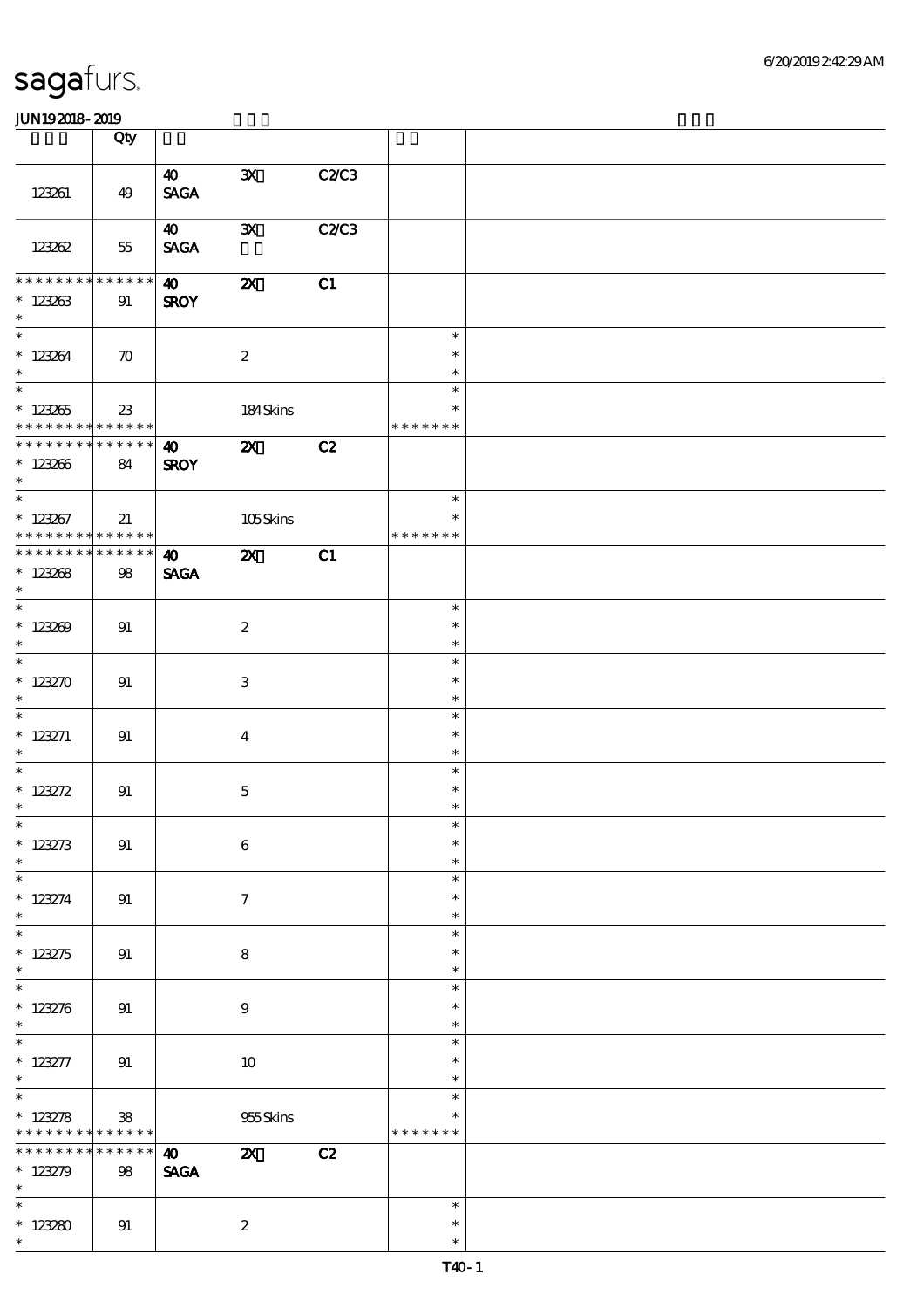|                                                                      | Qty                   |                                      |                           |              |                                   |  |
|----------------------------------------------------------------------|-----------------------|--------------------------------------|---------------------------|--------------|-----------------------------------|--|
| $\ast$<br>$* 123281$<br>$\ast$                                       | 91                    | $\boldsymbol{40}$<br><b>SAGA</b>     | $\boldsymbol{\mathsf{z}}$ | C2           | $\ast$<br>$\ast$<br>$\ast$        |  |
| $\ast$<br>$* 123282$<br>$\ast$                                       | 91                    |                                      | $\overline{\mathbf{4}}$   |              | $\ast$<br>$\ast$<br>$\ast$        |  |
| $\overline{\phantom{0}}$<br>$*123283$<br>* * * * * * * * * * * * * * | 58                    |                                      | 429Skins                  |              | $\ast$<br>$\ast$<br>* * * * * * * |  |
| 123284                                                               | 68                    | $\boldsymbol{\omega}$<br><b>SAGA</b> | $\boldsymbol{\mathsf{Z}}$ | C3           |                                   |  |
| ******** <mark>**</mark> *****<br>$*123285$<br>$\ast$                | 105                   | $\boldsymbol{\omega}$<br><b>SAGA</b> | $\boldsymbol{\mathsf{X}}$ | <b>C1/C2</b> |                                   |  |
| $*$<br>$* 123286$<br>$\ast$                                          | $98$                  |                                      | $\boldsymbol{2}$          |              | $\ast$<br>$\ast$<br>$\ast$        |  |
| $\overline{\ast}$<br>$* 123287$<br>$\ast$                            | 98                    |                                      | 3                         |              | $\ast$<br>$\ast$<br>$\ast$        |  |
| $_{\ast}^{-}$<br>$* 123288$<br>$\ast$                                | 98                    |                                      | $\overline{4}$            |              | $\ast$<br>$\ast$<br>$\ast$        |  |
| $\overline{\phantom{0}}$<br>$*123289$<br>$\ast$                      | $98$                  |                                      | $\mathbf{5}$              |              | $\ast$<br>$\ast$<br>$\ast$        |  |
| $\ast$<br>$*123290$<br>* * * * * * * * <mark>* * * * * * *</mark>    | 78                    |                                      | 575Skins                  |              | $\ast$<br>$\ast$<br>* * * * * * * |  |
| * * * * * * * *<br>$* 123291$<br>$*$                                 | $* * * * * * *$<br>98 | $\boldsymbol{\omega}$<br><b>SAGA</b> | $\mathbf{X}$              | <b>C3C4</b>  |                                   |  |
| $\overline{\ast}$<br>$* 123292$<br>* * * * * * * * * * * * * * *     | 28                    |                                      | 126Skins                  |              | $\ast$<br>$\ast$<br>* * * * * * * |  |
| ************** <b>40</b><br>$* 123293$<br>$\ast$                     | $98$                  | IA                                   | <b>2X</b> C2/C3           |              |                                   |  |
| $\ast$<br>$*123294$<br>* * * * * * * *                               | 36<br>$* * * * * * *$ |                                      | 134Skins                  |              | $\ast$<br>$\ast$<br>* * * * * * * |  |
| * * * * * * *<br>$*123295$<br>$\ast$                                 | * * * * * *<br>105    | $\boldsymbol{\omega}$<br>${\bf s}$   | $\boldsymbol{\mathsf{X}}$ | C1/C2        |                                   |  |
| $\ast$<br>$*123296$<br>* * * * * * * * * * * * * *                   | 85                    |                                      | 190Skins                  |              | $\ast$<br>*<br>* * * * * * *      |  |
| 123297                                                               | $\boldsymbol{\omega}$ | 40<br>${\bf s}$                      | $\boldsymbol{\mathsf{Z}}$ | <b>C3C4</b>  |                                   |  |
| 123298                                                               | 83                    | $\boldsymbol{40}$<br>$\mathbf{B}$    | $\boldsymbol{\mathsf{Z}}$ | C2C3         |                                   |  |
| * * * * * * *<br>$*123299$<br>$\ast$                                 | * * * * * *<br>77     | $\boldsymbol{\omega}$<br><b>SROY</b> | $\boldsymbol{\mathrm{X}}$ | C1           |                                   |  |
| $\ast$<br>$^*$ 123300 $\,$<br>$\ast$                                 | 56                    |                                      | $\boldsymbol{2}$          |              | $\ast$<br>$\ast$<br>$\ast$        |  |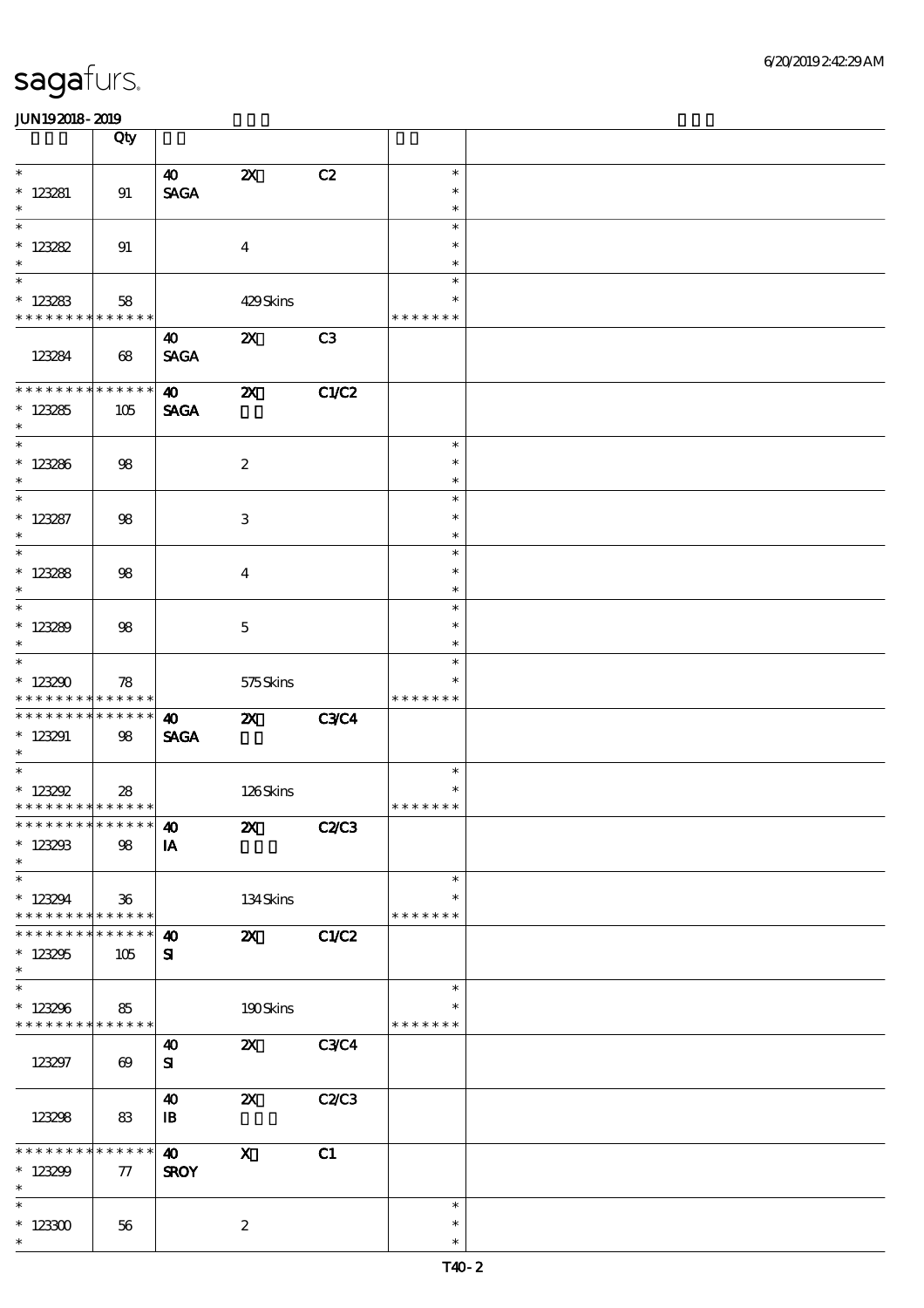|                                            | Qty                |                       |                  |       |                         |  |
|--------------------------------------------|--------------------|-----------------------|------------------|-------|-------------------------|--|
| $\ast$                                     |                    | $\boldsymbol{\omega}$ | $\mathbf{x}$     | C1    | $\ast$                  |  |
| $*123301$<br>* * * * * * * * * * * * * *   | $22\,$             | <b>SROY</b>           |                  |       | $\ast$<br>* * * * * * * |  |
| * * * * * * * * * * * * * *                |                    | $\boldsymbol{\omega}$ | $\mathbf{x}$     | C2    |                         |  |
| $^*$ 123302                                | $\tau$             | <b>SROY</b>           |                  |       |                         |  |
| $\ast$                                     |                    |                       |                  |       |                         |  |
| $\overline{\phantom{0}}$                   |                    |                       |                  |       | $\ast$                  |  |
| $*123303$<br>* * * * * * * * * * * * * *   | 47                 |                       | 124Skins         |       | * * * * * * *           |  |
| * * * * * * * * * * * * * *                |                    | <b>40</b>             | $\mathbf{x}$     | C1    |                         |  |
| $* 123304$                                 | 84                 | <b>SAGA</b>           |                  |       |                         |  |
| $\ast$                                     |                    |                       |                  |       |                         |  |
|                                            |                    |                       |                  |       | $\ast$                  |  |
| $*123305$<br>$\ast$                        | 77                 |                       | $\boldsymbol{2}$ |       | $\ast$<br>$\ast$        |  |
| $\overline{\phantom{0}}$                   |                    |                       |                  |       | $\ast$                  |  |
| $* 123306$                                 | 77                 |                       | 3                |       | $\ast$                  |  |
| $\ast$                                     |                    |                       |                  |       | $\ast$                  |  |
| $\overline{\ast}$                          |                    |                       |                  |       | $\ast$                  |  |
| $*$ 123307<br>* * * * * * * * * * * * * *  | $36\,$             |                       | 274Skins         |       | $\ast$<br>* * * * * * * |  |
| * * * * * * * * * * * * * *                |                    | $\boldsymbol{\omega}$ | $\mathbf{x}$     | C2    |                         |  |
| $* 123308$                                 | 84                 | <b>SAGA</b>           |                  |       |                         |  |
| $\ast$                                     |                    |                       |                  |       |                         |  |
|                                            |                    |                       |                  |       | $\ast$<br>$\ast$        |  |
| $*123309$<br>$\ast$                        | 77                 |                       | $\boldsymbol{2}$ |       | $\ast$                  |  |
| $\overline{\phantom{0}}$                   |                    |                       |                  |       | $\ast$                  |  |
| $*123310$                                  | 67                 |                       | 228Skins         |       | $\ast$                  |  |
| * * * * * * * * * * * * * *                |                    |                       |                  |       | * * * * * * *           |  |
| * * * * * * * * * * * * * *                |                    | $\boldsymbol{\omega}$ | $\mathbf{X}$     | C1/C2 |                         |  |
| $* 123311$<br>$*$                          | 91                 | <b>SAGA</b>           |                  |       |                         |  |
|                                            |                    |                       |                  |       | $\ast$                  |  |
| $*$ 123312                                 | 77                 |                       | $\boldsymbol{2}$ |       | $\ast$                  |  |
| $\ast$                                     |                    |                       |                  |       | $\ast$                  |  |
| $*$ $*$<br>$*$ 123313                      | 27                 |                       | 195Skins         |       | $\ast$<br>$\ast$        |  |
| * * * * * * * * <mark>* * * * * *</mark> * |                    |                       |                  |       | * * * * * * *           |  |
| * * * * * * *                              | * * * * * *        | $\boldsymbol{\omega}$ |                  |       |                         |  |
| $* 123314$                                 |                    |                       | $\mathbf{x}$     |       |                         |  |
|                                            | 98                 | IA                    |                  | C1/C2 |                         |  |
| $\ast$                                     |                    |                       |                  |       |                         |  |
| $\overline{\ast}$                          |                    |                       |                  |       | $\ast$                  |  |
| $*$ 123315<br>$\ast$                       | 91                 |                       | $\boldsymbol{2}$ |       | $\ast$<br>$\ast$        |  |
| $\ast$                                     |                    |                       |                  |       | $\ast$                  |  |
| $*123316$                                  | 83                 |                       | 272Skins         |       | ∗                       |  |
| * * * * * * * * <mark>* * * * * * *</mark> |                    |                       |                  |       | * * * * * * *           |  |
|                                            |                    | $\boldsymbol{\omega}$ | $\mathbf{x}$     | C2C3  |                         |  |
| 123317                                     | 61                 | ${\bf s}$             |                  |       |                         |  |
|                                            |                    | $\boldsymbol{\omega}$ |                  | C1/C2 |                         |  |
| 123318                                     | 61                 | <b>SROY</b>           |                  |       |                         |  |
|                                            |                    |                       |                  |       |                         |  |
| * * * * * * * *                            | * * * * * *        | $\boldsymbol{\omega}$ |                  | C1    |                         |  |
| $*$ 123319<br>$\ast$                       | $\tau$             | <b>SROY</b>           |                  |       |                         |  |
| $\ast$                                     |                    |                       |                  |       | $\ast$                  |  |
| $*12330$<br>$\ast$                         | $\boldsymbol{\pi}$ |                       | $\boldsymbol{2}$ |       | $\ast$<br>$\ast$        |  |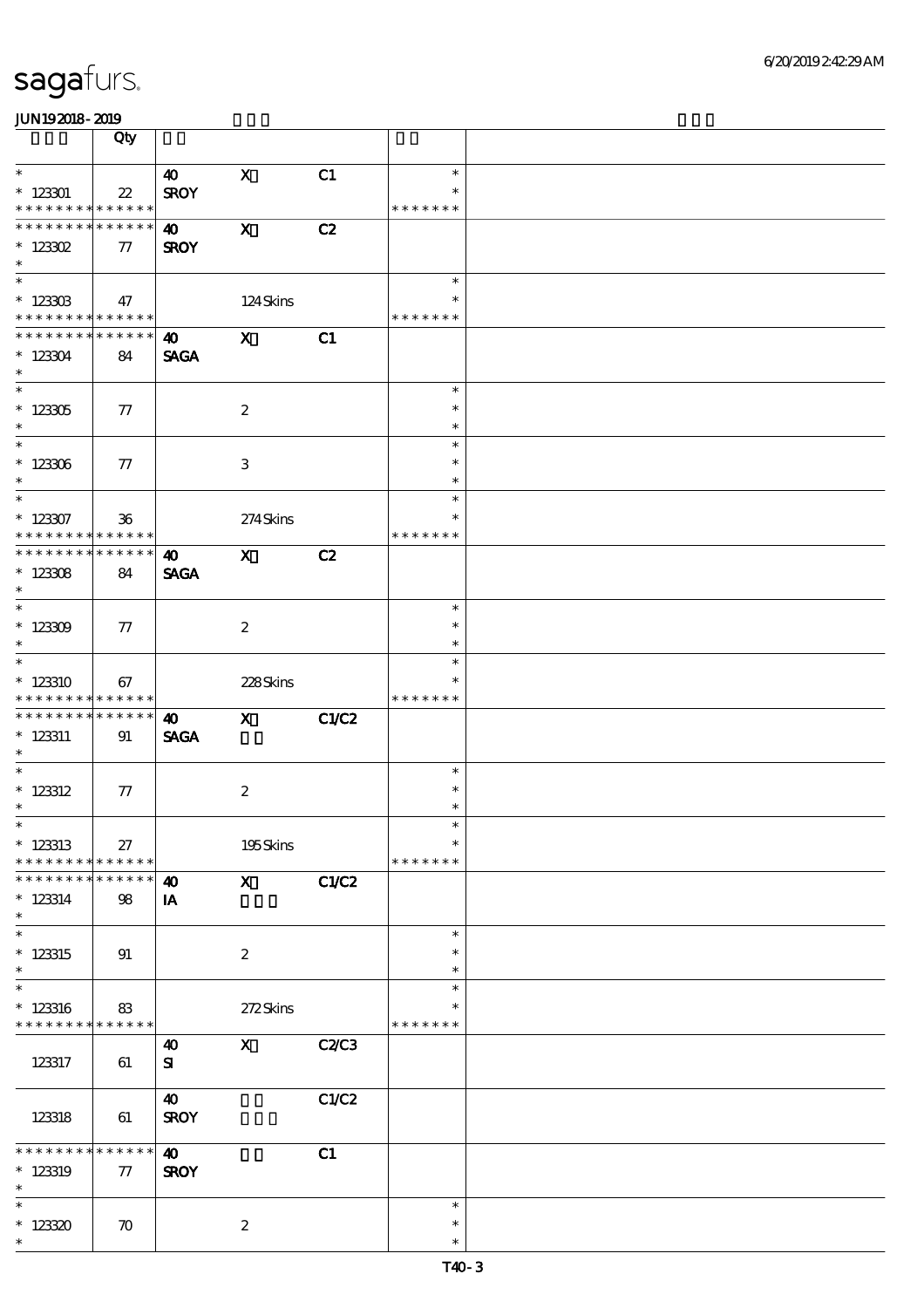|                                                                               | Qty                |                                            |                                   |  |
|-------------------------------------------------------------------------------|--------------------|--------------------------------------------|-----------------------------------|--|
| $\ast$<br>$* 123321$<br>$\ast$                                                | $\boldsymbol{\pi}$ | $\boldsymbol{\omega}$<br>C1<br><b>SROY</b> | $\ast$<br>$\ast$<br>$\ast$        |  |
| $\ast$<br>$*123322$<br>* * * * * * * * * * * * * *                            | ${\bf 3\!}$        | 249Skins                                   | $\ast$<br>$\ast$<br>* * * * * * * |  |
| * * * * * * * * * * * * * *<br>$* 123323$<br>$\ast$                           | $77\,$             | C2<br>$\boldsymbol{\omega}$<br><b>SROY</b> |                                   |  |
| $*$<br>$* 123324$<br>$\ast$                                                   | $\boldsymbol{\pi}$ | $\boldsymbol{2}$                           | $\ast$<br>$\ast$<br>$\ast$        |  |
| * 123325                                                                      | 63                 | $\ensuremath{\mathbf{3}}$                  | $\ast$<br>$\ast$<br>$\ast$        |  |
| $\overline{\phantom{0}}$<br>$* 123326$<br>* * * * * * * * * * * * * *         | 24                 | $234$ Skins                                | $\ast$<br>$\ast$<br>* * * * * * * |  |
| * * * * * * * * * * * * * *<br>$* 123327$<br>$\ast$                           | 84                 | C1<br>$\boldsymbol{\omega}$<br><b>SAGA</b> |                                   |  |
| $\overline{\phantom{0}}$<br>$\begin{array}{cc} * & 123328 \\ * & \end{array}$ | 77                 | $\boldsymbol{2}$                           | $\ast$<br>$\ast$<br>$\ast$        |  |
| $\overline{\phantom{0}}$<br>$*123329$<br>$\ast$                               | 77                 | 3                                          | $\ast$<br>$\ast$<br>$\ast$        |  |
| $\overline{\ast}$<br>$*123330$<br>$\ast$                                      | 77                 | $\boldsymbol{4}$                           | $\ast$<br>$\ast$<br>$\ast$        |  |
| $\overline{\phantom{0}}$<br>$*$ 123331<br>$\ast$                              | $77\,$             | $\mathbf 5$                                | $\ast$<br>$\ast$<br>$\ast$        |  |
| * $12332$<br>$\ast$                                                           | 77                 | $\bf 6$                                    | $\ast$<br>$\ast$<br>$\ast$        |  |
| $*$<br>$* 123333$<br>$\ast$                                                   | ${\bf 77}$         | $\boldsymbol{\tau}$                        | $\ast$<br>$\ast$<br>$\ast$        |  |
| $\ast$<br>$* 123334$<br>* * * * * * * * * * * * * * *                         | 73                 | 619Skins                                   | $\ast$<br>$\ast$<br>* * * * * * * |  |
| * * * * * * *<br>$^\ast$ 123335<br>$\ast$<br>$\overline{\phantom{0}}$         | $******$<br>84     | C1<br>$\boldsymbol{\omega}$<br><b>SAGA</b> |                                   |  |
| $* 123336$<br>$\ast$<br>$\overline{\phantom{0}}$                              | 84                 | $\boldsymbol{2}$                           | $\ast$<br>$\ast$<br>$\ast$        |  |
| $* 123337$<br>$\ast$                                                          | 84                 | $\ensuremath{\mathbf{3}}$                  | $\ast$<br>$\ast$<br>$\ast$        |  |
| $\overline{\ast}$<br>$* 123338$<br>$\ast$                                     | 84                 | $\bf{4}$                                   | $\ast$<br>$\ast$<br>$\ast$        |  |
| $\overline{\ast}$<br>$*12339$<br>$\ast$                                       | 84                 | $\mathbf 5$                                | $\ast$<br>$\ast$<br>$\ast$        |  |
| $\ast$<br>* 123340 *                                                          | 84                 | $\bf 6$                                    | $\ast$<br>$\ast$<br>$\ast$        |  |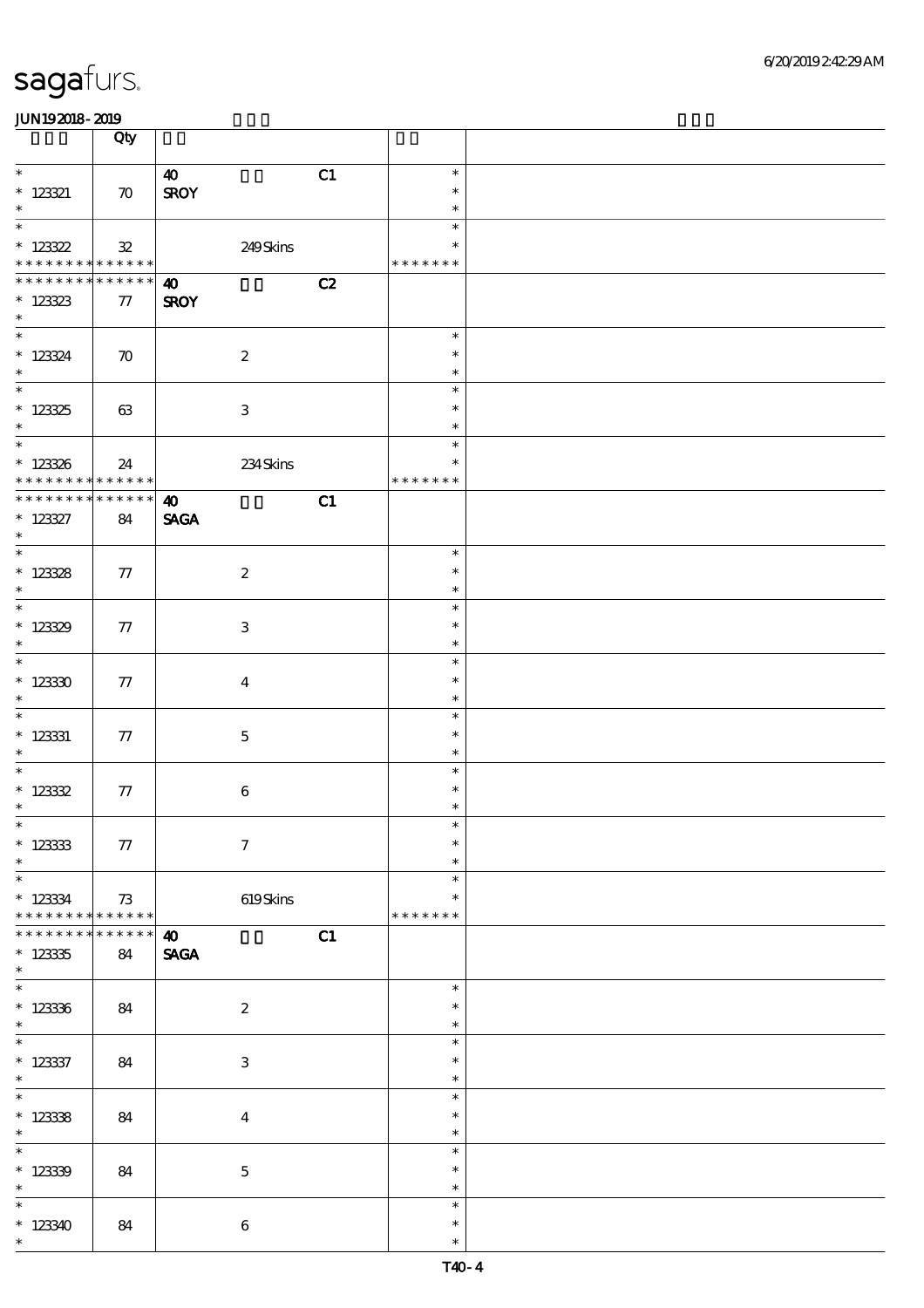|                                                                             | Qty               |                                                               |                                      |  |
|-----------------------------------------------------------------------------|-------------------|---------------------------------------------------------------|--------------------------------------|--|
| $\ast$<br>$*$ 123341<br>* * * * * * * * * * * * * *                         | 77                | C1<br>$\boldsymbol{\omega}$<br><b>SAGA</b>                    | $\ast$<br>$\ast$<br>* * * * * * *    |  |
| * * * * * * * * * * * * * *<br>$*123342$<br>$\ast$                          | 84                | C2<br>$\boldsymbol{40}$<br><b>SAGA</b>                        |                                      |  |
| $* 123343$                                                                  | 77                | $\boldsymbol{2}$                                              | $\ast$<br>$\ast$<br>$\ast$           |  |
| $^\ast$ 123344                                                              | 77                | 3                                                             | $\ast$<br>$\ast$<br>$\ast$           |  |
| $\overline{\phantom{0}}$<br>$*123345$<br>$\ast$                             | 77                | $\boldsymbol{4}$                                              | $\ast$<br>$\ast$<br>$\ast$           |  |
| $\overline{\phantom{0}}$<br>$*123346$<br>$\ast$<br>$\overline{\phantom{0}}$ | 77                | $\mathbf 5$                                                   | $\ast$<br>$\ast$<br>$\ast$           |  |
| $* 123347$<br>$\ast$<br>$\overline{\phantom{0}}$                            | 77                | $\boldsymbol{6}$                                              | $\ast$<br>$\ast$<br>$\ast$<br>$\ast$ |  |
| $*123348$<br>* * * * * * * * <mark>* * * * * * *</mark>                     | 75                | 544Skins                                                      | $\ast$<br>* * * * * * *              |  |
| **************<br>$*123349$<br>$\ast$                                       | 91                | C2<br>$\boldsymbol{\omega}$<br><b>SAGA</b>                    |                                      |  |
| $*123350$<br>$\ast$<br>$\overline{\phantom{0}}$                             | 91                | $\boldsymbol{2}$                                              | $\ast$<br>$\ast$<br>$\ast$           |  |
| $*$ 123351<br>$\ast$                                                        | 91                | 3                                                             | $\ast$<br>$\ast$<br>$\ast$           |  |
| * $123352$<br>$\ast$                                                        | 91                | $\boldsymbol{4}$                                              | $\ast$<br>$\ast$<br>$\ast$           |  |
| $\ast$<br>$* 123353$<br>$\ast$<br>$\ast$                                    | 91                | $\mathbf 5$                                                   | $\ast$<br>$\ast$<br>$\ast$<br>$\ast$ |  |
| $*123354$<br>* * * * * * * * * * * * * *                                    | 75                | 530Skins                                                      | $\ast$<br>* * * * * * *              |  |
| 123355                                                                      | 81                | X /<br>C <sub>3</sub><br>$\boldsymbol{\omega}$<br><b>SAGA</b> |                                      |  |
| * * * * * * * *<br>$* 123356$<br>$\ast$<br>$\overline{\phantom{0}}$         | * * * * * *<br>91 | $\boldsymbol{\omega}$<br>C1/C2<br><b>SAGA</b>                 |                                      |  |
| $*$ 123357<br>$*$<br>$\overline{\ast}$                                      | 84                | $\boldsymbol{2}$                                              | $\ast$<br>$\ast$<br>$\ast$           |  |
| $*123358$<br>$\ast$<br>$\ast$                                               | 84                | $\,3\,$                                                       | $\ast$<br>$\ast$<br>$\ast$           |  |
| $* 123359$<br>$\ast$<br>$\ast$                                              | 84                | $\boldsymbol{4}$                                              | $\ast$<br>$\ast$<br>$\ast$           |  |
| $*123300$<br>* * * * * * * *                                                | 48<br>* * * * * * | 391 Skins                                                     | $\ast$<br>$\ast$<br>* * * * * * *    |  |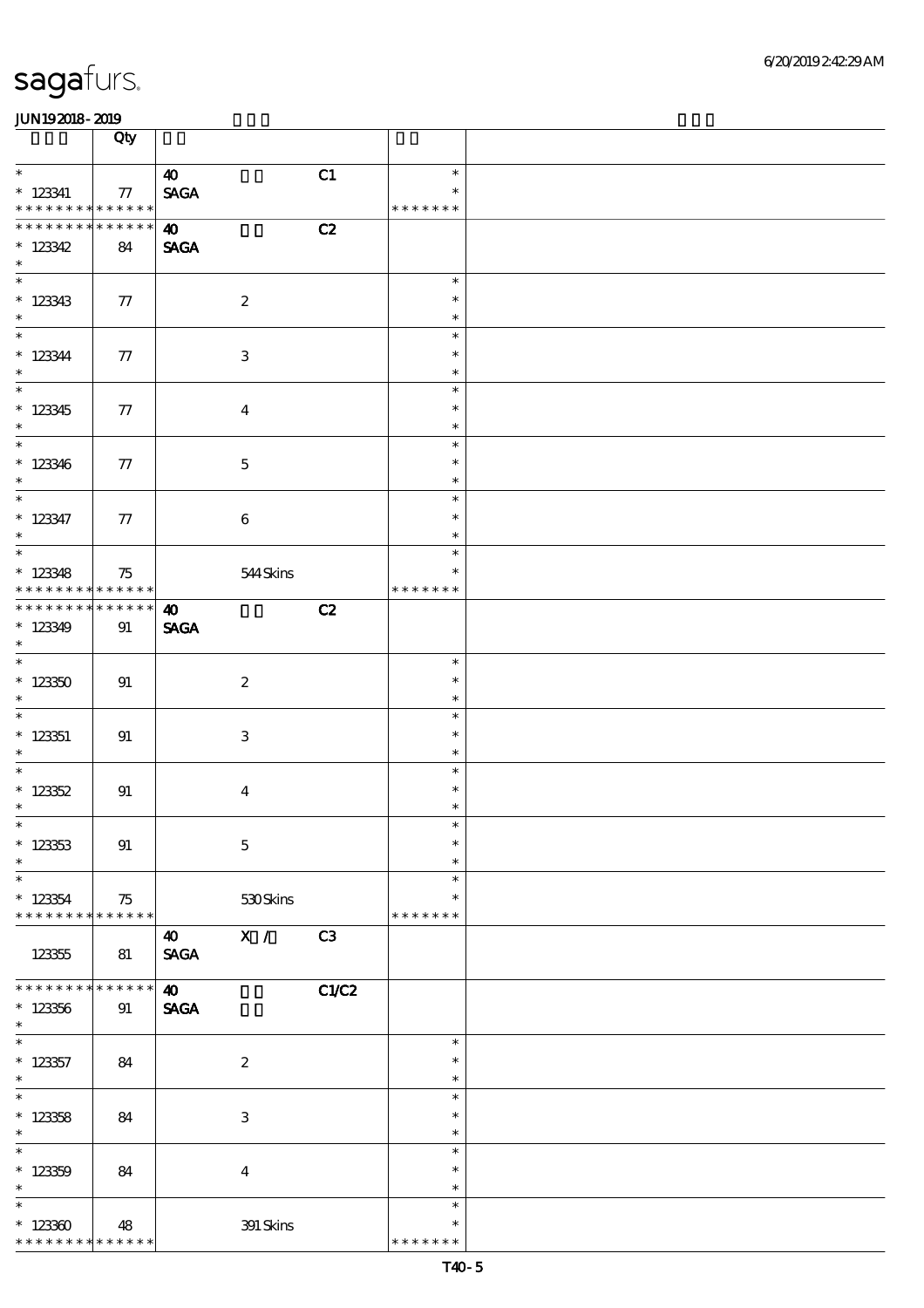|                                                                          | Qty               |                                      |              |                                   |  |
|--------------------------------------------------------------------------|-------------------|--------------------------------------|--------------|-----------------------------------|--|
| * * * * * * * * * * * * * *<br>$* 123361$<br>$\ast$                      | 98                | $\boldsymbol{\omega}$<br><b>SAGA</b> | C1/C2        |                                   |  |
| $\overline{\phantom{0}}$<br>$* 123362$<br>$\ast$                         | 98                | $\boldsymbol{2}$                     |              | $\ast$<br>$\ast$<br>$\ast$        |  |
| $\overline{\ast}$<br>$*123363$<br>$\ast$                                 | 98                | $\,3\,$                              |              | $\ast$<br>$\ast$<br>$\ast$        |  |
| $\ast$<br>$* 123364$<br>$\ast$                                           | 98                | $\boldsymbol{4}$                     |              | $\ast$<br>$\ast$<br>$\ast$        |  |
| $\overline{\phantom{0}}$<br>$^\ast$ 123365<br>$\ast$                     | $98$              | $\mathbf 5$                          |              | $\ast$<br>$\ast$<br>$\ast$        |  |
| $\overline{\ast}$<br>$*123366$<br>$\ast$                                 | 98                | $\bf 6$                              |              | $\ast$<br>$\ast$<br>$\ast$        |  |
| $\ast$<br>$*$ 123367<br>$\ast$                                           | 98                | $\boldsymbol{\tau}$                  |              | $\ast$<br>$\ast$<br>$\ast$        |  |
| $\overline{\phantom{0}}$<br>$* 123368$<br>$\ast$                         | $98$              | $\bf8$                               |              | $\ast$<br>$\ast$<br>$\ast$        |  |
| $\overline{\phantom{0}}$<br>$*123309$<br>$\ast$                          | 98                | $\boldsymbol{9}$                     |              | $\ast$<br>$\ast$<br>$\ast$        |  |
| $\ast$<br>$*123370$<br>* * * * * * * * * * * * * *                       | $98\,$            | 980Skins                             |              | $\ast$<br>* * * * * * *           |  |
| 123371                                                                   | 86                | $\boldsymbol{\omega}$<br>IA          | C2C3         |                                   |  |
| 123372                                                                   | 72                | $\boldsymbol{\omega}$<br>${\bf S}$   | C2C3         |                                   |  |
| *************** <b>10</b><br>$* 123373$<br>$\ast$                        | 112               | ${\bf s}$                            | <b>C2/C3</b> |                                   |  |
| $\ast$<br>$*123374$<br>* * * * * * * * * * * * * *                       | 107               | 219Skins                             |              | $\ast$<br>$\ast$<br>* * * * * * * |  |
| * * * * * * *<br>$* 123375$<br>$\ast$                                    | * * * * * *<br>77 | $\boldsymbol{\omega}$<br><b>SROY</b> | C1           |                                   |  |
| $\overline{\ast}$<br>$*123376$<br>* * * * * * * * * * * * * *            | 65                | 142Skins                             |              | $\ast$<br>$\ast$<br>* * * * * * * |  |
| * * * * * * * * * * * * * *<br>$* 123377$<br>$\ast$<br>$\overline{\ast}$ | 77                | $\boldsymbol{\omega}$<br><b>SROY</b> | C2           |                                   |  |
| $* 123378$<br>* * * * * * * * * * * * * *                                | 62                | 139Skins                             |              | $\ast$<br>∗<br>* * * * * * *      |  |
| * * * * * * * * * * * * * *<br>$* 123379$<br>$\ast$                      | 84                | $\boldsymbol{\omega}$<br><b>SAGA</b> | C1           |                                   |  |
| $\ast$<br>$*12330$<br>$\ast$                                             | 77                | $\boldsymbol{2}$                     |              | $\ast$<br>$\ast$<br>$\ast$        |  |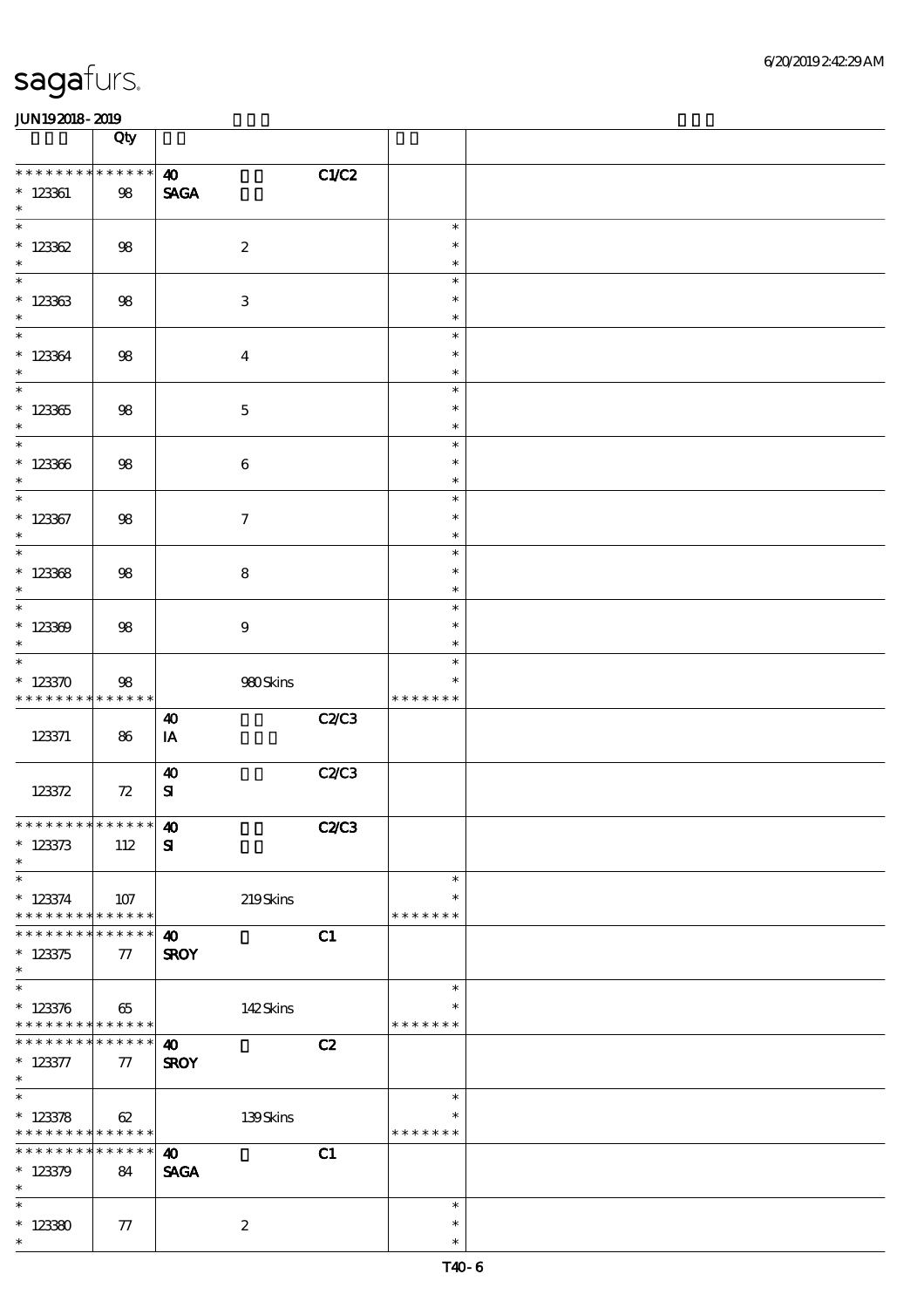|                                                      | Qty         |                              |                         |  |
|------------------------------------------------------|-------------|------------------------------|-------------------------|--|
| $\overline{\ast}$                                    |             | C1<br>$\boldsymbol{\omega}$  | $\ast$                  |  |
| $*$ 123381<br>$\ast$                                 | 77          | $\ensuremath{\mathsf{SAGA}}$ | $\ast$<br>$\ast$        |  |
| $\ast$                                               |             |                              | $\ast$                  |  |
| $* 123382$                                           | 77          | $\boldsymbol{4}$             | $\ast$                  |  |
| $\ast$                                               |             |                              | $\ast$                  |  |
| $\overline{\phantom{0}}$<br>$\underset{*}{*}$ 123383 | 77          | $\mathbf 5$                  | $\ast$<br>$\ast$        |  |
|                                                      |             |                              | $\ast$                  |  |
| $\overline{\ast}$                                    |             |                              | $\ast$                  |  |
| $*123384$<br>* * * * * * * * * * * * * *             | 48          | 440Skins                     | $\ast$<br>* * * * * * * |  |
| * * * * * * * *                                      | * * * * * * | C1<br>$\boldsymbol{\omega}$  |                         |  |
| $* 12335$                                            | 84          | <b>SAGA</b>                  |                         |  |
| $\ast$                                               |             |                              |                         |  |
|                                                      |             |                              | $\ast$                  |  |
| $*123386$<br>$\ast$                                  | 84          | $\boldsymbol{2}$             | $\ast$<br>$\ast$        |  |
|                                                      |             |                              | $\ast$                  |  |
| $*$ 123387                                           | 84          | $\ensuremath{\mathbf{3}}$    | $\ast$                  |  |
| $\ast$                                               |             |                              | $\ast$                  |  |
| $\overline{\ast}$                                    |             |                              | $\ast$                  |  |
| $* 123388$                                           | 84          | $\boldsymbol{4}$             | $\ast$                  |  |
| $\ast$<br>$\overline{\phantom{0}}$                   |             |                              | $\ast$<br>$\ast$        |  |
| $* 123300$                                           | 84          | $\mathbf{5}$                 | $\ast$                  |  |
| $\ast$                                               |             |                              | $\ast$                  |  |
| $\overline{\ast}$                                    |             |                              | $\ast$                  |  |
| $*123300$                                            | 84          | $\bf 6$                      | $\ast$                  |  |
| $\ast$                                               |             |                              | $\ast$                  |  |
| $\overline{\ast}$                                    |             |                              | $\ast$                  |  |
| $*123391$<br>$\ast$                                  | 84          | $\tau$                       | $\ast$<br>$\ast$        |  |
|                                                      |             |                              | $\ast$                  |  |
| $* 123392$                                           | 84          | 672Skins                     | $\ast$                  |  |
| * * * * * * * * * * * * * *                          |             |                              | * * * * * * *           |  |
|                                                      |             | C2                           |                         |  |
| $* 123303$<br>$\ast$                                 | 84          | <b>SAGA</b>                  |                         |  |
| $\overline{\phantom{0}}$                             |             |                              | $\ast$                  |  |
| $* 123394$                                           | 77          | $\boldsymbol{z}$             | $\ast$                  |  |
| $\ast$                                               |             |                              | $\ast$                  |  |
| $\overline{\phantom{0}}$                             |             |                              | $\ast$                  |  |
| $*123305$<br>$\ast$                                  | 77          | 3                            | $\ast$<br>$\ast$        |  |
| $\overline{\phantom{0}}$                             |             |                              | $\ast$                  |  |
| $* 123306$                                           | 77          | $\overline{4}$               | $\ast$                  |  |
| $\ast$                                               |             |                              | $\ast$                  |  |
| $\ast$                                               |             |                              | $\ast$                  |  |
| $*$ 123397                                           | 63          | $\overline{5}$               | $\ast$                  |  |
| $\ast$<br>$\overline{\phantom{0}}$                   |             |                              | $\ast$<br>$\ast$        |  |
| $*123398$                                            | 25          | 403Skins                     | $\ast$                  |  |
| * * * * * * * * * * * * * *                          |             |                              | * * * * * * *           |  |
| * * * * * * * *                                      | * * * * * * | C2<br>$\boldsymbol{\omega}$  |                         |  |
| $* 123309$                                           | 91          | <b>SAGA</b>                  |                         |  |
| $*$<br>$\ast$                                        |             |                              |                         |  |
| $*123400$                                            | 91          | $\boldsymbol{2}$             | $\ast$<br>$\ast$        |  |
| $\ast$                                               |             |                              | $\ast$                  |  |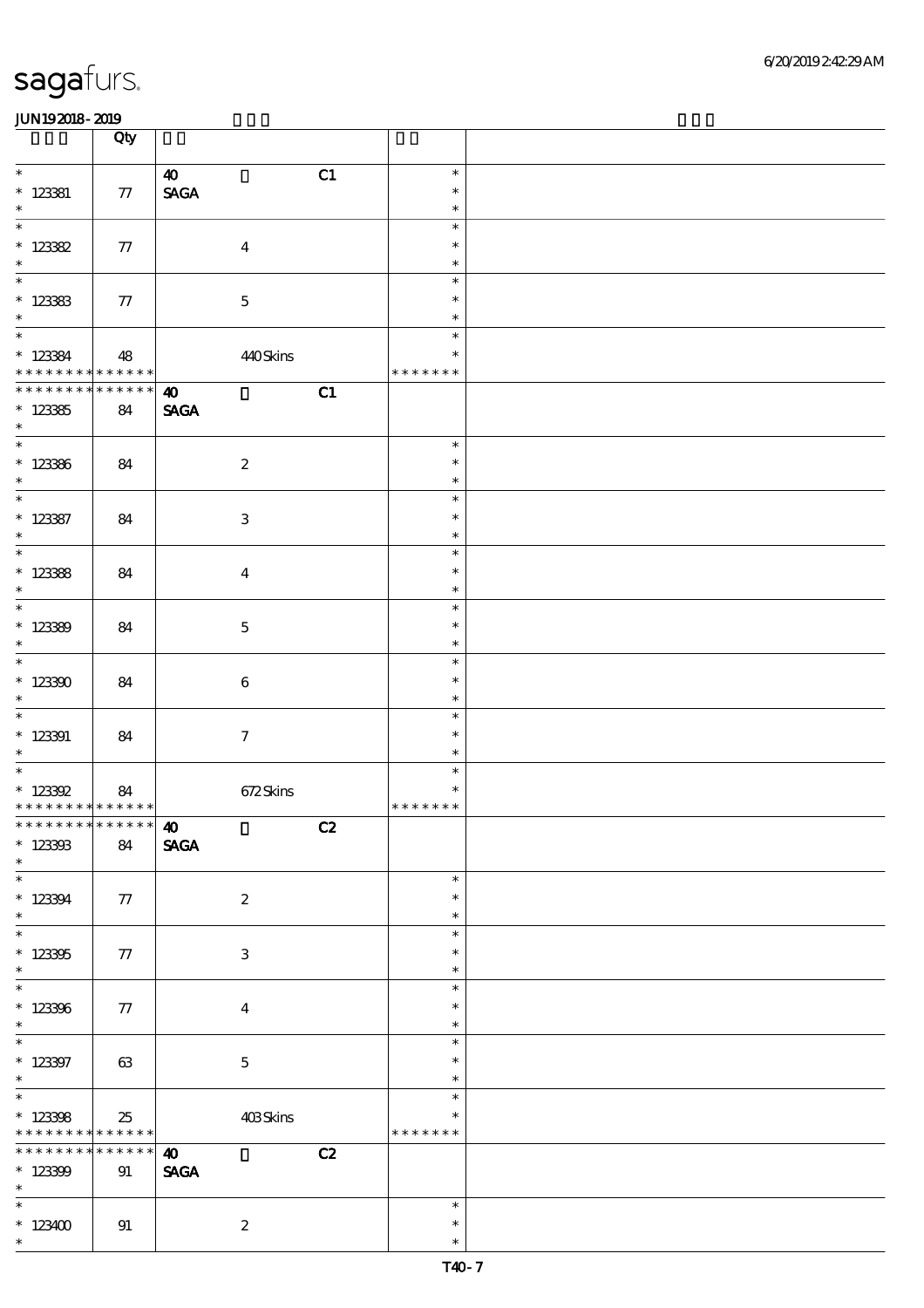|                                                                 | Qty                   |                                                         |                |                                   |  |
|-----------------------------------------------------------------|-----------------------|---------------------------------------------------------|----------------|-----------------------------------|--|
| $\overline{\ast}$<br>$*123401$                                  | 91                    | $\boldsymbol{\omega}$<br>$\operatorname{\mathsf{SAGA}}$ | C2             | $\ast$<br>$\ast$                  |  |
| $\ast$<br>$\overline{\phantom{0}}$                              |                       |                                                         |                | $\ast$                            |  |
| $* 123402$                                                      | 91                    | $\boldsymbol{4}$                                        |                | $\ast$<br>$\ast$                  |  |
| $\ast$<br>$\overline{\phantom{0}}$                              |                       |                                                         |                | $\ast$<br>$\ast$                  |  |
| $*123403$<br>* * * * * * * * * * * * * *                        | 84                    | 448Skins                                                |                | $\ast$<br>* * * * * * *           |  |
| 123404                                                          | $\boldsymbol{\omega}$ | $\boldsymbol{\omega}$<br><b>SAGA</b>                    | C <sub>3</sub> |                                   |  |
| ********<br>$*123405$<br>$\ast$                                 | * * * * * *<br>91     | $\boldsymbol{\omega}$<br><b>SAGA</b>                    | C1/C2          |                                   |  |
| $\overline{\phantom{0}}$<br>$*123406$<br>$\ast$                 | 84                    | $\boldsymbol{2}$                                        |                | $\ast$<br>$\ast$<br>$\ast$        |  |
| $\overline{\ast}$<br>$*123407$<br>* * * * * * * * * * * * * * * | 83                    | 258Skins                                                |                | $\ast$<br>$\ast$<br>* * * * * * * |  |
| ********<br>$*123408$<br>$\ast$                                 | * * * * * *<br>98     | $\boldsymbol{\omega}$<br><b>SAGA</b>                    | C1/C2          |                                   |  |
| $\overline{\phantom{0}}$<br>$*123409$<br>$\ast$                 | 98                    | $\boldsymbol{2}$                                        |                | $\ast$<br>$\ast$<br>$\ast$        |  |
| $\ast$<br>$*123410$<br>$\ast$                                   | $98$                  | 3                                                       |                | $\ast$<br>$\ast$<br>$\ast$        |  |
| $\ast$<br>$*$ 123411<br>$\ast$                                  | 91                    | $\bf{4}$                                                |                | $\ast$<br>$\ast$<br>$\ast$        |  |
| $*$ 123412<br>* * * * * * * * * * * * * * *                     | 21                    | 406Skins                                                |                | $\ast$<br>$\ast$<br>* * * * * * * |  |
| ************** <b>40</b><br>$*$ 123413<br>$\ast$                | 91                    | <b>SAGA</b>                                             | C3C4           |                                   |  |
| $\ast$<br>$* 123414$<br>* * * * * * * * * * * * * * *           | 58                    | 149Skins                                                |                | $\ast$<br>$\ast$<br>* * * * * * * |  |
| * * * * * * * * * * * * * *<br>$*$ 123415<br>$\ast$             | $\boldsymbol{\pi}$    | $\boldsymbol{\omega}$<br>IA                             | <b>C2/C3</b>   |                                   |  |
| $\overline{\ast}$<br>$*123416$<br>* * * * * * * * * * * * * *   | 24                    | 94Skins                                                 |                | $\ast$<br>* * * * * * *           |  |
| * * * * * * *<br>$* 123417$<br>$\ast$                           | * * * * * *<br>98     | $\boldsymbol{\omega}$<br>IA                             | <b>C3C4</b>    |                                   |  |
| $\overline{\ast}$<br>$*$ 123418<br>$\ast$                       | 91                    | $\boldsymbol{2}$                                        |                | $\ast$<br>$\ast$<br>$\ast$        |  |
| $\ast$<br>$*123419$<br>* * * * * * * * * * * * * *              | 58                    | 247 Skins                                               |                | $\ast$<br>$\ast$<br>* * * * * * * |  |
| * * * * * * * *<br>$*123420$<br>$\ast$                          | * * * * * *<br>91     | $\boldsymbol{\omega}$<br>${\bf s}$                      | C1/C2          |                                   |  |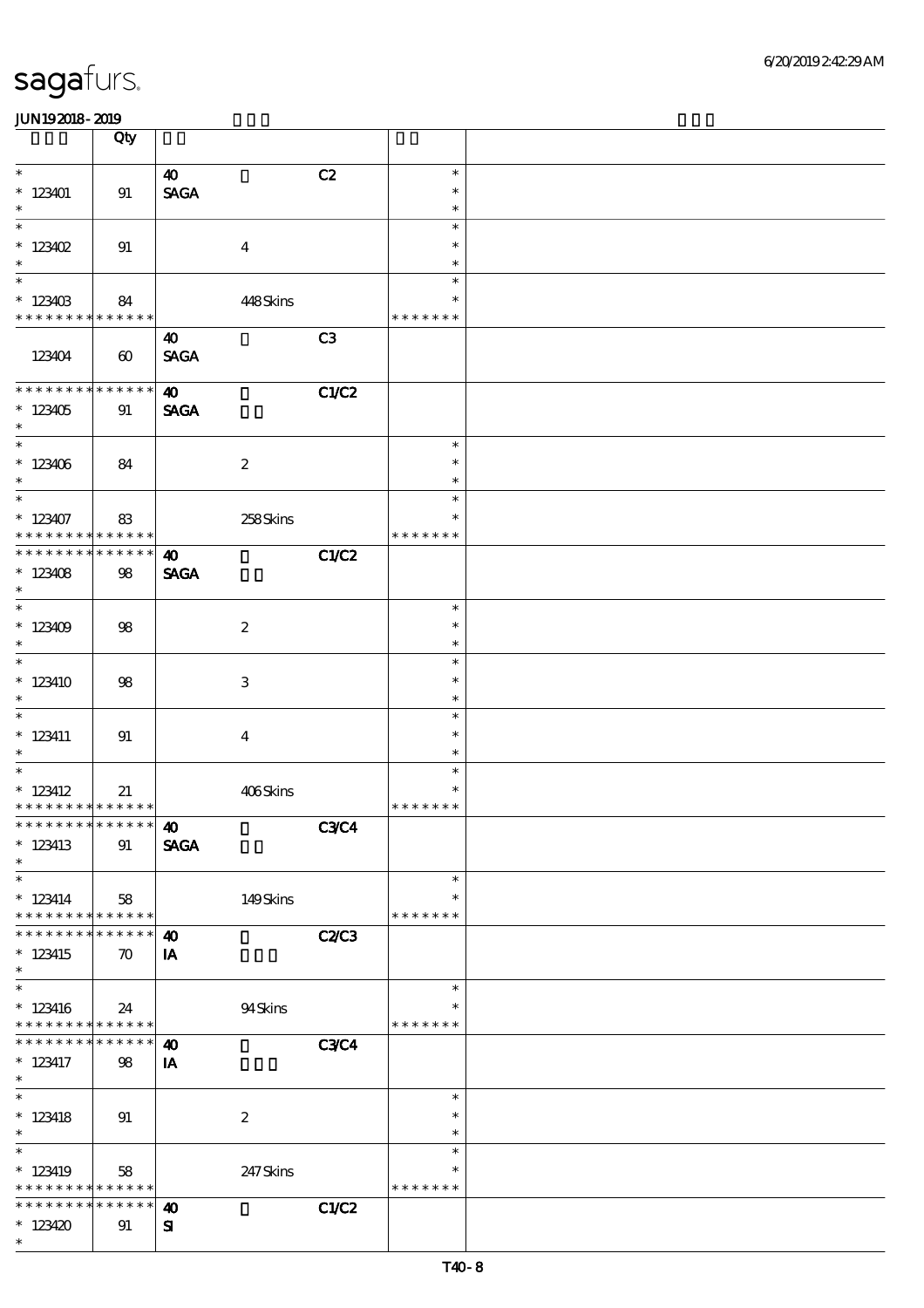|                                                       | Qty                |                                       |             |                         |  |
|-------------------------------------------------------|--------------------|---------------------------------------|-------------|-------------------------|--|
| $\ast$                                                |                    | $\boldsymbol{\omega}$                 | C1/C2       | $\ast$                  |  |
| $* 123421$<br>* * * * * * * * * * * * * *             | 31                 | ${\bf s}$                             |             | * * * * * * *           |  |
| 123422                                                | 97                 | 40<br>$\mathbf{S}$                    | <b>C3C4</b> |                         |  |
|                                                       |                    |                                       |             |                         |  |
| * * * * * * * * * * * * * *<br>$*123423$<br>$\ast$    | $\boldsymbol{\pi}$ | $\boldsymbol{\omega}$<br><b>SROY</b>  | C1          |                         |  |
| $\ast$                                                |                    |                                       |             | $\ast$                  |  |
| $*123424$<br>* * * * * * * * * * * * * *              | 26                 | 96Skins                               |             | $\ast$<br>* * * * * * * |  |
| * * * * * * * * * * * * * * *                         |                    | $\boldsymbol{\omega}$                 | C2          |                         |  |
| $*123425$<br>$\ast$                                   | $\tau$             | <b>SROY</b>                           |             |                         |  |
| $*$                                                   |                    |                                       |             | $\ast$                  |  |
| $*123426$<br>* * * * * * * * * * * * * *              | 29                 | 106Skins                              |             | $\ast$<br>* * * * * * * |  |
| * * * * * * * * * * * * * *                           |                    | $\boldsymbol{\omega}$                 | C1          |                         |  |
| $* 123427$<br>$\ast$                                  | 84                 | <b>SAGA</b>                           |             |                         |  |
| $\overline{\phantom{0}}$                              |                    |                                       |             | $\ast$                  |  |
| $*123428$<br>$\ast$                                   | $\pi$              | $\boldsymbol{2}$                      |             | $\ast$<br>$\ast$        |  |
|                                                       |                    |                                       |             | $\ast$                  |  |
| $*123429$<br>$\ast$                                   | 77                 | 3                                     |             | $\ast$<br>$\ast$        |  |
| $\ast$                                                |                    |                                       |             | $\ast$                  |  |
| $*123430$<br>* * * * * * * * * * * * * *              | 21                 | 259Skins                              |             | * * * * * * *           |  |
| ******** <mark>******</mark>                          |                    | $\boldsymbol{\omega}$                 | C2          |                         |  |
| $*$ 123431<br>$*$                                     | 84                 | <b>SAGA</b>                           |             |                         |  |
| $*$                                                   |                    |                                       |             | $\ast$                  |  |
| $* 123432$                                            | 77                 | $\boldsymbol{2}$                      |             | $\ast$                  |  |
| $\ast$                                                |                    |                                       |             | $\ast$                  |  |
| $*$<br>$*123433$                                      | 66                 | 227Skins                              |             | $\ast$<br>$\ast$        |  |
| * * * * * * * * <mark>* * * * * *</mark>              |                    |                                       |             | * * * * * * *           |  |
| * * * * * * * *<br>$* 123434$<br>$\ast$               | * * * * * *<br>77  | $\boldsymbol{\omega}$<br><b>SAGA</b>  | C1/C2       |                         |  |
| $\overline{\ast}$                                     |                    |                                       |             | $\ast$                  |  |
| $*123435$<br>* * * * * * * * * * * * * *              | ${\bf 32}$         | 109Skins                              |             | * * * * * * *           |  |
|                                                       |                    | 40                                    | <b>C3C4</b> |                         |  |
| 123436                                                | 64                 | <b>SAGA</b>                           |             |                         |  |
| * * * * * * * * * * * * * *                           |                    | $\boldsymbol{\omega}$                 | C1/C2       |                         |  |
| $* 123437$<br>$*$                                     | 98                 | ${\bf s}$                             |             |                         |  |
| $\overline{\ast}$                                     |                    |                                       |             | $\ast$                  |  |
| $*123438$<br>* * * * * * * * <mark>* * * * * *</mark> | 98                 | 196Skins                              |             | * * * * * * *           |  |
|                                                       |                    | 40                                    | C2/C3       |                         |  |
| 123439                                                | 97                 | ${\bf s}$                             |             |                         |  |
| * * * * * * * *                                       | * * * * * *        | $\mathbf{x}$<br>$\boldsymbol{\omega}$ | C1          |                         |  |
| $*12340$<br>$\ast$                                    | 91                 | <b>SROY</b>                           |             |                         |  |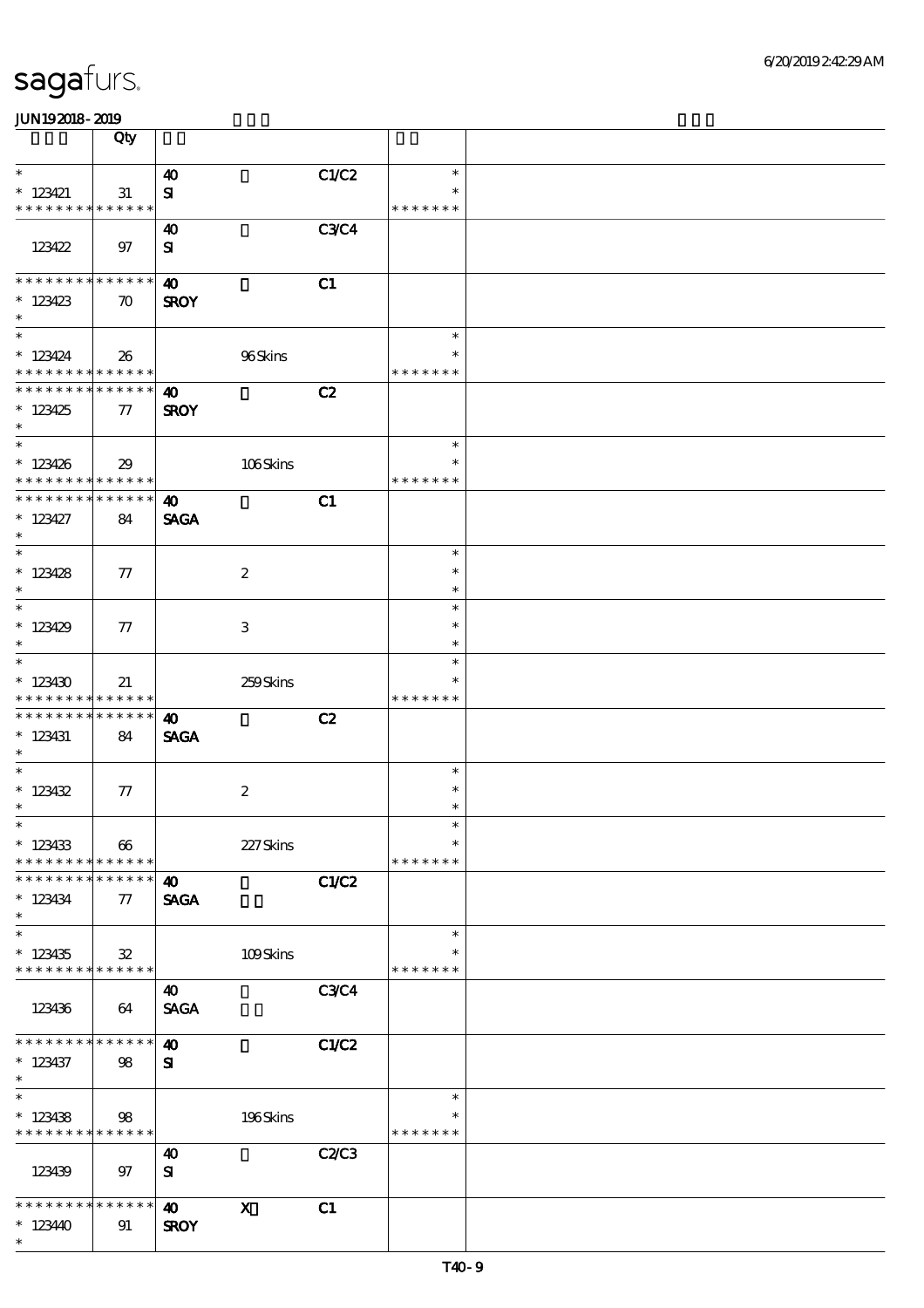|                                                               | Qty               |                                      |                               |    |                                   |  |
|---------------------------------------------------------------|-------------------|--------------------------------------|-------------------------------|----|-----------------------------------|--|
| $\overline{\ast}$<br>$* 123441$<br>$\ast$                     | 63                | 40 X<br><b>SROY</b>                  |                               | C1 | $\ast$<br>$\ast$<br>$\ast$        |  |
| $\overline{\ast}$<br>$*123442$<br>* * * * * * * * * * * * * * | 27                |                                      | 181 Skins                     |    | $\ast$<br>$\ast$<br>* * * * * * * |  |
| * * * * * * * * * * * * * *<br>$*123443$<br>$\ast$            | 91                | <b>40</b> X<br><b>SROY</b>           |                               | C2 |                                   |  |
| $* 123444$<br>$\ast$                                          | 84                |                                      | $\boldsymbol{2}$              |    | $\ast$<br>$\ast$<br>$\ast$        |  |
| $*123445$<br>* * * * * * * * * * * * * * *                    | ${\bf 32}$        |                                      | $207\mathrm{S} \mathrm{kins}$ |    | $\ast$<br>$\ast$<br>* * * * * * * |  |
| **************<br>$*123446$<br>$\ast$                         | 98                | $\boldsymbol{\omega}$<br><b>SAGA</b> | $\overline{\mathbf{X}}$       | C1 |                                   |  |
| $* 123447$<br>$\ast$                                          | 91                |                                      | $\boldsymbol{2}$              |    | $\ast$<br>$\ast$<br>$\ast$        |  |
| * 123448                                                      | 91                |                                      | $\ensuremath{\mathsf{3}}$     |    | $\ast$<br>$\ast$<br>$\ast$        |  |
| $*123449$<br>$\ast$                                           | 91                |                                      | $\overline{\mathbf{4}}$       |    | $\ast$<br>$\ast$<br>$\ast$        |  |
| $*123450$<br>$\ast$                                           | 91                |                                      | $\mathbf 5$                   |    | $\ast$<br>$\ast$<br>$\ast$        |  |
| $\overline{\phantom{0}}$<br>$*$ 123451<br>$\ast$              | 91                |                                      | $\bf 6$                       |    | $\ast$<br>$\ast$<br>$\ast$        |  |
| $*123452$<br>$\ast$                                           | 91                |                                      | $\tau$                        |    | $\ast$<br>$\ast$<br>$\ast$        |  |
| $*$ $*$<br>$* 123453$<br>$\ast$                               | 91                |                                      | $\bf 8$                       |    | $\ast$<br>$\ast$<br>$\ast$        |  |
| $\ast$<br>$* 123454$<br>$\ast$                                | 91                |                                      | $\boldsymbol{9}$              |    | $\ast$<br>$\ast$<br>$\ast$        |  |
| $\overline{\phantom{0}}$<br>$*123455$<br>$\ast$               | $77\,$            |                                      | $10\,$                        |    | $\ast$<br>$\ast$<br>$\ast$        |  |
| $\overline{\ast}$<br>$*123456$<br>* * * * * * * * * * * * * * | 23                |                                      | 926Skins                      |    | $\ast$<br>$\ast$<br>* * * * * * * |  |
| * * * * * * *<br>$* 123457$<br>$\ast$                         | * * * * * *<br>98 | $\boldsymbol{\omega}$<br><b>SAGA</b> | $\mathbf{x}$                  | C2 |                                   |  |
| $\overline{\phantom{0}}$<br>$* 123458$<br>$\ast$              | 91                |                                      | $\boldsymbol{2}$              |    | $\ast$<br>$\ast$<br>$\ast$        |  |
| $\overline{\ast}$<br>$*123459$<br>$\ast$                      | 91                |                                      | $\,3$                         |    | $\ast$<br>$\ast$<br>$\ast$        |  |
| $\ast$<br>$*123400$<br>$\ast$                                 | 91                |                                      | $\boldsymbol{4}$              |    | $\ast$<br>$\ast$<br>$\ast$        |  |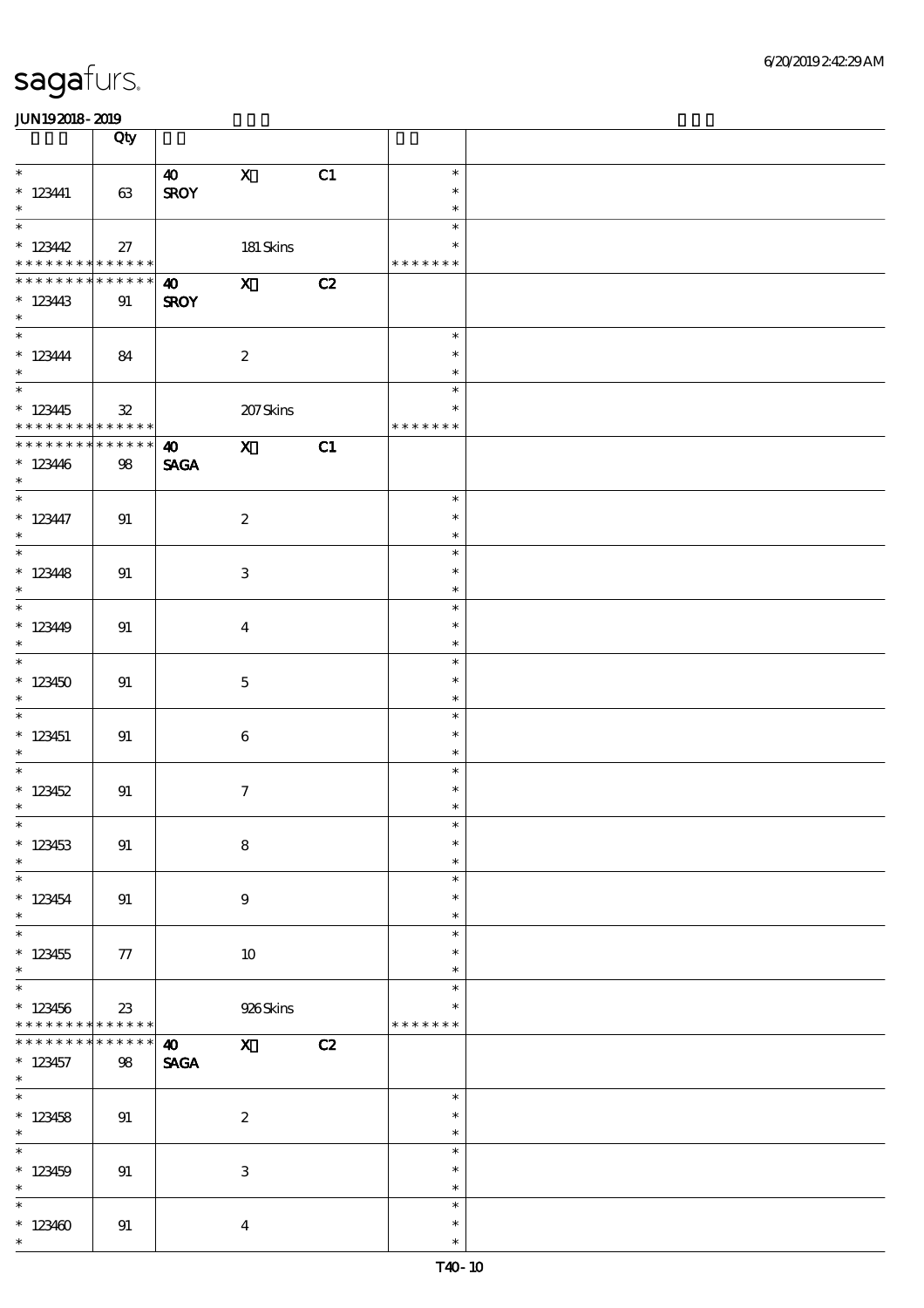|                                                                        | Qty                |                                      |                           |             |                                   |  |
|------------------------------------------------------------------------|--------------------|--------------------------------------|---------------------------|-------------|-----------------------------------|--|
| $\ast$<br>$*123461$<br>$\ast$                                          | 91                 | 40<br><b>SAGA</b>                    | $\mathbf{x}$              | C2          | $\ast$<br>$\ast$<br>$\ast$        |  |
| $\overline{\phantom{0}}$<br>$*123462$<br>$\ast$                        | 91                 |                                      | $\bf 6$                   |             | $\ast$<br>$\ast$<br>$\ast$        |  |
| $\overline{\ast}$<br>$* 123463$                                        | 91                 |                                      | $\boldsymbol{7}$          |             | $\ast$<br>$\ast$<br>$\ast$        |  |
| $* 123464$                                                             | 77                 |                                      | 8                         |             | $\ast$<br>$\ast$<br>$\ast$        |  |
| $\overline{\phantom{a}}$<br>$*123465$<br>* * * * * * * * * * * * * * * | $22\,$             |                                      | 743Skins                  |             | $\ast$<br>$\ast$<br>* * * * * * * |  |
| **************<br>$*123406$<br>$\ast$                                  | $98\,$             | $\boldsymbol{\omega}$<br><b>SAGA</b> | $\mathbf x$               | C3          |                                   |  |
| $\overline{\ast}$<br>$*123467$<br>* * * * * * * * * * * * * * *        | 42                 |                                      | 140Skins                  |             | $\ast$<br>$\ast$<br>* * * * * * * |  |
| * * * * * * * * * * * * * *<br>$*123468$<br>$\ast$                     | 105                | 40<br><b>SAGA</b>                    | $\mathbf X$               | C1/C2       |                                   |  |
| $*123409$<br>$\ast$                                                    | 98                 |                                      | $\boldsymbol{2}$          |             | $\ast$<br>$\ast$<br>$\ast$        |  |
| * $123470$<br>$\ast$                                                   | 98                 |                                      | 3                         |             | $\ast$<br>$\ast$<br>$\ast$        |  |
| $\overline{\phantom{0}}$<br>$* 123471$<br>$*$                          | 98                 |                                      | $\bf{4}$                  |             | $\ast$<br>$\ast$<br>$\ast$        |  |
| * $123472$<br>$\ast$                                                   | 98                 |                                      | $\mathbf 5$               |             | $\ast$<br>$\ast$<br>$\ast$        |  |
| $*$<br>$* 123473$<br>$\ast$                                            | 91                 |                                      | $\,6\,$                   |             | $\ast$<br>$\ast$<br>$\ast$        |  |
| $\ast$<br>$* 123474$<br>* * * * * * * * <mark>* * * * * * *</mark>     | 25                 |                                      | $613$ Skins               |             | $\ast$<br>$\ast$<br>* * * * * * * |  |
| * * * * * * *<br>$* 123475$<br>$\ast$                                  | * * * * * *<br>105 | $\boldsymbol{\omega}$<br><b>SAGA</b> | $\mathbf{x}$              | <b>C3C4</b> |                                   |  |
| $\overline{\ast}$<br>$* 123476$<br>$\ast$                              | 98                 |                                      | $\boldsymbol{2}$          |             | $\ast$<br>$\ast$<br>$\ast$        |  |
| $\overline{\phantom{a}^*}$<br>$* 123477$<br>$\ast$                     | 91                 |                                      | $\,3$                     |             | $\ast$<br>$\ast$<br>$\ast$        |  |
| $\overline{\ast}$<br>$* 123478$<br>* * * * * * * * * * * * * *         | 24                 |                                      | 318Skins                  |             | $\ast$<br>$\ast$<br>* * * * * * * |  |
| 123479                                                                 | 94                 | $\boldsymbol{\omega}$<br>IA          | $\mathbf{x}$              | C2/C3       |                                   |  |
| * * * * * * * *<br>$*123480$<br>$\ast$                                 | * * * * * *<br>105 | $\boldsymbol{\omega}$<br>${\bf s}$   | $\boldsymbol{\mathrm{X}}$ | C1/C2       |                                   |  |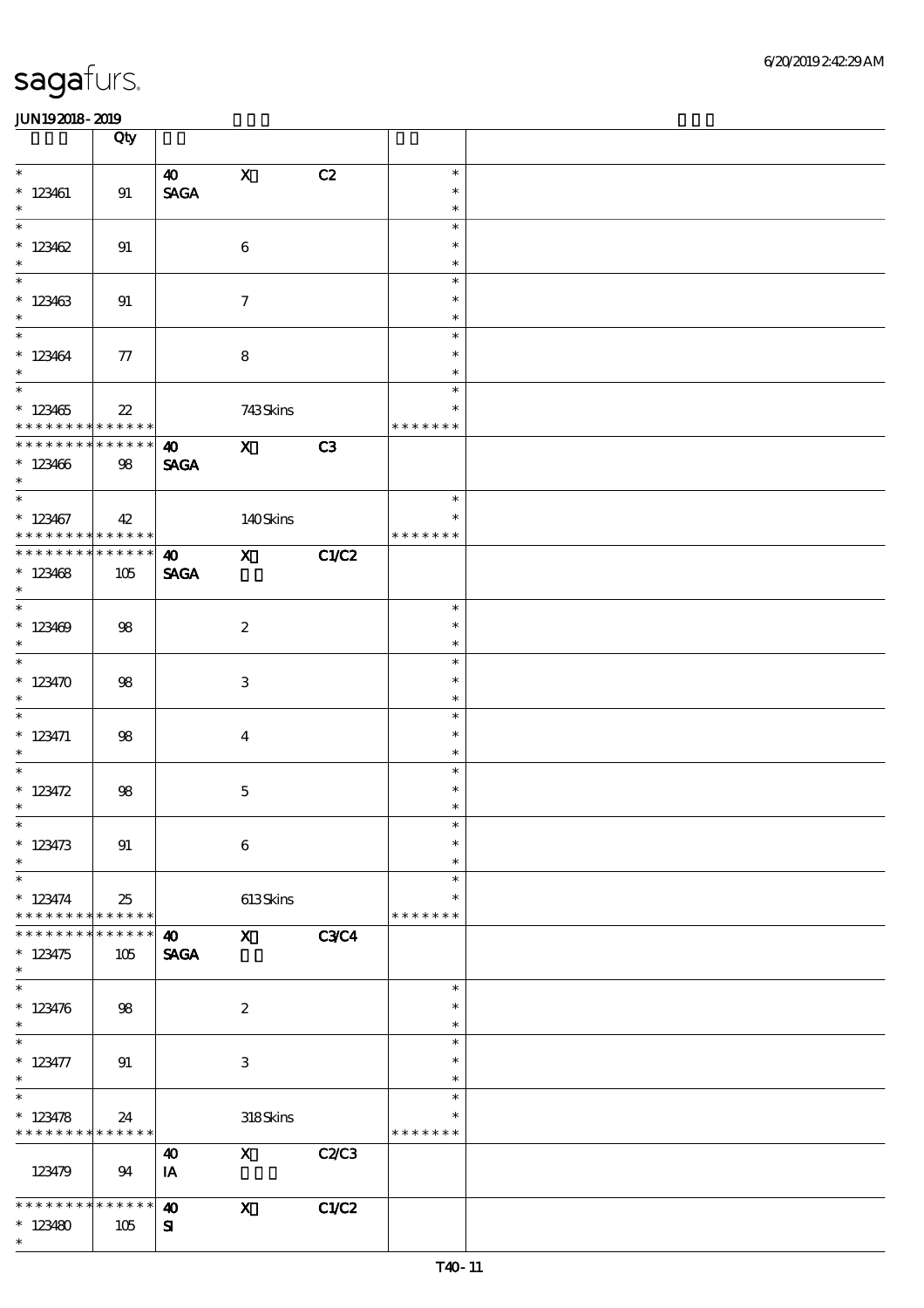|                             | Qty          |                            |                           |              |                  |  |
|-----------------------------|--------------|----------------------------|---------------------------|--------------|------------------|--|
|                             |              |                            |                           |              |                  |  |
| $\ast$                      |              | $\boldsymbol{\omega}$      | $\mathbf{x}$              | C1/C2        | $\ast$           |  |
| $* 123481$                  | 98           | ${\bf s}$                  |                           |              | $\ast$           |  |
| $\ast$<br>$\ast$            |              |                            |                           |              | $\ast$           |  |
|                             |              |                            |                           |              | $\ast$<br>$\ast$ |  |
| $* 123482$<br>$\ast$        | 98           |                            | 3                         |              | $\ast$           |  |
| $\overline{\ast}$           |              |                            |                           |              | $\ast$           |  |
| $* 123483$                  | $90^{\circ}$ |                            | 391 Skins                 |              | $\ast$           |  |
| * * * * * * * *             | * * * * * *  |                            |                           |              | * * * * * * *    |  |
| * * * * * * *               | * * * * * *  | 40                         | $\mathbf{x}$              | <b>C3C4</b>  |                  |  |
| $* 123484$                  | 105          | ${\bf s}$                  |                           |              |                  |  |
| $\ast$                      |              |                            |                           |              |                  |  |
| $\overline{\ast}$           |              |                            |                           |              | $\ast$           |  |
| $*123485$                   | 98           |                            | $\boldsymbol{2}$          |              | $\ast$           |  |
| $\ast$<br>$\ast$            |              |                            |                           |              | $\ast$<br>$\ast$ |  |
| $*123486$                   | 87           |                            |                           |              | $\ast$           |  |
| * * * * * * * *             | * * * * * *  |                            | 290Skins                  |              | * * * * * * *    |  |
|                             |              | $\boldsymbol{\omega}$      | $\mathbf{X}$              | <b>C2/C3</b> |                  |  |
| 123487                      | 51           | $\, {\bf I} \! {\bf B} \,$ |                           |              |                  |  |
|                             |              |                            |                           |              |                  |  |
|                             |              | $\boldsymbol{\omega}$      | $\boldsymbol{\mathsf{z}}$ | C1/C2        |                  |  |
| 123488                      | 57           | <b>SROY</b>                |                           |              |                  |  |
|                             |              |                            |                           |              |                  |  |
|                             |              | $\boldsymbol{\omega}$      | $\boldsymbol{\mathsf{X}}$ | C1           |                  |  |
| 123489                      | 72           | <b>SAGA</b>                |                           |              |                  |  |
|                             |              | $\boldsymbol{\omega}$      | $\boldsymbol{\mathsf{Z}}$ | C2           |                  |  |
| 123490                      | 78           | <b>SAGA</b>                |                           |              |                  |  |
|                             |              |                            |                           |              |                  |  |
|                             |              | $\boldsymbol{\omega}$      | $\boldsymbol{\mathsf{X}}$ | C2C3         |                  |  |
| 123491                      | 64           | <b>SAGA</b>                |                           |              |                  |  |
|                             |              |                            |                           |              |                  |  |
| * * * * * * * *             | * * * * * *  | $\boldsymbol{\omega}$      | $\boldsymbol{\mathsf{z}}$ | <b>C2/C3</b> |                  |  |
| $* 123492$                  | 91           | ${\bf s}$                  |                           |              |                  |  |
| $\ast$<br>$\ast$            |              |                            |                           |              | $\ast$           |  |
| $*123493$                   |              |                            |                           |              | $\ast$           |  |
| * * * * * * * * * * * * * * | 24           |                            | 115Skins                  |              | * * * * * * *    |  |
|                             |              |                            |                           |              |                  |  |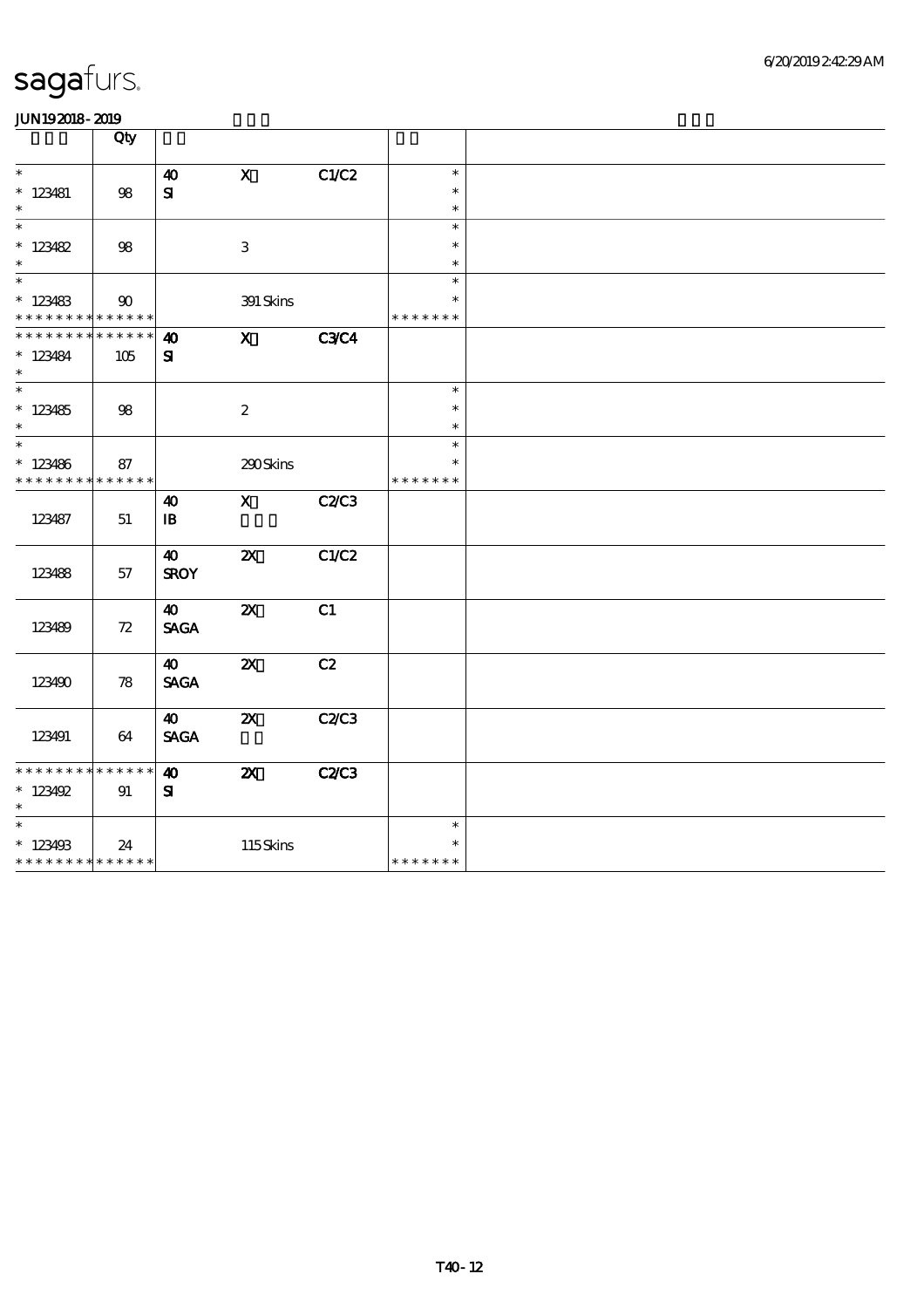|                                                                                                         | Qty                       |                                            |                           |       |                                      |  |
|---------------------------------------------------------------------------------------------------------|---------------------------|--------------------------------------------|---------------------------|-------|--------------------------------------|--|
| 123561                                                                                                  | 83                        | $\infty$<br><b>SAGA</b>                    | $\mathbf{x}$              | C2/C3 |                                      |  |
| 123562                                                                                                  | 83                        | $\boldsymbol{\mathfrak{D}}$<br><b>SROY</b> | $\boldsymbol{\mathsf{z}}$ | C1    |                                      |  |
| 123563                                                                                                  | $59\,$                    | $\boldsymbol{\mathfrak{D}}$<br><b>SROY</b> | $\boldsymbol{\mathsf{z}}$ | C2    |                                      |  |
| * * * * * * * *<br>$* 123564$<br>$\ast$                                                                 | $******$<br>105           | $\boldsymbol{\mathfrak{D}}$<br><b>SAGA</b> | $\boldsymbol{\mathsf{z}}$ | C1    |                                      |  |
| $\overline{\phantom{0}}$<br>$\begin{array}{cc} * & 123565 \\ * & \end{array}$                           | 98                        |                                            | $\boldsymbol{2}$          |       | $\ast$<br>$\ast$<br>$\ast$           |  |
| $\overline{\ast}$<br>$* 123566$<br>$\ast$                                                               | 98                        |                                            | $\ensuremath{\mathbf{3}}$ |       | $\ast$<br>$\ast$<br>$\ast$           |  |
| $\overline{\ast}$<br>$* 123567$<br>$\ast$<br>$\overline{\phantom{0}}$                                   | 98                        |                                            | $\boldsymbol{4}$          |       | $\ast$<br>$\ast$<br>$\ast$           |  |
| * 123568<br>$\overline{\ast}$                                                                           | 98                        |                                            | $\mathbf{5}$              |       | $\ast$<br>$\ast$<br>$\ast$           |  |
| $*123509$<br>$\ast$<br>$\overline{\phantom{0}}$                                                         | 98                        |                                            | $\bf 6$                   |       | $\ast$<br>$\ast$<br>$\ast$<br>$\ast$ |  |
| $*123570$<br>* * * * * * * * <mark>* * * * * * *</mark>                                                 | 80                        |                                            | 675Skins                  |       | $\ast$<br>* * * * * * *              |  |
|                                                                                                         |                           |                                            |                           |       |                                      |  |
| * * * * * * * *                                                                                         | ******<br>105             | $\boldsymbol{\mathfrak{D}}$<br><b>SAGA</b> | $\boldsymbol{\mathsf{Z}}$ | C2    |                                      |  |
|                                                                                                         | 98                        |                                            | $\boldsymbol{2}$          |       | $\ast$<br>$\ast$<br>$\ast$           |  |
| $* 123571$<br>$\ast$<br>$\overline{\phantom{0}}$<br>* $123572$<br>$\ast$<br>$*$<br>$* 123573$<br>$\ast$ | $98\,$                    |                                            | $\ensuremath{\mathbf{3}}$ |       | $\ast$<br>$\ast$<br>$\ast$           |  |
| $\ast$<br>$*123574$<br>* * * * * * * *                                                                  | $35\,$<br>$* * * * * * *$ |                                            | 336Skins                  |       | $\ast$<br>$\ast$<br>* * * * * * *    |  |
| 123575                                                                                                  | 53                        | 30 <sub>o</sub><br><b>SAGA</b>             | $\boldsymbol{\mathsf{z}}$ | C3    |                                      |  |
| * * * * * * *<br>$* 123576$<br>$\ast$                                                                   | $******$<br>112           | $\boldsymbol{\mathfrak{D}}$<br><b>SAGA</b> | $\boldsymbol{\mathsf{z}}$ | C1/C2 |                                      |  |
| $\overline{\phantom{0}}$<br>$* 123577$<br>$\ast$                                                        | 105                       |                                            | $\boldsymbol{2}$          |       | $\ast$<br>$\ast$<br>$\ast$           |  |
| $\overline{\ast}$<br>$* 123578$<br>$\ast$                                                               | 105                       |                                            | $\ensuremath{\mathbf{3}}$ |       | $\ast$<br>$\ast$<br>$\ast$           |  |
| $\ast$<br>$*123579$<br>$\ast$<br>$\ast$                                                                 | 105                       |                                            | $\boldsymbol{4}$          |       | $\ast$<br>$\ast$<br>$\ast$<br>$\ast$ |  |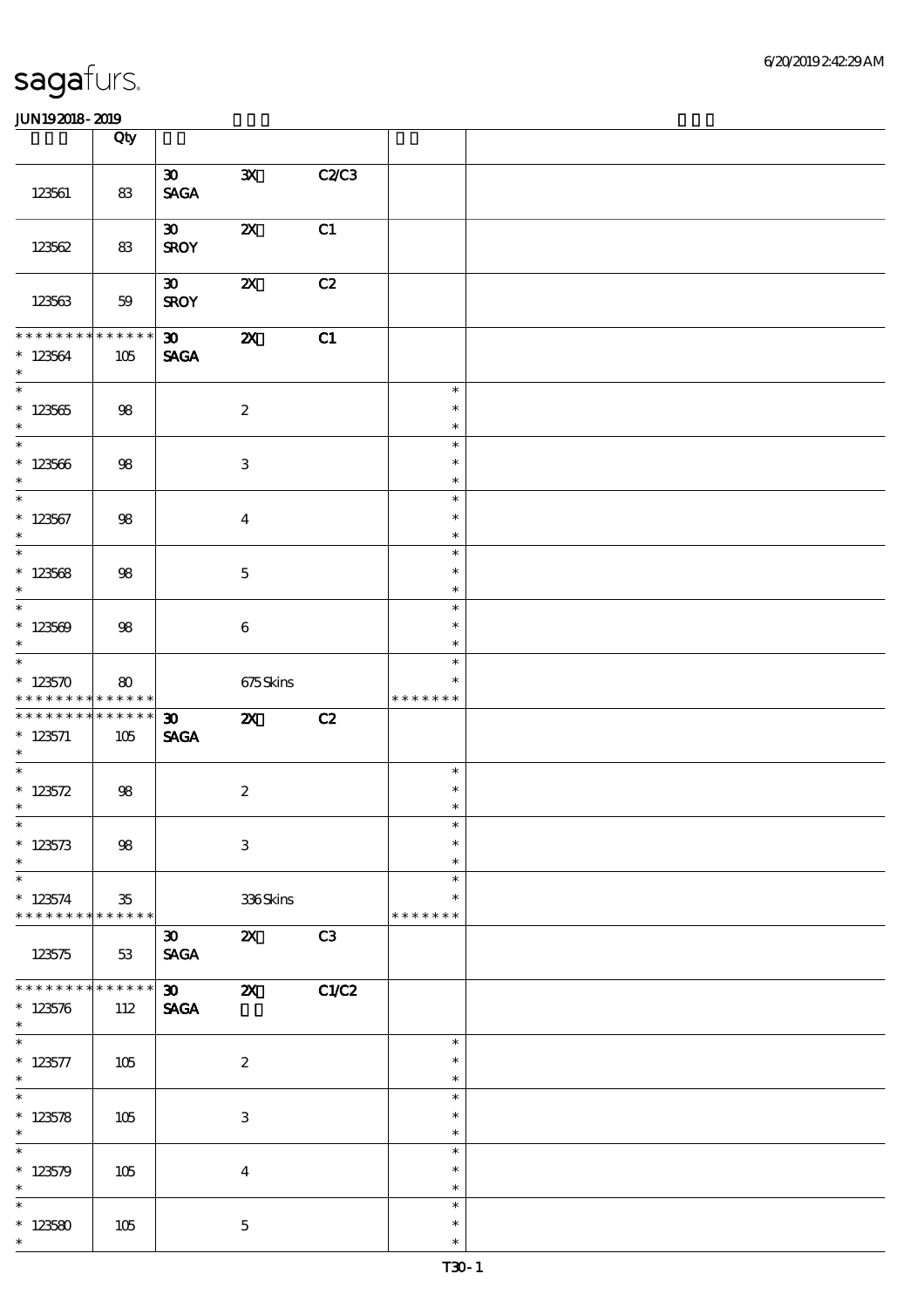|                                                      | Qty                              |                                                               |                           |              |                                   |  |
|------------------------------------------------------|----------------------------------|---------------------------------------------------------------|---------------------------|--------------|-----------------------------------|--|
| $\ast$                                               |                                  | $\boldsymbol{\mathfrak{D}}$                                   | $\boldsymbol{\mathsf{z}}$ | C1/C2        | $\ast$                            |  |
| $* 123581$<br>$\ast$                                 | 105                              | $\operatorname{\mathsf{SAGA}}$                                |                           |              | $\ast$<br>$\ast$                  |  |
| $\overline{\ast}$                                    |                                  |                                                               |                           |              | $\ast$                            |  |
| $* 123582$<br>$\ast$                                 | 105                              |                                                               | $\boldsymbol{7}$          |              | $\ast$<br>$\ast$                  |  |
| $\overline{\phantom{a}^*}$                           |                                  |                                                               |                           |              | $\ast$                            |  |
| $*123583$<br>* * * * * * * *                         | 46<br>$\ast\ast\ast\ast\ast\ast$ |                                                               | 788Skins                  |              | $\ast$<br>* * * * * * *           |  |
| 123584                                               | $97\,$                           | $\boldsymbol{\mathfrak{D}}$<br><b>SAGA</b>                    | $\boldsymbol{\mathsf{Z}}$ | <b>C3C4</b>  |                                   |  |
| 123585                                               | 71                               | $\boldsymbol{\mathfrak{D}}$<br>IA                             | $\boldsymbol{\mathsf{X}}$ | C2C3         |                                   |  |
| ********<br>$*123586$<br>$\ast$                      | $******$<br>112                  | $\boldsymbol{\mathfrak{D}}$<br>${\bf s}$                      | $\boldsymbol{\mathsf{X}}$ | C1/C2        |                                   |  |
| $\ast$<br>$* 123587$<br>$\ast$                       | 105                              |                                                               | $\boldsymbol{2}$          |              | $\ast$<br>$\ast$<br>$\ast$        |  |
| $\overline{\ast}$<br>$*123588$<br>* * * * * * * *    | 57<br>$\ast\ast\ast\ast\ast\ast$ |                                                               | $274$ Skins               |              | $\ast$<br>$\ast$<br>* * * * * * * |  |
| 123589                                               | 84                               | $\boldsymbol{\mathfrak{D}}$<br>${\bf s}$                      | $\boldsymbol{\alpha}$     | C3C4         |                                   |  |
| 123590                                               | 86                               | $\boldsymbol{\mathfrak{D}}$<br>$\mathbf{B}$                   | $\boldsymbol{\mathsf{z}}$ | <b>C2/C3</b> |                                   |  |
| 123591                                               | 10B                              | $\boldsymbol{\mathfrak{D}}$<br><b>SROY</b>                    | $\mathbf{X}$              | C1           |                                   |  |
| 123592                                               | 90                               | $\boldsymbol{\mathfrak{D}}$<br><b>SROY</b>                    | $\mathbf X$               | C2           |                                   |  |
| ******** <mark>******</mark><br>$* 123503$<br>$\ast$ | 105                              | $\boldsymbol{\mathfrak{D}}$<br><b>SAGA</b>                    | $\mathbf{X}$              | C1           |                                   |  |
| $\overline{\phantom{a}}$<br>$*123594$<br>$\ast$      | 98                               |                                                               | $\boldsymbol{2}$          |              | $\ast$<br>$\ast$<br>$\ast$        |  |
| $\overline{\ast}$<br>$*123505$<br>$\ast$             | 98                               |                                                               | 3                         |              | $\ast$<br>$\ast$<br>$\ast$        |  |
| $\ast$<br>$*123506$<br>$\ast$                        | 98                               |                                                               | $\overline{\mathbf{4}}$   |              | $\ast$<br>$\ast$<br>$\ast$        |  |
| $\overline{\phantom{a}}$<br>$* 123597$<br>$\ast$     | 98                               |                                                               | $\mathbf{5}$              |              | $\ast$<br>$\ast$<br>$\ast$        |  |
| $\overline{\ast}$<br>$* 123508$<br>* * * * * * * *   | 61<br>$******$                   |                                                               | 558Skins                  |              | $\ast$<br>* * * * * * *           |  |
| $*******$<br>$\ast$<br>$*123509$<br>$\ast$           | $******$<br>105                  | $\boldsymbol{\mathfrak{D}}$<br>$\operatorname{\mathsf{SAGA}}$ | $\mathbf{x}$              | C2           |                                   |  |
| $\overline{\phantom{0}}$<br>$^\ast$ 123600<br>$\ast$ | 98                               |                                                               | $\boldsymbol{z}$          |              | $\ast$<br>$\ast$<br>$\ast$        |  |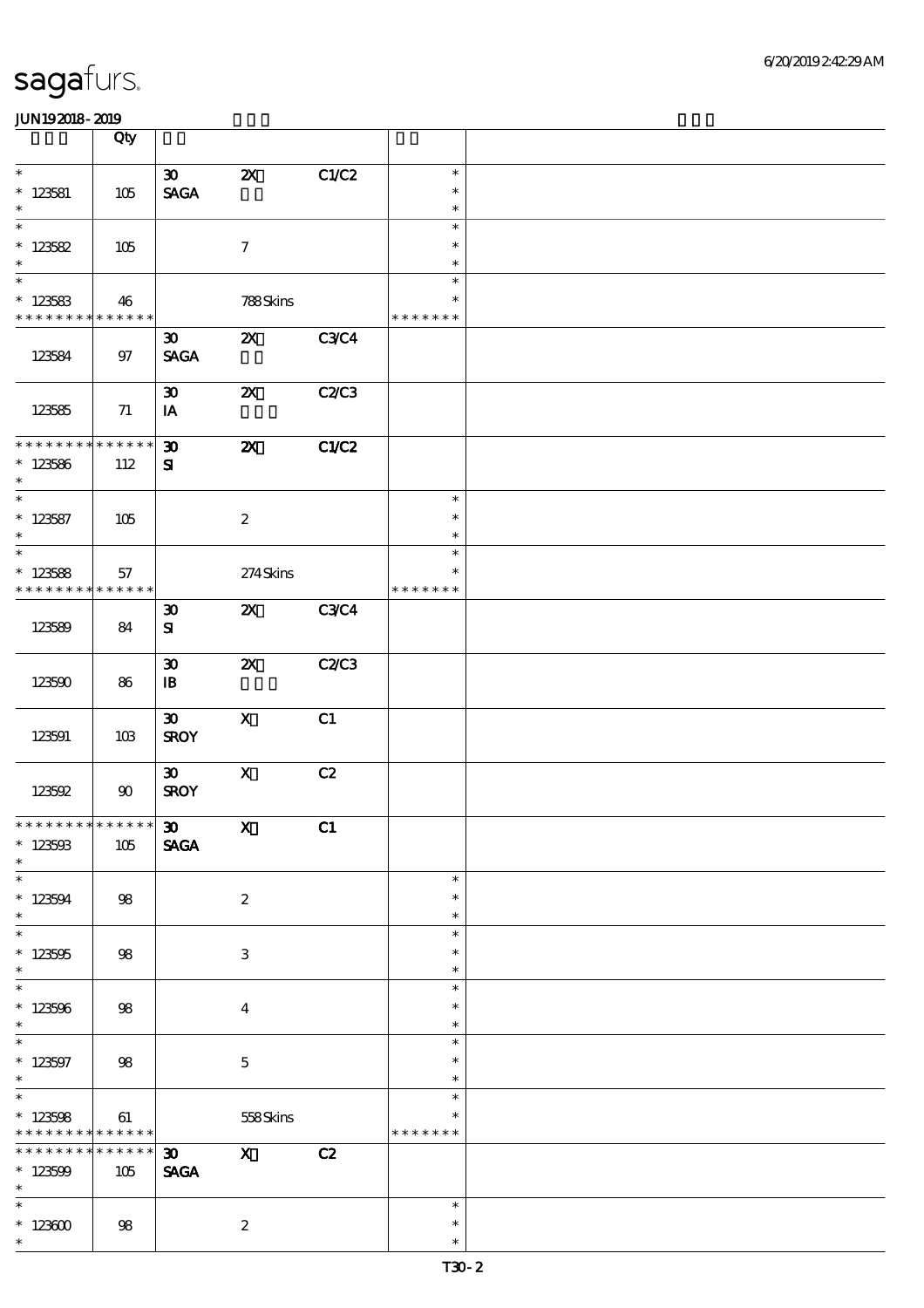|                                                    | Qty                    |                                            |                           |              |                                   |  |
|----------------------------------------------------|------------------------|--------------------------------------------|---------------------------|--------------|-----------------------------------|--|
| $\ast$                                             |                        | $\boldsymbol{\mathfrak{D}}$                | $\mathbf X$               | C2           | $\ast$                            |  |
| $* 123001$                                         | 98                     | $\operatorname{\mathsf{SAGA}}$             |                           |              | $\ast$                            |  |
| $\ast$<br>$\overline{\ast}$                        |                        |                                            |                           |              | $\ast$                            |  |
| $^*$ 123602                                        | 73                     |                                            | 374Skins                  |              | $\ast$<br>$\ast$                  |  |
| * * * * * * * *                                    | * * * * * *            |                                            |                           |              | * * * * * * *                     |  |
| 123603                                             | 63                     | $\boldsymbol{\mathfrak{D}}$<br><b>SAGA</b> | $\boldsymbol{\mathsf{X}}$ | C3           |                                   |  |
| * * * * * * *<br>$* 123604$<br>$\ast$              | * * * * * *<br>112     | $\boldsymbol{\mathfrak{D}}$<br><b>SAGA</b> | $\mathbf x$               | C1/C2        |                                   |  |
| $\overline{\ast}$<br>$^\ast$ 123605<br>$\ast$      | 105                    |                                            | $\boldsymbol{2}$          |              | $\ast$<br>$\ast$<br>$\ast$        |  |
| $\overline{\phantom{0}}$<br>$* 123606$<br>$\ast$   | 105                    |                                            | $\ensuremath{\mathbf{3}}$ |              | $\ast$<br>$\ast$<br>$\ast$        |  |
| $\overline{\ast}$<br>$* 123607$<br>* * * * * * * * | 77<br>* * * * * *      |                                            | 399Skins                  |              | $\ast$<br>$\ast$<br>* * * * * * * |  |
| 123608                                             | 81                     | $\boldsymbol{\mathfrak{D}}$<br><b>SAGA</b> | $\boldsymbol{\mathsf{X}}$ | <b>C3C4</b>  |                                   |  |
| 123609                                             | 79                     | $\boldsymbol{\mathfrak{D}}$<br>IA          | $\mathbf X$               | C2C3         |                                   |  |
| * * * * * * *<br>$*123610$<br>$\ast$               | * * * * * *<br>98      | $\boldsymbol{\mathfrak{D}}$<br>${\bf s}$   | $\mathbf x$               | C1/C2        |                                   |  |
| $\overline{\ast}$<br>$* 123611$<br>$\ast$          | 98                     |                                            | $\boldsymbol{2}$          |              | $\ast$<br>$\ast$<br>$\ast$        |  |
| $\overline{\ast}$<br>$*$ 123612<br>$\ast$          | $98$                   |                                            | $\,3$                     |              | $\ast$<br>$\ast$<br>$\ast$        |  |
| $\ast$<br>$*$ 123613<br>* * * * * * * *            | 88<br>* * * * * *      |                                            | 382Skins                  |              | $\ast$<br>$\ast$<br>* * * * * * * |  |
| 123614                                             | 65                     | $\boldsymbol{\mathfrak{D}}$<br>${\bf s}$   | $\mathbf X$               | C2C3         |                                   |  |
| * * * * * * * *<br>$*123615$<br>$\ast$             | $* * * * * * *$<br>133 | $\boldsymbol{\mathfrak{D}}$<br>${\bf s}$   | $\mathbf x$               | <b>C2/C3</b> |                                   |  |
| $\ast$<br>$*123616$<br>* * * * * * * *             | 44<br>* * * * * *      |                                            | 177Skins                  |              | $\ast$<br>∗<br>* * * * * * *      |  |
| 123617                                             | 54                     | $\boldsymbol{\mathfrak{D}}$<br><b>SROY</b> |                           | C1           |                                   |  |
| 123618                                             | 62                     | $\boldsymbol{\mathfrak{D}}$<br><b>SROY</b> |                           | C2           |                                   |  |
| * * * * * * *<br>$*$ 123619<br>$\ast$              | * * * * * *<br>105     | $\boldsymbol{\mathfrak{D}}$<br><b>SAGA</b> |                           | C1           |                                   |  |
| $\ast$<br>$*123620$<br>$\ast$                      | $98$                   |                                            | $\boldsymbol{2}$          |              | $\ast$<br>$\ast$<br>$\ast$        |  |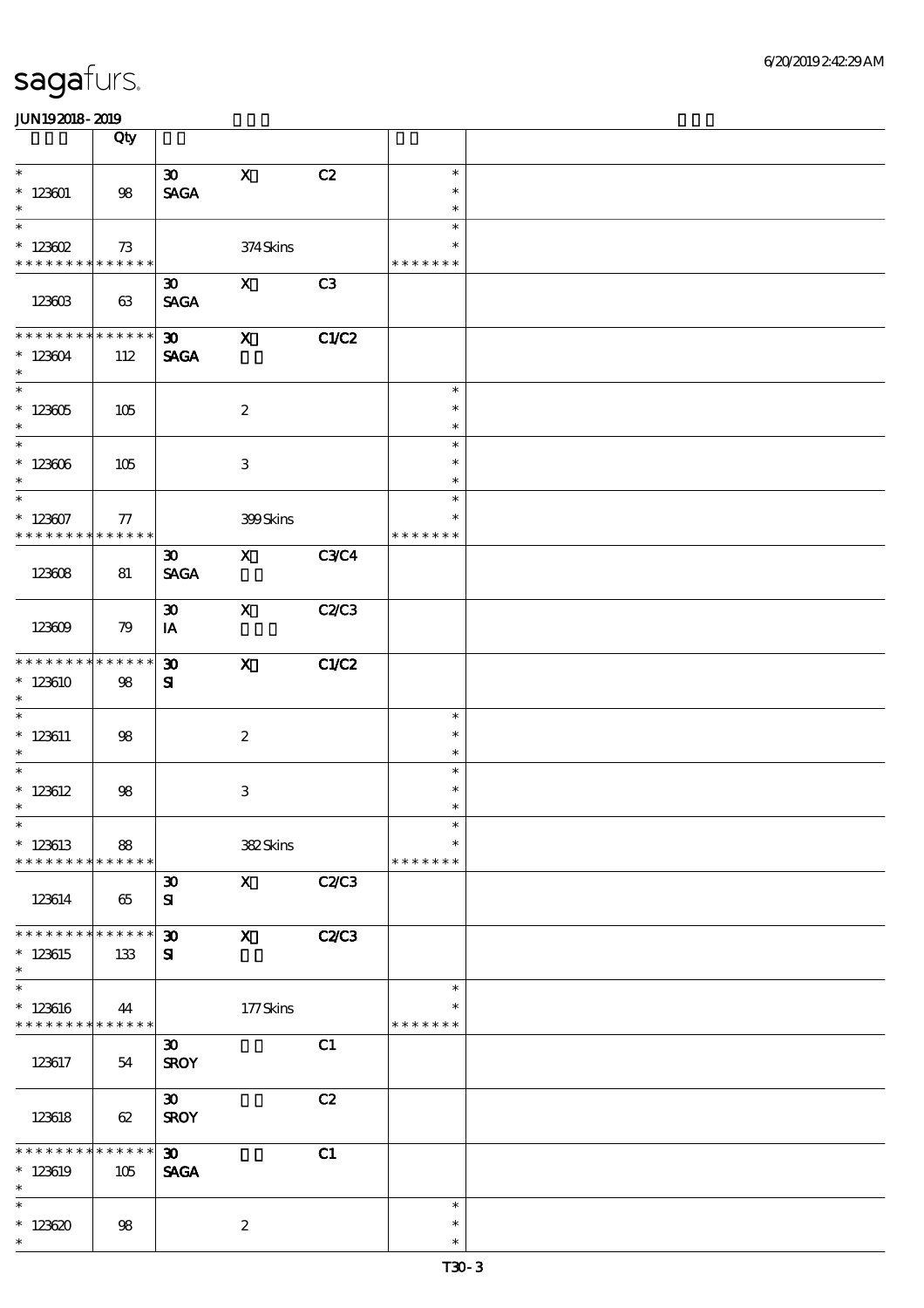|                                                                        | Qty                   |                                                     |                                   |  |
|------------------------------------------------------------------------|-----------------------|-----------------------------------------------------|-----------------------------------|--|
| $\ast$<br>$* 123621$<br>$\ast$                                         | $98\,$                | C1<br>$\boldsymbol{\mathfrak{D}}$<br><b>SAGA</b>    | $\ast$<br>$\ast$<br>$\ast$        |  |
| $\overline{\ast}$<br>$*123622$<br>$\ast$                               | 98                    | $\boldsymbol{4}$                                    | $\ast$<br>$\ast$<br>$\ast$        |  |
| $\overline{\phantom{0}}$<br>$*123623$<br>$\ast$                        | $98$                  | $\mathbf 5$                                         | $\ast$<br>$\ast$<br>$\ast$        |  |
| $\overline{\phantom{a}^*}$<br>$*123624$<br>* * * * * * * * * * * * * * | 28                    | 525Skins                                            | $\ast$<br>$\ast$<br>* * * * * * * |  |
| * * * * * * * * * * * * * * *<br>$*123625$<br>$\ast$                   | 98                    | C1<br>$\boldsymbol{\mathfrak{D}}$<br><b>SAGA</b>    |                                   |  |
| $*123626$<br>$\ast$                                                    | 98                    | $\boldsymbol{2}$                                    | $\ast$<br>$\ast$<br>$\ast$        |  |
| $\overline{\ast}$<br>$* 123627$<br>$\ast$                              | 98                    | 3                                                   | $\ast$<br>$\ast$<br>$\ast$        |  |
| $\overline{\phantom{0}}$<br>$* 123628$<br>$\ast$                       | 98                    | $\overline{\mathbf{4}}$                             | $\ast$<br>$\ast$<br>$\ast$        |  |
| $\overline{\ast}$<br>$*123629$<br>* * * * * * * * * * * * * *          | $98$                  | 490Skins                                            | $\ast$<br>*<br>* * * * * * *      |  |
| * * * * * * * * * * * * * * *<br>$*123630$<br>$\ast$                   | 105                   | $\boldsymbol{\mathfrak{D}}$<br>C2<br><b>SAGA</b>    |                                   |  |
| $\overline{\phantom{0}}$<br>$*$ 123631<br>$\ast$                       | 98                    | $\boldsymbol{2}$                                    | $\ast$<br>$\ast$<br>$\ast$        |  |
| $* 123632$<br>$\ast$                                                   | $98$                  | $\ensuremath{\mathbf{3}}$                           | $\ast$<br>$\ast$<br>$\ast$        |  |
| $*$<br>$*123633$<br>$\ast$                                             | $98\,$                | $\boldsymbol{4}$                                    | $\ast$<br>$\ast$<br>$\ast$        |  |
| $\ast$<br>$*123634$<br>* * * * * * * *                                 | 45<br>$* * * * * * *$ | 444Skins                                            | $\ast$<br>$\ast$<br>* * * * * * * |  |
| * * * * * * *<br>$*123635$<br>$\ast$                                   | * * * * * *<br>112    | C1/C2<br>$\boldsymbol{\mathfrak{D}}$<br><b>SAGA</b> |                                   |  |
| $\ast$<br>$* 123636$<br>$\ast$                                         | 105                   | $\boldsymbol{z}$                                    | $\ast$<br>$\ast$<br>$\ast$        |  |
| $\ast$<br>$*123637$<br>* * * * * * * * <mark>* * * * * * *</mark>      | 21                    | 238Skins                                            | $\ast$<br>$\ast$<br>* * * * * * * |  |
| * * * * * * * *<br>$*123638$<br>$\ast$                                 | $******$<br>98        | C1/C2<br>$\boldsymbol{\mathfrak{D}}$<br><b>SAGA</b> |                                   |  |
| $\ast$<br>$*123639$<br>$\ast$                                          | 98                    | $\boldsymbol{2}$                                    | $\ast$<br>$\ast$<br>$\ast$        |  |
| $\ast$<br>$*123640$<br>$\ast$                                          | $98$                  | $\ensuremath{\mathbf{3}}$                           | $\ast$<br>$\ast$<br>$\ast$        |  |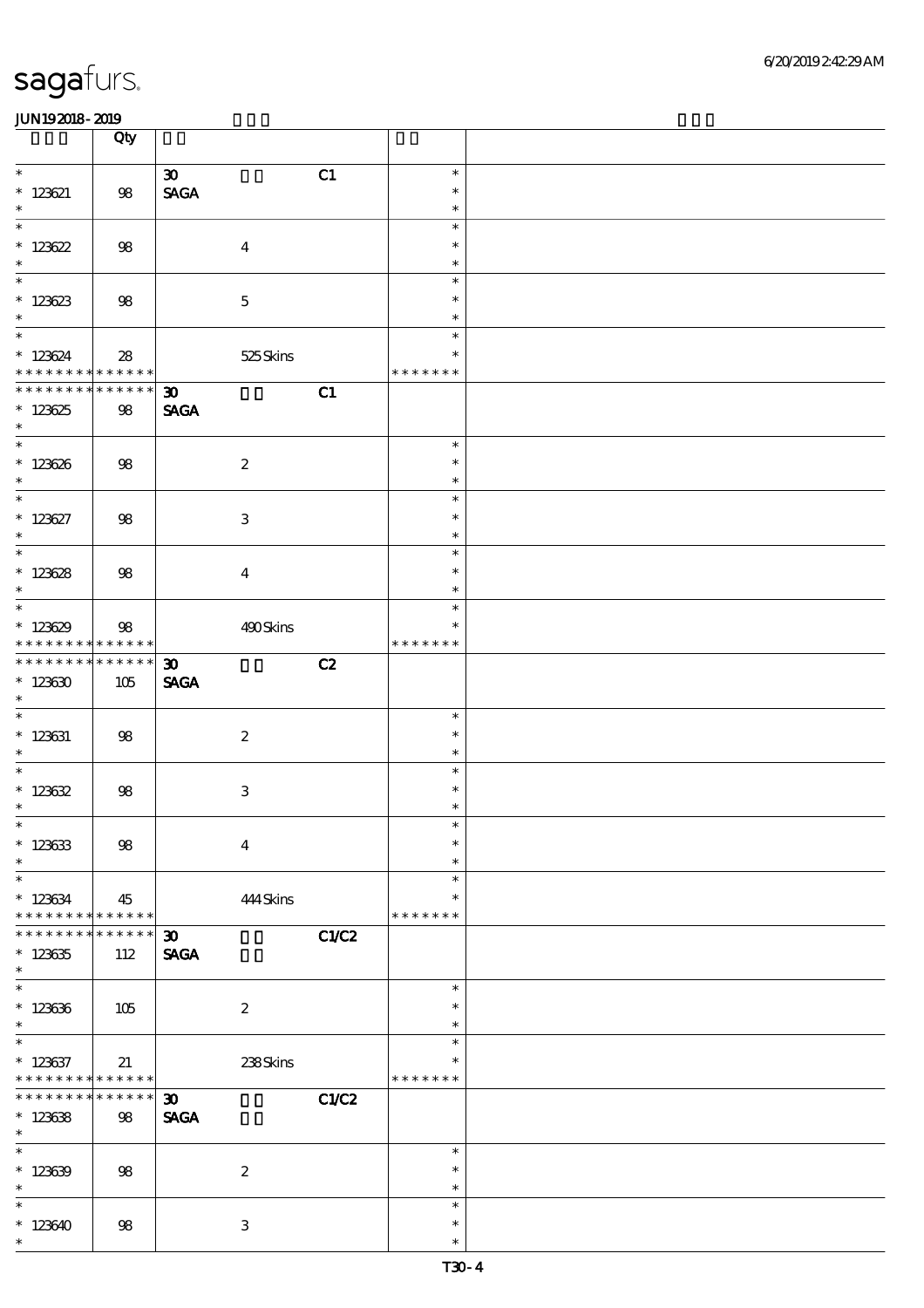|                                                                              | Qty                |                                                                        |                                   |  |
|------------------------------------------------------------------------------|--------------------|------------------------------------------------------------------------|-----------------------------------|--|
| $\ast$<br>$*123641$<br>$\ast$                                                | $98\,$             | C1/C2<br>$\boldsymbol{\mathfrak{D}}$<br>$\operatorname{\mathsf{SAGA}}$ | $\ast$<br>$\ast$<br>$\ast$        |  |
| $\overline{\ast}$<br>$*123642$<br>$\ast$                                     | $98$               | $\mathbf 5$                                                            | $\ast$<br>$\ast$<br>$\ast$        |  |
| $\overline{\phantom{0}}$<br>$*123643$<br>* * * * * * * * * * * * * *         | ${\bf 28}$         | 518Skins                                                               | $\ast$<br>$\ast$<br>* * * * * * * |  |
| 123644                                                                       | 126                | C1/C2<br>$\boldsymbol{\mathfrak{D}}$<br>$\ensuremath{\mathsf{SAGA}}$   |                                   |  |
| 123645                                                                       | 10B                | $\boldsymbol{\mathfrak{D}}$<br><b>C3C4</b><br><b>SAGA</b>              |                                   |  |
| 123646                                                                       | 129                | $\boldsymbol{\mathfrak{D}}$<br><b>C3C4</b><br><b>SAGA</b>              |                                   |  |
| * * * * * * * *<br>$* 123647$<br>$\ast$                                      | * * * * * *<br>112 | $\boldsymbol{\mathfrak{D}}$<br>C1/C2<br>$\mathbf{S}$                   |                                   |  |
| $\overline{\phantom{0}}$<br>$* 123648$<br>$\ast$                             | 105                | $\boldsymbol{2}$                                                       | $\ast$<br>$\ast$<br>$\ast$        |  |
| $\overline{\phantom{0}}$<br>$*123649$<br>$\ast$                              | 105                | 3                                                                      | $\ast$<br>$\ast$<br>$\ast$        |  |
| $\ast$<br>$*123650$<br>$\ast$                                                | 105                | $\boldsymbol{4}$                                                       | $\ast$<br>$\ast$<br>$\ast$        |  |
| $\overline{\phantom{1}}$<br>$* 123651$<br>$\ast$                             | 105                | $\mathbf 5$                                                            | $\ast$<br>$\ast$<br>$\ast$        |  |
| $\overline{\phantom{0}}$<br>$*123652$<br>$\ast$                              | 91                 | $\bf 6$                                                                | $\ast$<br>$\ast$<br>$\ast$        |  |
| $*$<br>$*123653$<br>* * * * * * * * <mark>* * * * * *</mark> *               | $3\!1$             | 654Skins                                                               | $\ast$<br>$\ast$<br>* * * * * * * |  |
| * * * * * * *<br>$*123654$<br>$\ast$                                         | * * * * * *<br>105 | C1/C2<br>$\boldsymbol{\mathfrak{D}}$<br>${\bf s}$                      |                                   |  |
| $\ast$<br>$*123655$<br>$\ast$                                                | 105                | $\boldsymbol{2}$                                                       | $\ast$<br>$\ast$<br>$\ast$        |  |
| $\ast$<br>$* 123656$<br>$\ast$                                               | 105                | $\ensuremath{\mathbf{3}}$                                              | $\ast$<br>$\ast$<br>$\ast$        |  |
| $\ast$<br>$* 123657$<br>$\ast$                                               | 105                | $\boldsymbol{4}$                                                       | $\ast$<br>$\ast$<br>$\ast$        |  |
| $\overline{\ast}$<br>$*123658$<br>* * * * * * * * <mark>* * * * * *</mark> * | 105                | 525Skins                                                               | $\ast$<br>$\ast$<br>* * * * * * * |  |
| * * * * * * * *<br>$*123659$<br>$\ast$                                       | * * * * * *<br>133 | C1/C2<br>$\boldsymbol{\mathfrak{D}}$<br>${\bf s}$                      |                                   |  |
| $\ast$<br>$*123600$<br>* * * * * * * * <mark>* * * * * *</mark> *            | 126                | 259Skins                                                               | $\ast$<br>$\ast$<br>* * * * * * * |  |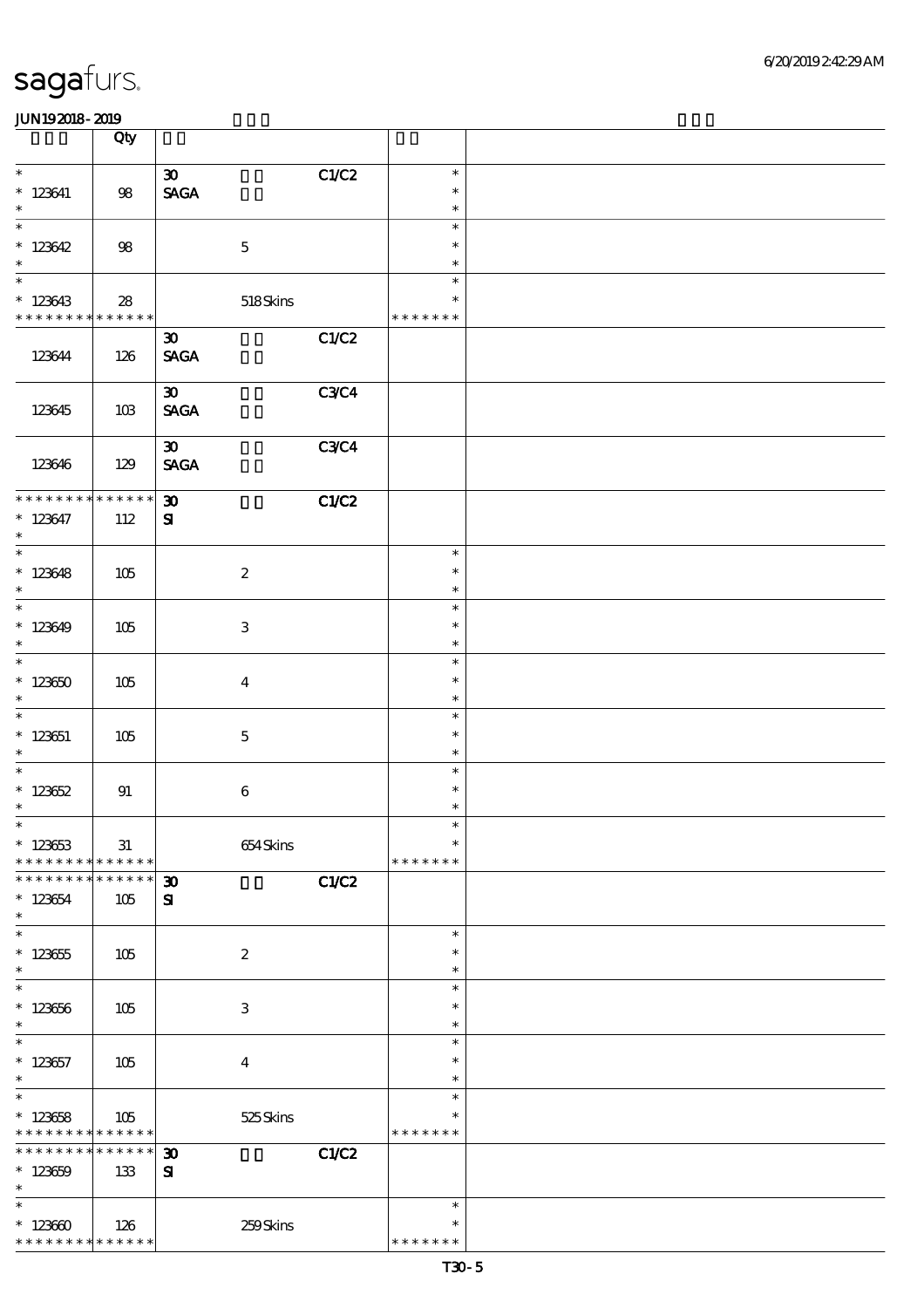|                                            | Qty         |                             |              |                  |  |
|--------------------------------------------|-------------|-----------------------------|--------------|------------------|--|
| * * * * * * * * * * * * * *                |             | $\boldsymbol{\mathfrak{D}}$ | <b>C3C4</b>  |                  |  |
| $* 123661$                                 | 112         | ${\bf s}$                   |              |                  |  |
| $\ast$                                     |             |                             |              |                  |  |
| $\overline{\ast}$                          |             |                             |              | $\ast$           |  |
| $* 12362$                                  | 105         | $\boldsymbol{2}$            |              | $\ast$           |  |
| $\ast$                                     |             |                             |              | $\ast$           |  |
| $\overline{\ast}$                          |             |                             |              | $\ast$           |  |
| $* 123663$                                 | 105         | $\,3\,$                     |              | $\ast$           |  |
| $\ast$                                     |             |                             |              | $\ast$           |  |
| $\ast$                                     |             |                             |              | $\ast$           |  |
| $* 123664$                                 | 83          | 405Skins                    |              | $\ast$           |  |
| * * * * * * * * * * * * * *                |             |                             |              | * * * * * * *    |  |
|                                            |             | $\boldsymbol{\mathfrak{D}}$ | <b>C2/C3</b> |                  |  |
| 123665                                     | 54          | ${\bf s}$                   |              |                  |  |
|                                            |             | $\boldsymbol{\mathfrak{D}}$ | <b>C2/C3</b> |                  |  |
| 123666                                     | $55\,$      | $\mathbf{B}$                |              |                  |  |
|                                            |             |                             |              |                  |  |
| * * * * * * * * * * * * * *                |             | $\boldsymbol{\mathfrak{D}}$ | C1           |                  |  |
| $* 123667$                                 | 84          | <b>SROY</b>                 |              |                  |  |
| $\ast$                                     |             |                             |              |                  |  |
| $\overline{\ast}$                          |             |                             |              | $\ast$           |  |
| $* 12368$                                  | 29          | 113Skins                    |              | $\ast$           |  |
| * * * * * * * * <mark>* * * * * *</mark> * |             |                             |              | * * * * * * *    |  |
| * * * * * * * * * * * * * *                |             | $\boldsymbol{\mathfrak{D}}$ | C2           |                  |  |
| $* 123609$                                 | 77          | <b>SROY</b>                 |              |                  |  |
| $\ast$                                     |             |                             |              |                  |  |
| $\overline{\ast}$                          |             |                             |              | $\ast$           |  |
| $* 123670$                                 | 29          | 106Skins                    |              | $\ast$           |  |
| * * * * * * * * * * * * * *                |             |                             |              | * * * * * * *    |  |
| * * * * * * * * * * * * * *                |             | $\boldsymbol{\mathfrak{D}}$ | C1           |                  |  |
| $* 123671$<br>$\ast$                       | 91          | <b>SAGA</b>                 |              |                  |  |
| $\overline{\phantom{0}}$                   |             |                             |              | $\ast$           |  |
| * 123672                                   | 84          | $\boldsymbol{2}$            |              | $\ast$           |  |
| $\ast$                                     |             |                             |              | $\ast$           |  |
| $*$                                        |             |                             |              | $\ast$           |  |
| $* 123673$                                 | 84          | $\ensuremath{\mathbf{3}}$   |              | $\ast$           |  |
| $\ast$                                     |             |                             |              | $\ast$           |  |
| $\ast$                                     |             |                             |              | $\ast$           |  |
| $* 123674$                                 | 84          | $\bf{4}$                    |              | $\ast$           |  |
| $\ast$                                     |             |                             |              | $\ast$           |  |
| $\overline{\ast}$                          |             |                             |              | $\ast$           |  |
| $*123675$<br>$\ast$                        | 84          | $\mathbf 5$                 |              | $\ast$           |  |
| $\ast$                                     |             |                             |              | $\ast$<br>$\ast$ |  |
|                                            |             |                             |              | $\ast$           |  |
| $* 123676$<br>$\ast$                       | 84          | $\,6\,$                     |              | $\ast$           |  |
| $\overline{\phantom{a}^*}$                 |             |                             |              | $\ast$           |  |
| $* 123677$                                 | 84          | $\boldsymbol{7}$            |              | $\ast$           |  |
| $\ast$                                     |             |                             |              | $\ast$           |  |
| $\overline{\phantom{0}}$                   |             |                             |              | $\ast$           |  |
| $* 123678$                                 | 86          | 681 Skins                   |              | $\ast$           |  |
| * * * * * * * *                            | * * * * * * |                             |              | * * * * * * *    |  |
| * * * * * * *                              | * * * * * * | $\boldsymbol{\mathfrak{D}}$ | C1           |                  |  |
| $*123679$                                  | 91          | <b>SAGA</b>                 |              |                  |  |
| $\ast$                                     |             |                             |              |                  |  |
| $\ast$                                     |             |                             |              | $\ast$           |  |
| $*123680$<br>$\ast$                        | 91          | $\boldsymbol{2}$            |              | $\ast$<br>$\ast$ |  |
|                                            |             |                             |              |                  |  |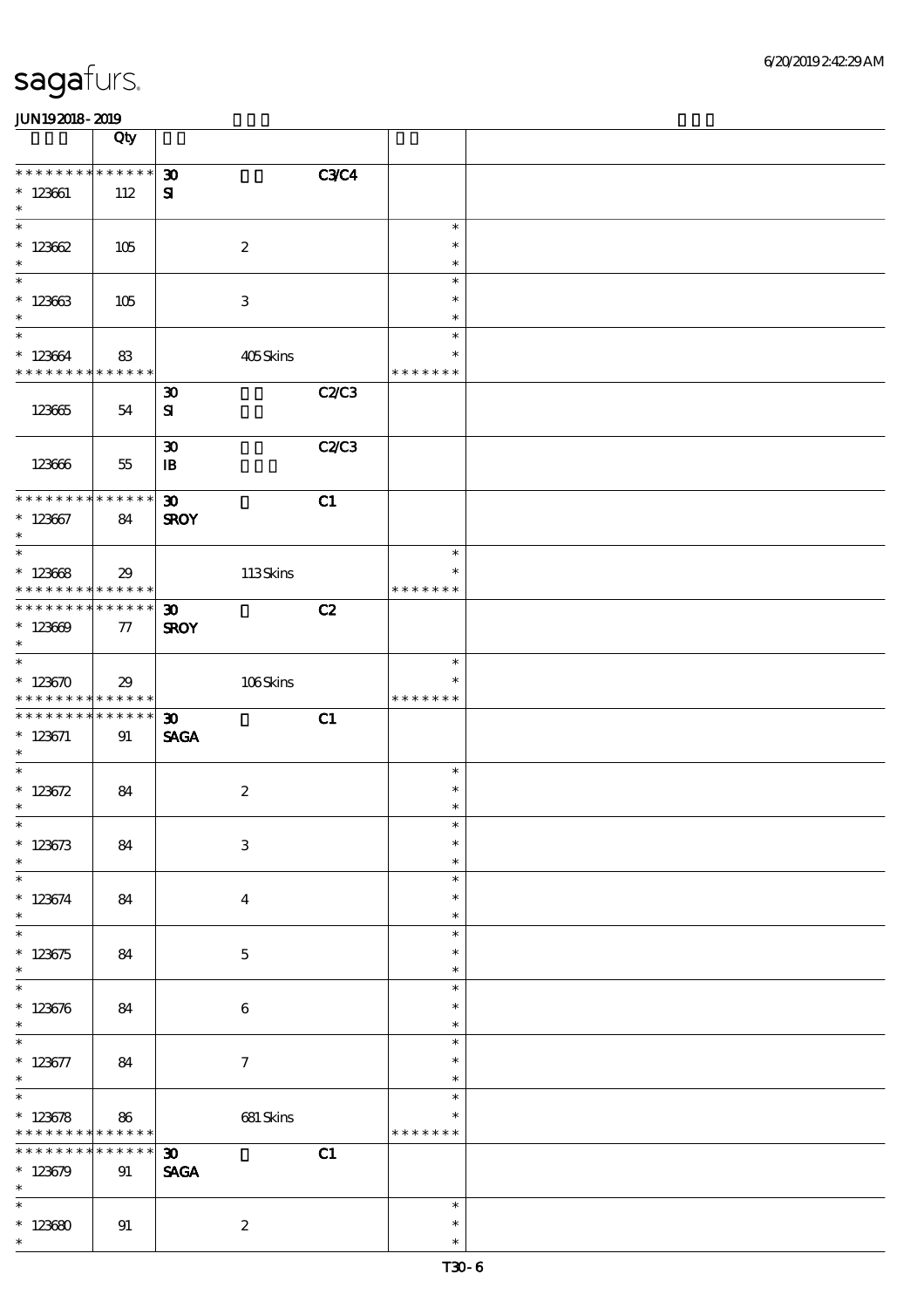|                                                                            | Qty               |                                                                   |                                      |  |
|----------------------------------------------------------------------------|-------------------|-------------------------------------------------------------------|--------------------------------------|--|
| $\ast$<br>$*$ 123681<br>$\ast$                                             | 91                | $\boldsymbol{\mathfrak{D}}$<br>C1<br>$\ensuremath{\mathsf{SAGA}}$ | $\ast$<br>$\ast$<br>$\ast$           |  |
| $\ast$<br>$\underset{*}{\ast}$ 123682                                      | 91                | $\boldsymbol{4}$                                                  | $\ast$<br>$\ast$<br>$\ast$           |  |
| $\overline{\phantom{0}}$<br>* 123683                                       | 91                | $\mathbf 5$                                                       | $\ast$<br>$\ast$<br>$\ast$           |  |
| $* 123684$<br>$\ast$                                                       | 91                | $\bf 6$                                                           | $\ast$<br>$\ast$<br>$\ast$           |  |
| $* 123685$<br>* * * * * * * * * * * * * *                                  | 91                | 637Skins                                                          | $\ast$<br>$\ast$<br>* * * * * * *    |  |
| * * * * * * * * * * * * * * *<br>$* 123686$<br>$\ast$                      | 91                | $\boldsymbol{\mathfrak{D}}$<br>C2<br>$\ensuremath{\mathsf{SAGA}}$ |                                      |  |
| $\overline{\phantom{0}}$<br>$* 123687$<br>$\ast$                           | 84                | $\boldsymbol{2}$                                                  | $\ast$<br>$\ast$<br>$\ast$           |  |
| * 123688                                                                   | 84                | $\ensuremath{\mathsf{3}}$                                         | $\ast$<br>$\ast$<br>$\ast$           |  |
| $\overline{\phantom{0}}$<br>$*123689$<br>$\ast$                            | 84                | $\bf{4}$                                                          | $\ast$<br>$\ast$<br>$\ast$           |  |
| $\overline{\phantom{0}}$<br>$*123600$<br>$\ast$                            | 84                | $\mathbf 5$                                                       | $\ast$<br>$\ast$<br>$\ast$           |  |
| $\overline{\phantom{0}}$<br>$* 123091$<br>$\ast$                           | 84                | $\bf 6$                                                           | $\ast$<br>$\ast$<br>$\ast$           |  |
| * $123692$<br>$\ast$                                                       | 84                | $\boldsymbol{\tau}$                                               | $\ast$<br>$\ast$<br>$\ast$           |  |
| $*$<br>$* 123603$<br>* * * * * * * * * * * * * *                           | 46                | 641 Skins                                                         | $\ast$<br>$\ast$<br>* * * * * * *    |  |
| * * * * * * *<br>$* 123694$<br>$\ast$<br>$\overline{\phantom{a}^*}$        | * * * * * *<br>91 | C2<br>$\boldsymbol{\mathfrak{D}}$<br><b>SAGA</b>                  |                                      |  |
| $* 123605$<br>$\ast$<br>$\overline{\phantom{0}}$                           | 91                | $\boldsymbol{2}$                                                  | $\ast$<br>$\ast$<br>$\ast$           |  |
| $* 123606$<br>$\ast$<br>$\overline{\phantom{a}^*}$                         | 91                | $\,3\,$                                                           | $\ast$<br>$\ast$<br>$\ast$           |  |
| $* 123697$<br>$\ast$<br>$\overline{\ast}$                                  | 91                | $\boldsymbol{4}$                                                  | $\ast$<br>$\ast$<br>$\ast$<br>$\ast$ |  |
| $*123608$<br>* * * * * * * * <mark>* * * * * * *</mark><br>* * * * * * * * | 91<br>$******$    | 455Skins                                                          | $\ast$<br>* * * * * * *              |  |
| $* 123609$<br>$\ast$<br>$\ast$                                             | 98                | C1/C2<br>$\boldsymbol{\mathfrak{D}}$<br><b>SAGA</b>               | $\ast$                               |  |
| $*123700$<br>$\ast$                                                        | 91                | $\boldsymbol{2}$                                                  | $\ast$<br>$\ast$                     |  |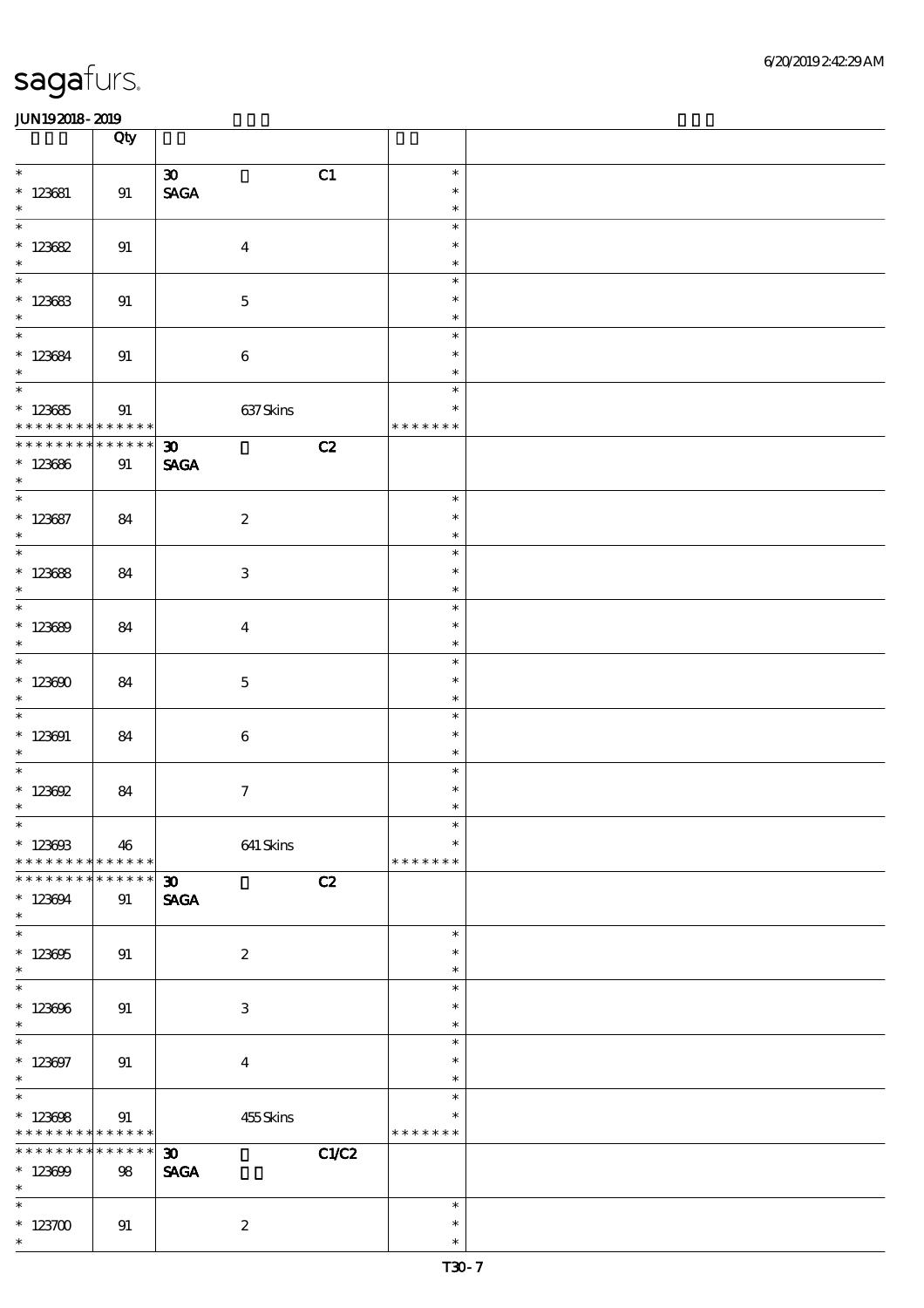|                                                                               | Qty                       |                                                                 |                                   |  |
|-------------------------------------------------------------------------------|---------------------------|-----------------------------------------------------------------|-----------------------------------|--|
| $\ast$<br>$* 123701$<br>$\ast$                                                | 91                        | C1/C2<br>$\boldsymbol{\mathfrak{D}}$<br><b>SAGA</b>             | $\ast$<br>$\ast$<br>$\ast$        |  |
| $\ast$<br>$* 123702$<br>$\ast$                                                | 91                        | $\boldsymbol{4}$                                                | $\ast$<br>$\ast$<br>$\ast$        |  |
| $\overline{\ast}$<br>$* 123703$<br>* * * * * * * * <mark>* * * * * * *</mark> | 87                        | 458Skins                                                        | $\ast$<br>$\ast$<br>* * * * * * * |  |
| * * * * * * * *<br>$*123704$<br>$\ast$                                        | * * * * * *<br>98         | <b>C3C4</b><br>$\boldsymbol{\mathfrak{D}}$<br><b>SAGA</b>       |                                   |  |
| $\overline{\ast}$<br>$* 123705$<br>* * * * * * * *                            | ${\bf 32}$<br>* * * * * * | 130Skins                                                        | $\ast$<br>$\ast$<br>* * * * * * * |  |
| __<br>* * * * * * * *<br>$* 123706$<br>$\ast$                                 | * * * * * *<br>98         | <b>C3C4</b><br>30 <sub>o</sub><br><b>SAGA</b>                   |                                   |  |
| $\overline{\ast}$<br>$* 123707$<br>$\ast$                                     | 98                        | $\boldsymbol{2}$                                                | $\ast$<br>$\ast$<br>$\ast$        |  |
| $\overline{\ast}$<br>$* 123708$<br>* * * * * * * *                            | $98$<br>* * * * * *       | 294Skins                                                        | $\ast$<br>$\ast$<br>* * * * * * * |  |
| * * * * * * *<br>$* 123709$<br>$\ast$                                         | * * * * * *<br>98         | $\boldsymbol{\mathfrak{D}}$<br>C1/C2<br>IA                      |                                   |  |
| $\overline{\ast}$<br>$*123710$<br>$\ast$                                      | 91                        | $\boldsymbol{2}$                                                | $\ast$<br>$\ast$<br>$\ast$        |  |
| $\overline{\phantom{0}}$<br>$*$ 123711<br>* * * * * * * *                     | 59<br>* * * * * *         | 248Skins                                                        | $\ast$<br>$\ast$<br>* * * * * * * |  |
| 123712                                                                        | 79                        | C2/C3<br>$\boldsymbol{\mathfrak{D}}$<br>$\mathbf{I} \mathbf{A}$ |                                   |  |
| ******** <mark>******</mark><br>$* 123713$<br>$\ast$                          | $98\,$                    | C1/C2<br>$\pmb{\mathfrak{D}}$<br>${\bf S}$                      |                                   |  |
| $\ast$<br>$* 123714$<br>$\ast$                                                | $98$                      | $\boldsymbol{2}$                                                | $\ast$<br>$\ast$<br>$\ast$        |  |
| $\overline{\ast}$<br>$* 123715$<br>$\ast$                                     | 98                        | $\ensuremath{\mathbf{3}}$                                       | $\ast$<br>$\ast$<br>$\ast$        |  |
| $\ast$<br>$* 123716$<br>$\ast$                                                | $98$                      | $\boldsymbol{4}$                                                | $\ast$<br>$\ast$<br>$\ast$        |  |
| $\ast$<br>$*$ 123717<br>$\ast$                                                | 98                        | $\mathbf 5$                                                     | $\ast$<br>$\ast$<br>$\ast$        |  |
| $\overline{\ast}$<br>$* 123718$<br>* * * * * * * *                            | 98<br>******              | 588Skins                                                        | $\ast$<br>∗<br>* * * * * * *      |  |
| * * * * * * * *<br>$*$ 123719<br>$\ast$                                       | * * * * * *<br>98         | <b>C2/C3</b><br>$\boldsymbol{\mathfrak{D}}$<br>${\bf S}$        |                                   |  |
| $\ast$<br>$*123720$<br>* * * * * * * *                                        | 86<br>* * * * * *         | 184Skins                                                        | $\ast$<br>$\ast$<br>* * * * * * * |  |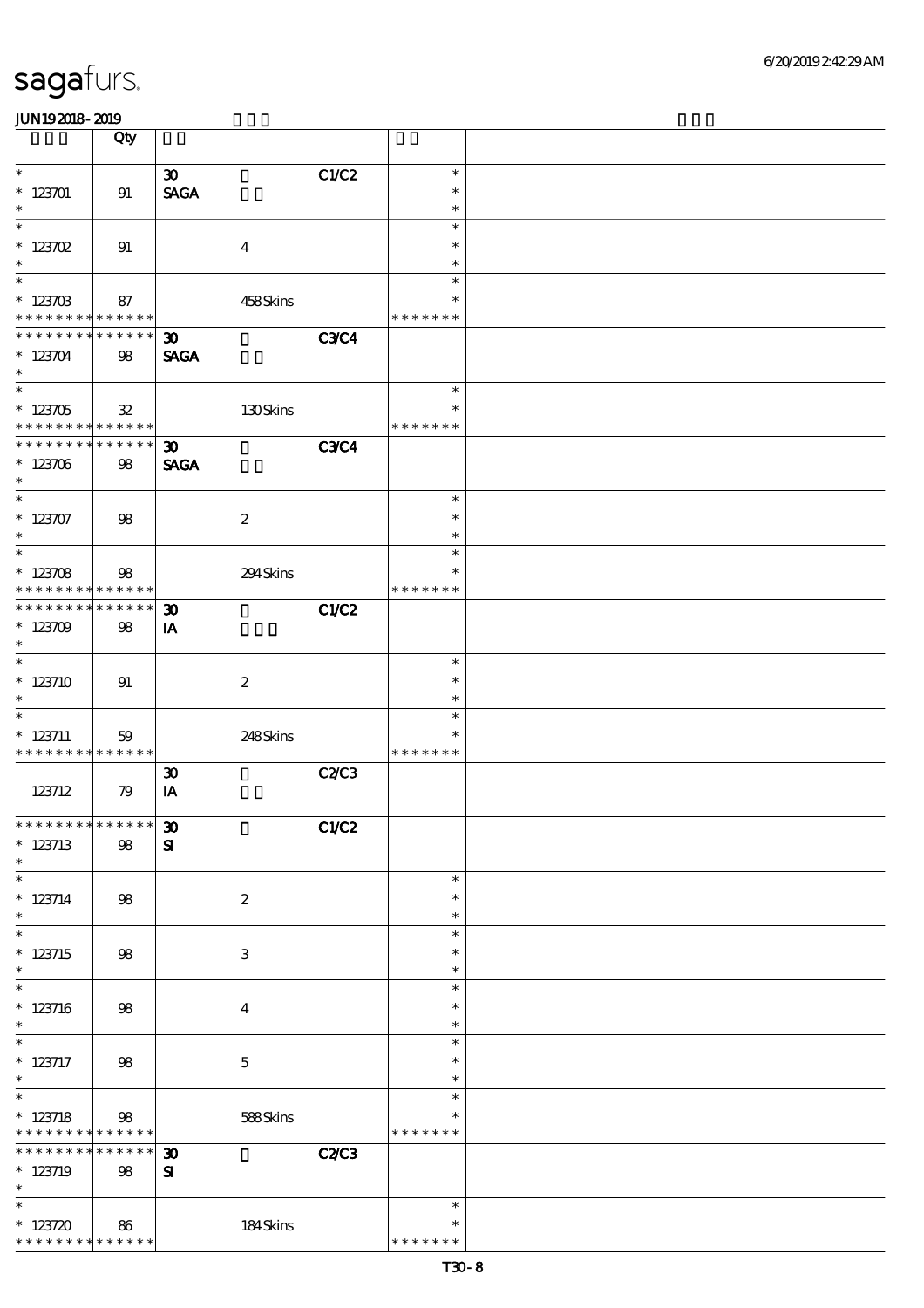|                                                                       | Qty               |                                            |                           |              |                                   |  |
|-----------------------------------------------------------------------|-------------------|--------------------------------------------|---------------------------|--------------|-----------------------------------|--|
| 123721                                                                | 57                | $\boldsymbol{\mathfrak{D}}$<br><b>SROY</b> |                           | C1/C2        |                                   |  |
| **************<br>$* 123722$<br>$\ast$                                | 91                | 30 <sub>o</sub><br><b>SAGA</b>             |                           | C1           |                                   |  |
| $\overline{\phantom{0}}$<br>$*123723$<br>$\ast$                       | 84                |                                            | $\boldsymbol{2}$          |              | $\ast$<br>$\ast$<br>$\ast$        |  |
| $\ast$<br>$* 123724$<br>$\ast$                                        | 77                |                                            | 3                         |              | $\ast$<br>$\ast$<br>$\ast$        |  |
| $\overline{\phantom{0}}$<br>$* 123725$<br>* * * * * * * * * * * * * * | 23                |                                            | 275Skins                  |              | $\ast$<br>$\ast$<br>* * * * * * * |  |
| * * * * * * * * * * * * * *<br>$* 123726$<br>$\ast$                   | 91                | $\boldsymbol{\mathfrak{D}}$<br><b>SAGA</b> |                           | C2           |                                   |  |
| $\ast$<br>$* 123727$<br>$\ast$<br>$\overline{\ast}$                   | 84                |                                            | $\boldsymbol{2}$          |              | $\ast$<br>$\ast$<br>$\ast$        |  |
| $* 123728$<br>* * * * * * * *                                         | 61<br>* * * * * * |                                            | 236Skins                  |              | $\ast$<br>$\ast$<br>* * * * * * * |  |
| * * * * * * * *<br>$*123729$<br>$\ast$                                | * * * * * *<br>98 | $\boldsymbol{\mathfrak{D}}$<br><b>SAGA</b> |                           | <b>C1/C2</b> |                                   |  |
| $\ast$<br>$*123730$<br>$\ast$                                         | 91                |                                            | $\boldsymbol{2}$          |              | $\ast$<br>$\ast$<br>$\ast$        |  |
| $*$ 123731<br>* * * * * * * * * * * * * *                             | 38                |                                            | 227Skins                  |              | $\ast$<br>$\ast$<br>* * * * * * * |  |
| 123732                                                                | 126               | $\boldsymbol{\mathfrak{D}}$<br><b>SAGA</b> |                           | C1/C2        |                                   |  |
| 123733                                                                | 102               | $\boldsymbol{\mathfrak{D}}$<br><b>SAGA</b> |                           | C3           |                                   |  |
| * * * * * * * * * * * * * *<br>$* 123734$<br>$\ast$                   | 98                | 30 <sub>o</sub><br>${\bf s}$               |                           | C1/C2        |                                   |  |
| $\ast$<br>$*123735$<br>* * * * * * * * * * * * * *                    | 89                |                                            | 187Skins                  |              | $\ast$<br>*<br>* * * * * * *      |  |
| 123736                                                                | 133               | $\boldsymbol{\mathfrak{D}}$<br>${\bf s}$   |                           | C1/C2        |                                   |  |
| * * * * * * * * * * * * * *<br>$*$ 123737<br>$\ast$                   | 97                | $\boldsymbol{\mathfrak{D}}$<br>${\bf s}$   |                           | <b>C3C4</b>  |                                   |  |
| $\overline{\ast}$<br>$* 123738$<br>* * * * * * * * * * * * * *        | 24                |                                            | 121 Skins                 |              | $\ast$<br>∗<br>* * * * * * *      |  |
| 123739                                                                | 95                | $\boldsymbol{\mathfrak{D}}$<br>${\bf S}$   |                           | <b>C3C4</b>  |                                   |  |
| * * * * * * * *<br>$*123740$<br>$\ast$                                | ******<br>98      | $\boldsymbol{\mathfrak{D}}$<br><b>SROY</b> | $\boldsymbol{\mathsf{X}}$ | C1           |                                   |  |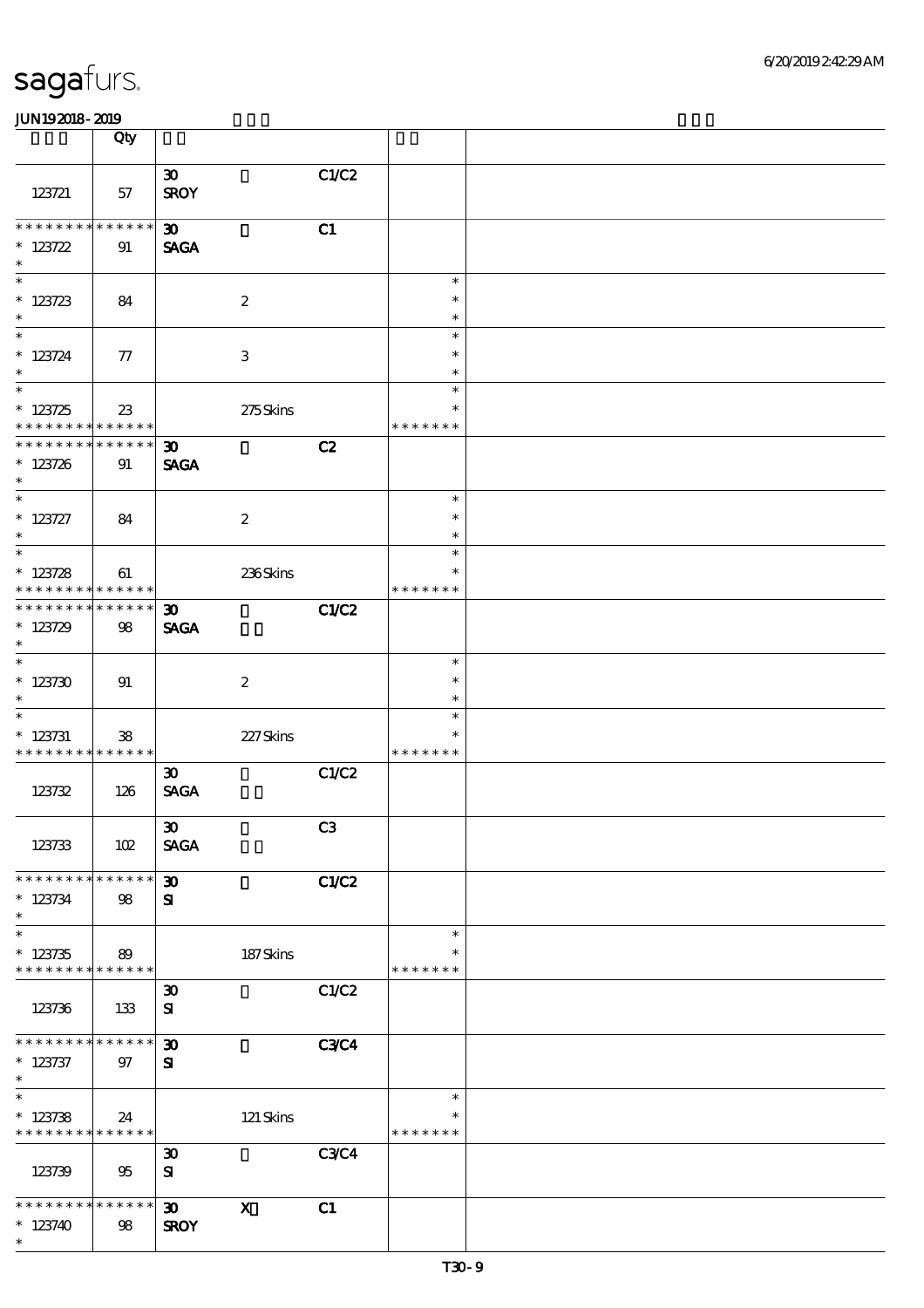|                               | Qty                              |                                            |                           |    |                    |  |
|-------------------------------|----------------------------------|--------------------------------------------|---------------------------|----|--------------------|--|
| $\ast$                        |                                  | $30-1$                                     | $\mathbf X$               | C1 | $\ast$             |  |
| $*$ 123741                    | 26                               | <b>SROY</b>                                |                           |    | $\ast$             |  |
| * * * * * * * * * * * * * * * |                                  |                                            |                           |    | * * * * * * *      |  |
| 123742                        | $93\,$                           | $\boldsymbol{\mathfrak{D}}$<br><b>SROY</b> | $\mathbf X$               | C2 |                    |  |
| * * * * * * * *               | $******$                         | $30 -$                                     | $\mathbf{X}$              | C1 |                    |  |
| $*123743$<br>$\ast$           | 105                              | <b>SAGA</b>                                |                           |    |                    |  |
|                               |                                  |                                            |                           |    | $\ast$             |  |
| $* 123744$<br>$\ast$          | $98\,$                           |                                            | $\boldsymbol{2}$          |    | $\ast$<br>$\ast$   |  |
| $*$                           |                                  |                                            |                           |    | $\ast$             |  |
| $*123745$<br>$\ast$           | $98\,$                           |                                            | $\ensuremath{\mathbf{3}}$ |    | $\ast$<br>$\ast$   |  |
| $\overline{\phantom{0}}$      |                                  |                                            |                           |    | $\ast$             |  |
| $*123746$<br>$\ast$           | 98                               |                                            | $\boldsymbol{4}$          |    | $\ast$<br>$\ast$   |  |
| $\overline{\ast}$             |                                  |                                            |                           |    | $\ast$             |  |
| $* 123747$<br>$\ast$          | 98                               |                                            | $\bf 5$                   |    | $\ast$<br>$\ast$   |  |
| $\overline{\ast}$             |                                  |                                            |                           |    | $\ast$             |  |
| * 123748                      | 98                               |                                            | 6                         |    | $\ast$<br>$\ast$   |  |
| $\overline{\ast}$             |                                  |                                            |                           |    | $\ast$             |  |
| * $123749$<br>$\ast$          | 98                               |                                            | $\tau$                    |    | $\ast$<br>$\ast$   |  |
| $*$                           |                                  |                                            |                           |    | $\ast$             |  |
| $*123750$<br>$\ast$           | 98                               |                                            | $\bf8$                    |    | $\ast$<br>$\ast$   |  |
|                               |                                  |                                            |                           |    | $\ast$             |  |
| $*123751$<br>$\ast$           | 98                               |                                            | $\boldsymbol{9}$          |    | $\ast$<br>$\ast$   |  |
| $\overline{\phantom{0}}$      |                                  |                                            |                           |    | $\ast$             |  |
| * $123752$<br>$\ast$          | $98\,$                           |                                            | $10\,$                    |    | $\ast$<br>$\ast$   |  |
| $*$                           |                                  |                                            |                           |    | $\ast$             |  |
| $* 123753$<br>$\ast$          | $98\,$                           |                                            | $11\,$                    |    | $\ast$<br>$\ast$   |  |
| $\overline{\ast}$             |                                  |                                            |                           |    | $\ast$             |  |
| $* 123754$<br>$\ast$          | 98                               |                                            | $12\,$                    |    | $\ast$<br>$\ast$   |  |
| $\overline{\ast}$             |                                  |                                            |                           |    | $\ast$             |  |
| $* 123755$<br>* * * * * * * * | 79<br>$\ast\ast\ast\ast\ast\ast$ |                                            | 1262Skins                 |    | ∗<br>* * * * * * * |  |
| * * * * * * *<br>×            | * * * * * *                      | $\boldsymbol{\mathfrak{D}}$                | $\mathbf{X}$              | C2 |                    |  |
| $*123756$<br>$*$              | 105                              | <b>SAGA</b>                                |                           |    |                    |  |
| $*$                           |                                  |                                            |                           |    | $\ast$             |  |
| $*$ 123757<br>$\ast$          | 98                               |                                            | $\boldsymbol{2}$          |    | $\ast$<br>$\ast$   |  |
| $\overline{\ast}$             |                                  |                                            |                           |    | $\ast$             |  |
| * $123758$<br>$\ast$          | 98                               |                                            | $\,3$                     |    | $\ast$<br>$\ast$   |  |
| $\overline{\ast}$             |                                  |                                            |                           |    | $\ast$             |  |
| $*123759$<br>$\ast$           | 98                               |                                            | $\bf{4}$                  |    | $\ast$<br>$\ast$   |  |
| $\ast$                        |                                  |                                            |                           |    | $\ast$             |  |
| $*123700$<br>$\ast$           | 98                               |                                            | $\mathbf 5$               |    | $\ast$<br>$\ast$   |  |
|                               |                                  |                                            |                           |    |                    |  |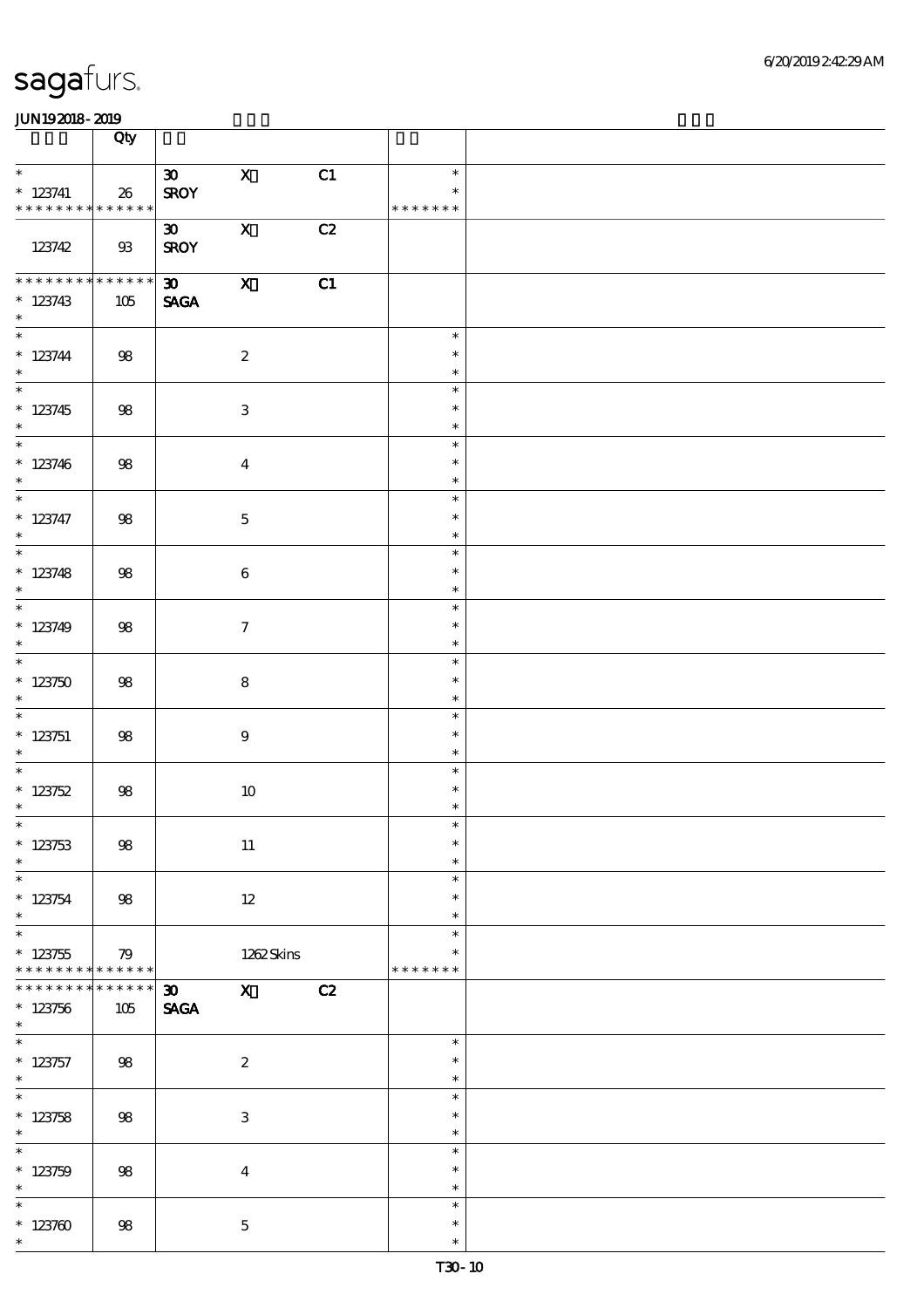|                                                                              | Qty                   |                                            |                           |             |                                   |  |
|------------------------------------------------------------------------------|-----------------------|--------------------------------------------|---------------------------|-------------|-----------------------------------|--|
| $\ast$<br>$* 123761$<br>$\ast$                                               | $98\,$                | $\infty$<br>$\operatorname{\mathsf{SAGA}}$ | $\mathbf x$               | C2          | $\ast$<br>$\ast$<br>$\ast$        |  |
| $\overline{\ast}$<br>$* 123762$<br>$\ast$                                    | 98                    |                                            | $\boldsymbol{\tau}$       |             | $\ast$<br>$\ast$<br>$\ast$        |  |
| $\overline{\ast}$<br>* 123763                                                | 98                    |                                            | $\bf 8$                   |             | $\ast$<br>$\ast$<br>$\ast$        |  |
| $\overline{\phantom{0}}$<br>* 123764                                         | 98                    |                                            | $\bf{9}$                  |             | $\ast$<br>$\ast$<br>$\ast$        |  |
| $\overline{\phantom{0}}$<br>$* 123765$<br>$\ast$                             | 98                    |                                            | $10\,$                    |             | $\ast$<br>$\ast$<br>$\ast$        |  |
| $* 123766$<br>$\ast$                                                         | 91                    |                                            | 11                        |             | $\ast$<br>$\ast$<br>$\ast$        |  |
| $\overline{\ast}$<br>$* 123767$<br>* * * * * * * *                           | 31<br>$* * * * * * *$ |                                            | 1109Skins                 |             | $\ast$<br>$\ast$<br>* * * * * * * |  |
| * * * * * * * *<br>$*123768$<br>$\ast$                                       | ******<br>98          | $\boldsymbol{\mathfrak{D}}$<br><b>SAGA</b> | $\mathbf{x}$              | C3          |                                   |  |
| $\overline{\ast}$<br>$*123709$<br>* * * * * * * * <mark>* * * * * * *</mark> | 26                    |                                            | 124Skins                  |             | $\ast$<br>* * * * * * *           |  |
| * * * * * * * *<br>$* 123770$<br>$\ast$                                      | $******$<br>112       | $\boldsymbol{\mathfrak{D}}$<br><b>SAGA</b> | $\mathbf{x}$              | C1/C2       |                                   |  |
| * $123771$<br>$\ast$                                                         | 105                   |                                            | $\boldsymbol{2}$          |             | $\ast$<br>$\ast$<br>$\ast$        |  |
| $\overline{\ast}$<br>* $123772$<br>$\ast$                                    | 105                   |                                            | $\ensuremath{\mathbf{3}}$ |             | $\ast$<br>$\ast$<br>$\ast$        |  |
| $*$<br>$* 123773$<br>$\ast$                                                  | 105                   |                                            | $\boldsymbol{4}$          |             | $\ast$<br>$\ast$<br>$\ast$        |  |
| $\ast$<br>$* 123774$<br>$\ast$<br>$\overline{\ast}$                          | 105                   |                                            | $\mathbf{5}$              |             | $\ast$<br>$\ast$<br>$\ast$        |  |
| $* 123775$<br>$\ast$<br>$\ast$                                               | 105                   |                                            | 6                         |             | $\ast$<br>$\ast$<br>$\ast$        |  |
| $* 123776$<br>$\ast$<br>$\overline{\ast}$                                    | 105                   |                                            | $\boldsymbol{7}$          |             | $\ast$<br>$\ast$<br>$\ast$        |  |
| $* 123777$<br>* * * * * * * *                                                | 88<br>$* * * * * * *$ |                                            | 830Skins                  |             | $\ast$<br>$\ast$<br>* * * * * * * |  |
| * * * * * * *<br>$* 123778$<br>$\ast$                                        | ******<br>112         | $\boldsymbol{\mathfrak{D}}$<br><b>SAGA</b> | $\mathbf x$               | <b>C3C4</b> |                                   |  |
| $\ast$<br>$* 123779$<br>* * * * * * * * * * * * * *                          | 92                    |                                            | 204Skins                  |             | $\ast$<br>∗<br>* * * * * * *      |  |
| * * * * * * *<br>$*123780$<br>$\ast$                                         | * * * * * *<br>112    | $\boldsymbol{\mathfrak{D}}$<br>${\bf s}$   | $\mathbf{x}$              | C1/C2       |                                   |  |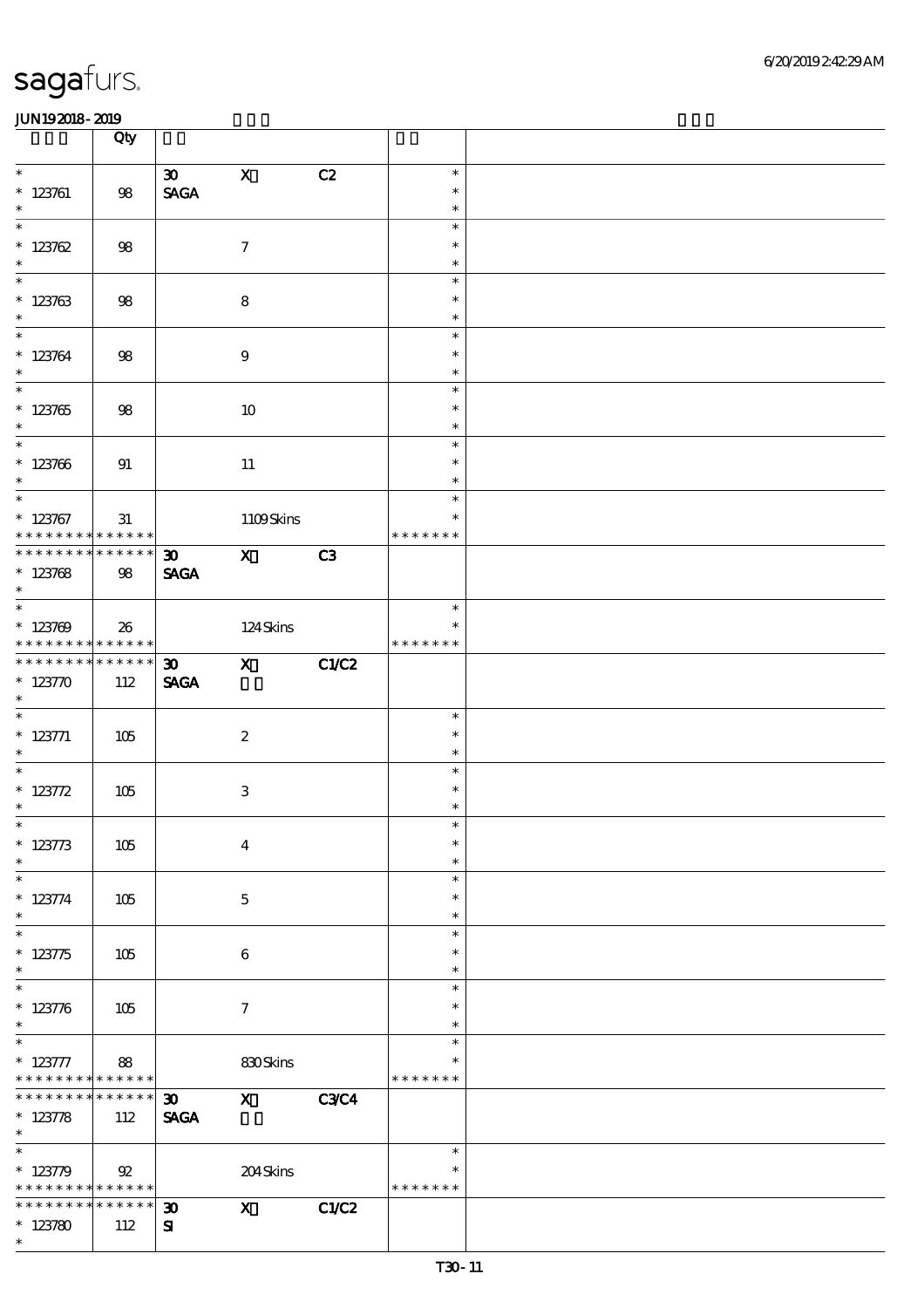|                                                                         | Qty                |                                            |                           |              |                                   |  |
|-------------------------------------------------------------------------|--------------------|--------------------------------------------|---------------------------|--------------|-----------------------------------|--|
| $\ast$<br>$* 123781$<br>$\ast$                                          | 105                | $\boldsymbol{\mathfrak{D}}$<br>${\bf s}$   | $\mathbf X$               | C1/C2        | $\ast$<br>$\ast$<br>$\ast$        |  |
| $\ast$<br>$* 123782$<br>$\ast$                                          | 91                 |                                            | $\,3$                     |              | $\ast$<br>$\ast$<br>$\ast$        |  |
| $\ast$<br>$*123783$<br>* * * * * * * * * * * * * *                      | 35                 |                                            | 343Skins                  |              | $\ast$<br>$\ast$<br>* * * * * * * |  |
| * * * * * * * *<br>$* 123784$<br>$\ast$                                 | * * * * * *<br>112 | $\boldsymbol{\mathfrak{D}}$<br>${\bf s}$   | $\mathbf{x}$              | <b>C3C4</b>  |                                   |  |
| $\overline{\phantom{0}}$<br>$* 123785$<br>* * * * * * * * * * * * * * * | $33\,$             |                                            | 145Skins                  |              | $\ast$<br>$\ast$<br>* * * * * * * |  |
| 123786                                                                  | 99                 | $\boldsymbol{\mathfrak{D}}$<br><b>SROY</b> | $\boldsymbol{\mathsf{z}}$ | C1           |                                   |  |
| 123787                                                                  | $\boldsymbol{\pi}$ | $\boldsymbol{\mathfrak{D}}$<br><b>SROY</b> | $\boldsymbol{\mathsf{z}}$ | C2           |                                   |  |
| * * * * * * * * * * * * * *<br>$* 123788$<br>$\ast$                     | 105                | 30 <sub>1</sub><br><b>SAGA</b>             | $\boldsymbol{\mathsf{z}}$ | C1           |                                   |  |
| $\overline{\phantom{0}}$<br>$* 123789$<br>$\ast$                        | $98$               |                                            | $\boldsymbol{2}$          |              | $\ast$<br>$\ast$<br>$\ast$        |  |
| $\ast$<br>$*123790$<br>$\ast$                                           | 95                 |                                            | 3                         |              | $\ast$<br>$\ast$<br>$\ast$        |  |
| $\ast$<br>$* 123791$<br>* * * * * * * * <mark>* * * * * * *</mark>      | 28                 |                                            | 326Skins                  |              | $\ast$<br>$\ast$<br>* * * * * * * |  |
| * * * * * * * * * * * * * *<br>$* 123792$<br>$\ast$                     | 105                | $\boldsymbol{\mathfrak{D}}$<br><b>SAGA</b> | $\boldsymbol{\mathsf{z}}$ | C2           |                                   |  |
| $*$<br>$* 123793$<br>$\ast$                                             | $98$               |                                            | $\boldsymbol{2}$          |              | $\ast$<br>$\ast$<br>$\ast$        |  |
| $\ast$<br>$* 123794$<br>* * * * * * * *                                 | 44<br>* * * * * *  |                                            | 247Skins                  |              | $\ast$<br>$\ast$<br>* * * * * * * |  |
| * * * * * * *<br>$*123795$<br>$\ast$                                    | * * * * * *<br>112 | $\boldsymbol{\mathfrak{D}}$<br><b>SAGA</b> | $\boldsymbol{\mathsf{z}}$ | <b>C2/C3</b> |                                   |  |
| $\ast$<br>$* 123796$<br>$\ast$                                          | 98                 |                                            | $\boldsymbol{2}$          |              | $\ast$<br>$\ast$<br>$\ast$        |  |
| $\ast$<br>$* 123797$<br>* * * * * * * * * * * * * *                     | 25                 |                                            | 235Skins                  |              | $\ast$<br>$\ast$<br>* * * * * * * |  |
| 123798                                                                  | 101                | $\boldsymbol{\mathfrak{D}}$<br>IA          | $\boldsymbol{\mathsf{Z}}$ | <b>C3C4</b>  |                                   |  |
| * * * * * * * *<br>$*123799$<br>$\ast$                                  | * * * * * *<br>112 | $\boldsymbol{\mathfrak{D}}$<br>${\bf s}$   | $\boldsymbol{\mathsf{z}}$ | <b>C1/C2</b> |                                   |  |
| $\ast$<br>$*123800$<br>* * * * * * * * <mark>* * * * * * *</mark>       | 28                 |                                            | 140Skins                  |              | $\ast$<br>$\ast$<br>* * * * * * * |  |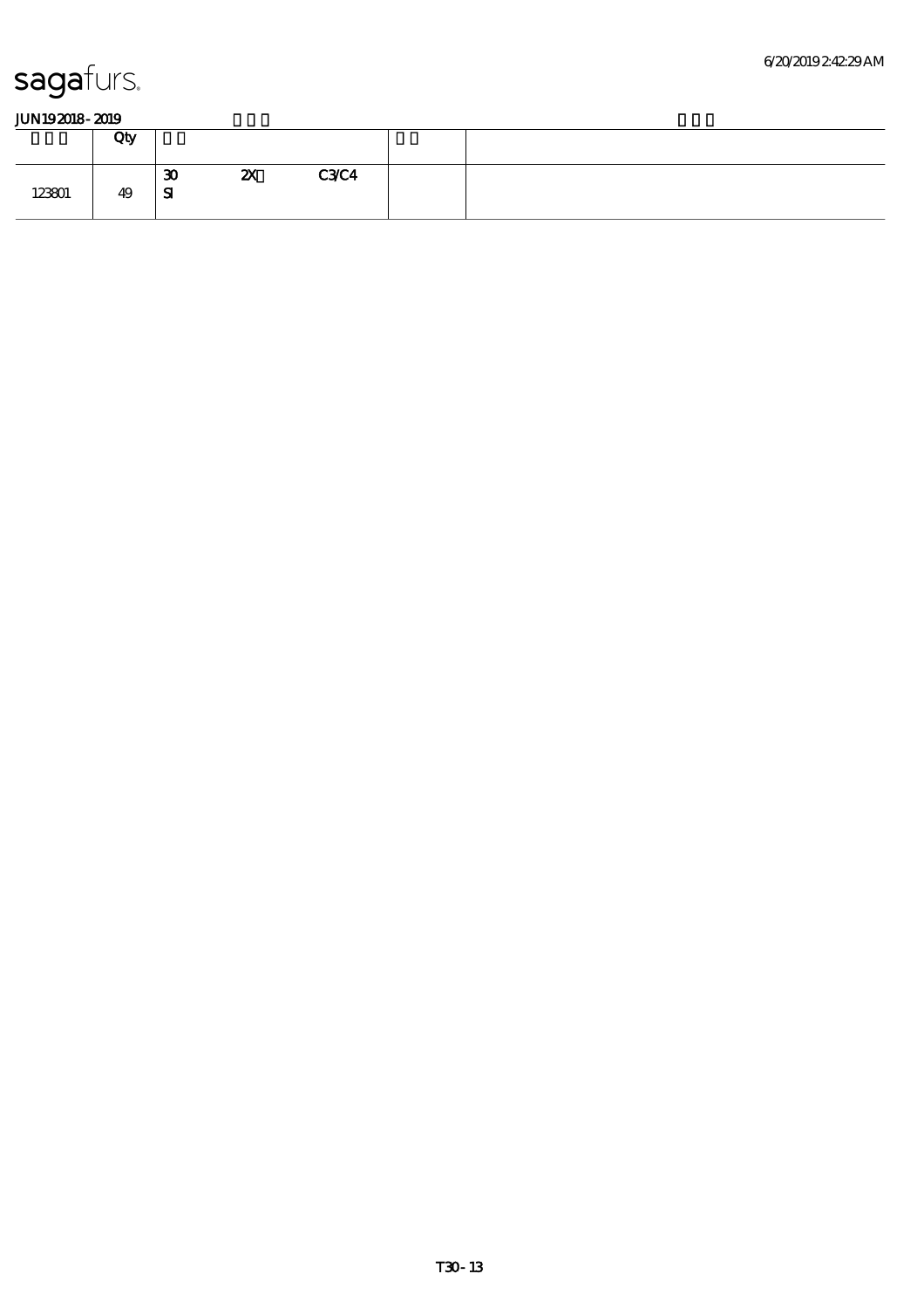|                                          | Qty    |                                                          |             |                         |  |
|------------------------------------------|--------|----------------------------------------------------------|-------------|-------------------------|--|
| 123881                                   | $95\,$ | $\boldsymbol{\mathfrak{D}}$<br>${\bf S}$                 | C1/C2       |                         |  |
| 123882                                   | 140    | $\boldsymbol{\mathbf{z}}$<br>${\bf s}$                   | <b>C3C4</b> |                         |  |
| 123833                                   | 140    | $\boldsymbol{\mathfrak{D}}$<br><b>SAGA</b>               | C3C4        |                         |  |
| 123884                                   | 140    | $\boldsymbol{\mathfrak{D}}$<br>${\bf s}$                 | <b>C3C4</b> |                         |  |
| 123885                                   | 67     | $\boldsymbol{\mathfrak{D}}$<br>$\mathbf{I}\mathbf{A}$    | C2C3        |                         |  |
| * * * * * * * * * * * * * * *            |        | $\boldsymbol{\mathbf{z}}$                                | C3          |                         |  |
| $* 123866$<br>$\ast$                     | 140    | $\mathbf{S}$                                             |             |                         |  |
| $\ast$                                   |        |                                                          |             | $\ast$                  |  |
| $*123887$<br>* * * * * * * * * * * * * * | 133    | 273Skins                                                 |             | $\ast$<br>* * * * * * * |  |
| 12388                                    | 153    | $\boldsymbol{\mathsf{20}}$<br>$\, {\bf I} \! {\bf B} \,$ | C1/C2       |                         |  |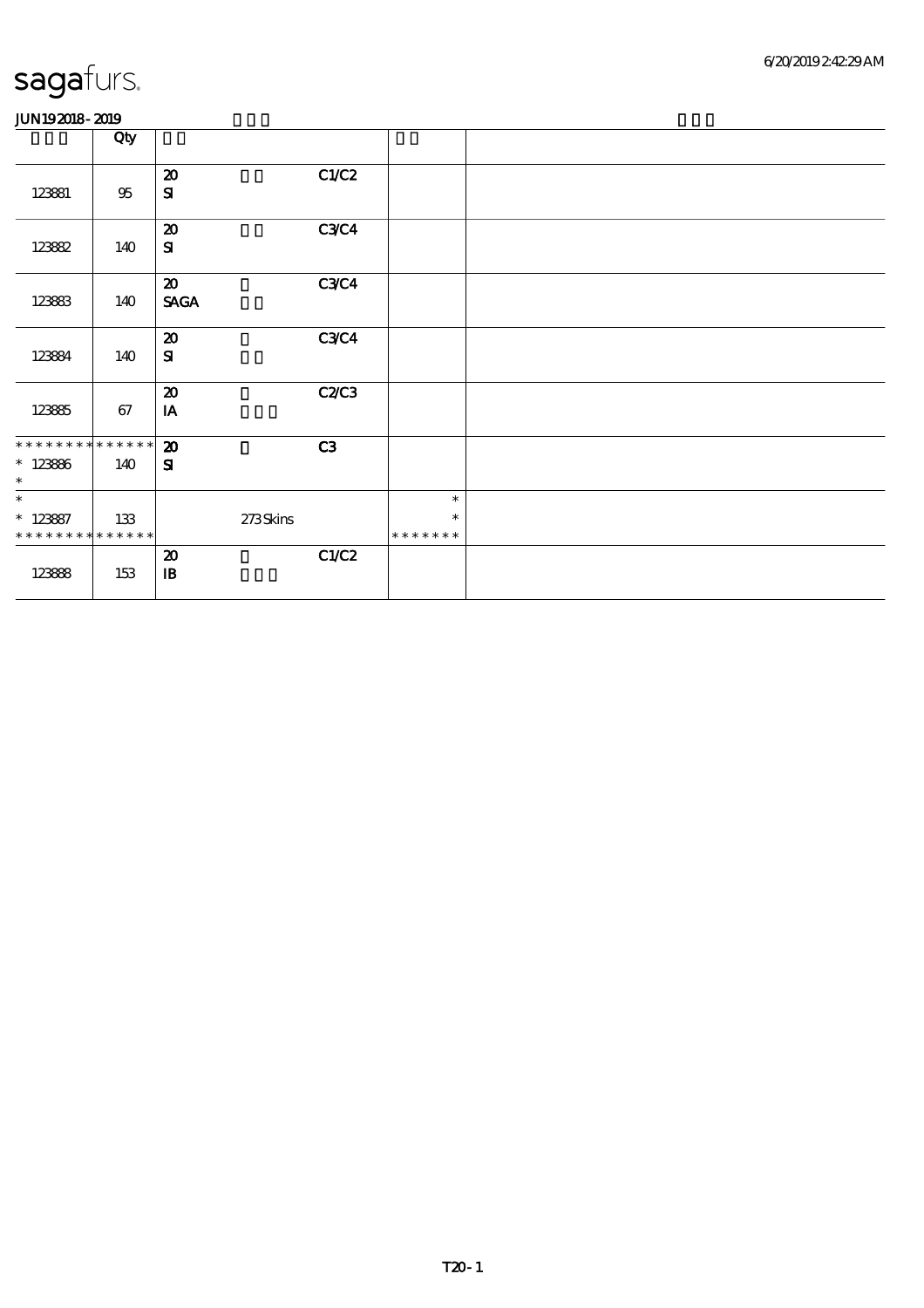|        | Qty            |                                          |      |  |
|--------|----------------|------------------------------------------|------|--|
| 123961 | $\mathfrak{D}$ | $\boldsymbol{\mathfrak{D}}$<br>${\bf s}$ | C2C3 |  |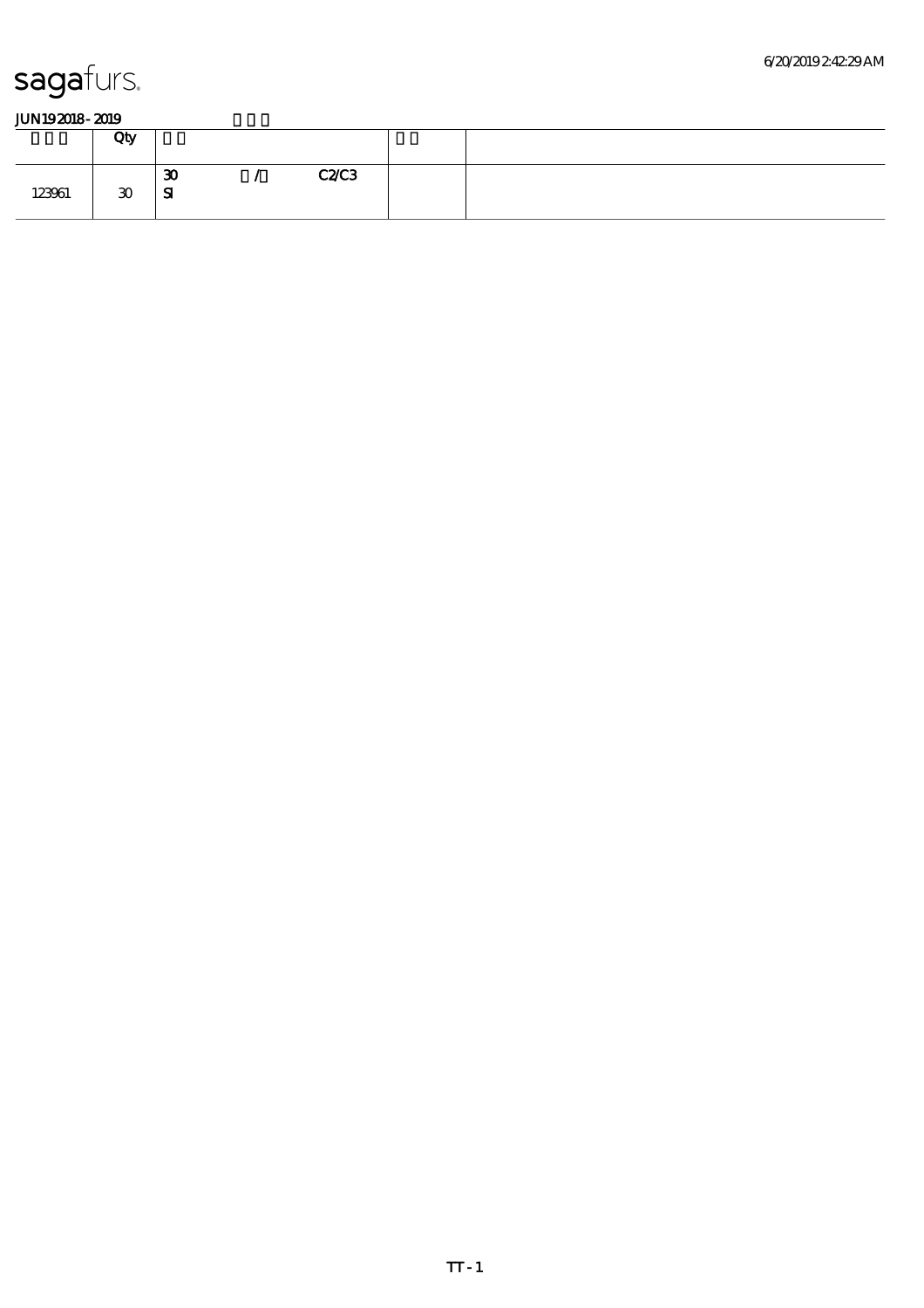| JUN192018-2019                                                                      |                       |                                                               | <b>BlueFrost Br. Type</b>                                                    |       |                                   |  |
|-------------------------------------------------------------------------------------|-----------------------|---------------------------------------------------------------|------------------------------------------------------------------------------|-------|-----------------------------------|--|
|                                                                                     | Qty                   |                                                               |                                                                              |       |                                   |  |
| 124101                                                                              | 39                    | 50<br><b>SAGA</b>                                             | $\mathcal{L}$                                                                | C1    |                                   |  |
| 12410 <sub>2</sub>                                                                  | 34                    | 50<br><b>SAGA</b>                                             | $\mathcal{L}$                                                                | C2    |                                   |  |
| 124103                                                                              | 53                    | $\boldsymbol{\mathfrak{D}}$<br>$\operatorname{\mathsf{SAGA}}$ | $\boldsymbol{\mathrm{X}}$ / $\boldsymbol{\mathrm{Z}}\boldsymbol{\mathrm{X}}$ | C1    |                                   |  |
| 124104                                                                              | 25                    | 50 <sub>o</sub><br><b>SAGA</b>                                | $X$ / $ZX$                                                                   | C2    |                                   |  |
| 124105                                                                              | 67                    | $\boldsymbol{\omega}$<br><b>SAGA</b>                          | $\mathcal{L}$                                                                | C1    |                                   |  |
| 124106                                                                              | 45                    | 40<br><b>SAGA</b>                                             | $\mathcal{L}$                                                                | C2    |                                   |  |
| 124107                                                                              | 94                    | 5040<br>${\bf s}$                                             | $\mathcal{L}$                                                                | C1    |                                   |  |
| 124108                                                                              | 83                    | 5040<br>${\bf s}$                                             | $\mathcal{L}$                                                                | C2    |                                   |  |
| * * * * * * * * * * * * * *<br>$^*$ 124109 $\,$<br>$\ast$                           | 98                    | $\boldsymbol{\omega}$<br><b>SAGA</b>                          | $X$ / $ZX$                                                                   | C1    |                                   |  |
| $\ast$<br>$*124110$<br>* * * * * * * *                                              | 51<br>$* * * * * * *$ |                                                               | 149Skins                                                                     |       | $\ast$<br>$\ast$<br>* * * * * * * |  |
| 124111                                                                              | $35\,$                | 40<br><b>SAGA</b>                                             | $X \, /ZX$                                                                   | C2    |                                   |  |
| 124112                                                                              | 96                    | 5040<br>${\bf s}$                                             | $X$ / $ZX$                                                                   | C1    |                                   |  |
| 124113                                                                              | $57\,$                | 5040<br>${\bf s}$                                             | $X$ / $ZX$                                                                   | C2    |                                   |  |
| 124114                                                                              | 39                    | $\boldsymbol{\mathfrak{D}}$<br>${\bf s}$                      | $X / \sqrt{2}$                                                               | C1/C2 |                                   |  |
| 124115                                                                              | 111                   | $\boldsymbol{\mathfrak{D}}$<br><b>SAGA</b>                    | $\mathcal{L}$                                                                | C1    |                                   |  |
| 124116                                                                              | 59                    | $\boldsymbol{\mathfrak{D}}$<br><b>SAGA</b>                    | $\mathcal{L}$                                                                | C2    |                                   |  |
| 124117                                                                              | 96                    | $\boldsymbol{\mathfrak{D}}$<br>${\bf s}$                      | $\mathcal{T}$                                                                | C1    |                                   |  |
| 124118                                                                              | 98                    | $\pmb{\mathfrak{D}}$<br>${\bf s}$                             | $\mathcal{L}$                                                                | C2    |                                   |  |
| * * * * * * * *<br>$*124119$<br>$\ast$                                              | * * * * * *<br>105    | $\boldsymbol{\mathfrak{D}}$<br><b>SAGA</b>                    | X / ZX                                                                       | C1    |                                   |  |
| $\overline{\phantom{0}}$<br>$*124120$<br>* * * * * * * * <mark>* * * * * * *</mark> | $\boldsymbol{\pi}$    |                                                               | 175Skins                                                                     |       | $\ast$<br>$\ast$<br>* * * * * * * |  |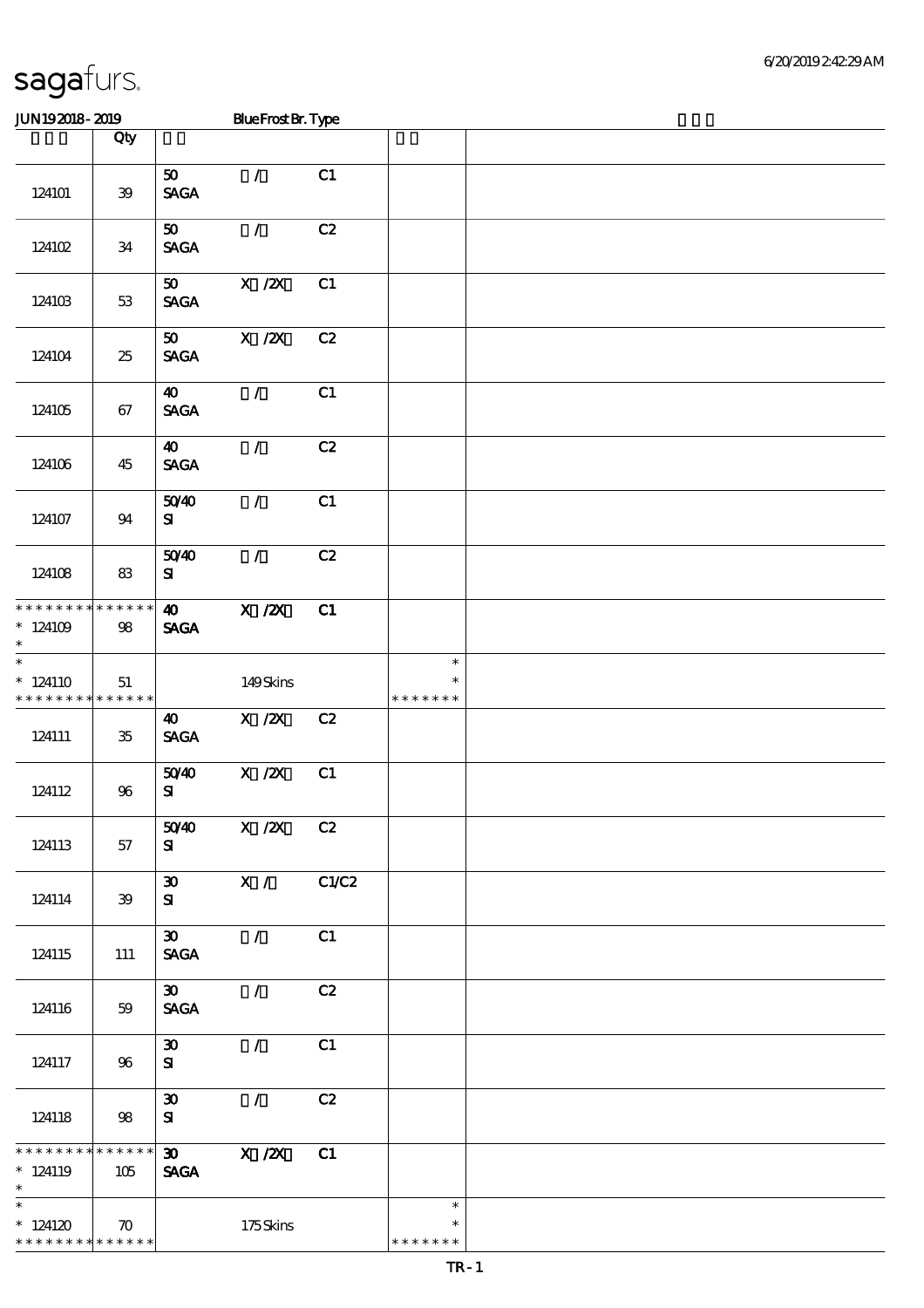| <b>JUN192018-2019</b> |                       |                                                               | <b>BlueFrost Br. Type</b>                                                                      |       |  |
|-----------------------|-----------------------|---------------------------------------------------------------|------------------------------------------------------------------------------------------------|-------|--|
|                       | Qty                   |                                                               |                                                                                                |       |  |
| 124121                | 57                    | $\boldsymbol{\mathfrak{D}}$<br>$\operatorname{\mathsf{SAGA}}$ | X / ZX                                                                                         | C2    |  |
| 124122                | $107$                 | $\pmb{\mathfrak{D}}$<br>$\mathbf{S}$                          | X / ZX                                                                                         | C1    |  |
| 124123                | 64                    | $\pmb{\mathfrak{D}}$<br>${\bf s}$                             | $X$ / $ZX$                                                                                     | C2    |  |
| 124124                | 47                    | $\boldsymbol{\mathfrak{D}}$<br>$\operatorname{\mathsf{SAGA}}$ | X /                                                                                            | C1/C2 |  |
| 124125                | 45                    | $\boldsymbol{\mathfrak{D}}$<br>$\ensuremath{\mathsf{SAGA}}$   | $\mathcal{L}$                                                                                  | C1    |  |
| 124126                | $\boldsymbol{\omega}$ | $\boldsymbol{\mathfrak{D}}$<br>$\operatorname{\mathsf{SAGA}}$ | $\mathcal{L}$                                                                                  | C2    |  |
| 124127                | $5\!8$                | $\pmb{\mathcal{X}}$<br>$\mathbf{S}$                           | $\mathcal{L}$                                                                                  | C1    |  |
| 124128                | ${\bf 78}$            | $\boldsymbol{\mathfrak{D}}$<br>${\bf S}$                      | $\mathcal{L}$                                                                                  | C2    |  |
| 124129                | 56                    | ${\bf Z}$<br><b>SAGA</b>                                      | $\boldsymbol{\mathrm{X}}$ / <b><math>\boldsymbol{\mathrm{Z}}\boldsymbol{\mathrm{X}}</math></b> | C1    |  |
| 124130                | ${\bf 86}$            | $\pmb{\mathcal{Z}}$<br>$\mathbf{S}$                           | $X$ / $ZX$                                                                                     | C1    |  |
| 124131                | 51                    | $\boldsymbol{\mathbf{z}}$<br>${\bf s}$                        | $X \, /ZX$                                                                                     | C2    |  |
| 124132                | $56\,$                | $\mathbf 0$<br>${\bf S}$                                      |                                                                                                | C1    |  |
| 124133                | $5\!3$                | $\mathbf{o}$<br>${\bf S}$                                     |                                                                                                | C2    |  |
|                       |                       |                                                               | <b>BlueFrost Br. Type</b>                                                                      |       |  |
| 124135                | $37\,$                | 5040<br>$\boldsymbol{\mathrm{(S)}}$                           | CHIP2                                                                                          | C1/C2 |  |
| 124136                | 61                    | 5040<br>(SI)                                                  | CHIP2                                                                                          | C1/C2 |  |
| 124137                | $59$                  | $\boldsymbol{\mathfrak{D}}$<br>$\boldsymbol{S}$               | CHIP2                                                                                          | C1/C2 |  |
| 124138                | 56                    | $\boldsymbol{\mathfrak{D}}$<br>(SI)                           | CHIP2                                                                                          | C1/C2 |  |
| 124139                | 50                    | ${\bf Z}$<br>(S)                                              | CHIP2                                                                                          | C1/C2 |  |
| 124140                | $5\!6$                | ${\bf Z}$<br>(SI)                                             | $CHIP2$                                                                                        | C1/C2 |  |